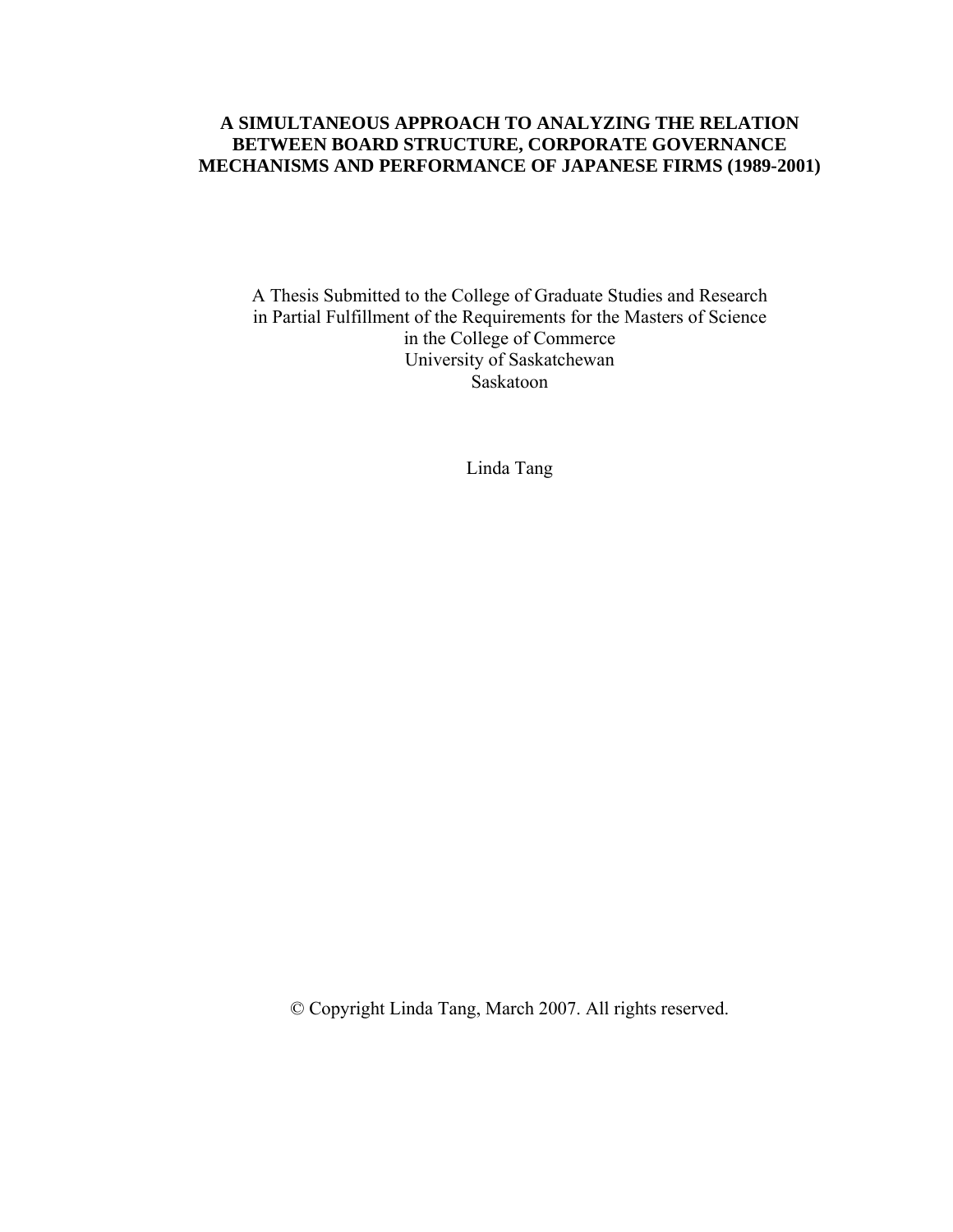#### **PERMISSION TO USE**

In presenting this thesis in partial fulfillment of the requirements for a Postgraduate degree from the University of Saskatchewan, I agree that the Libraries of this University may make it freely available for inspection. I further agree that permission for copying of this thesis in any manner, in whole or in part, for scholarly purposes may be granted by the professor or professors who supervised my thesis work or, in their absence, by the Head of the Department or the Dean of the College in which my thesis work was done. It is understood that any copying or publication or use of this thesis or parts thereof for financial gain shall not be allowed without my written permission. It is also understood that due recognition shall be given to me and to the University of Saskatchewan in any scholarly use which may be made of any material in my thesis.

 Requests for permission to copy or to make other use of material in this thesis in whole or part should be addressed to:

 Head of the Department of Finance and Management Science University of Saskatchewan Saskatoon, Saskatchewan S7N 5A7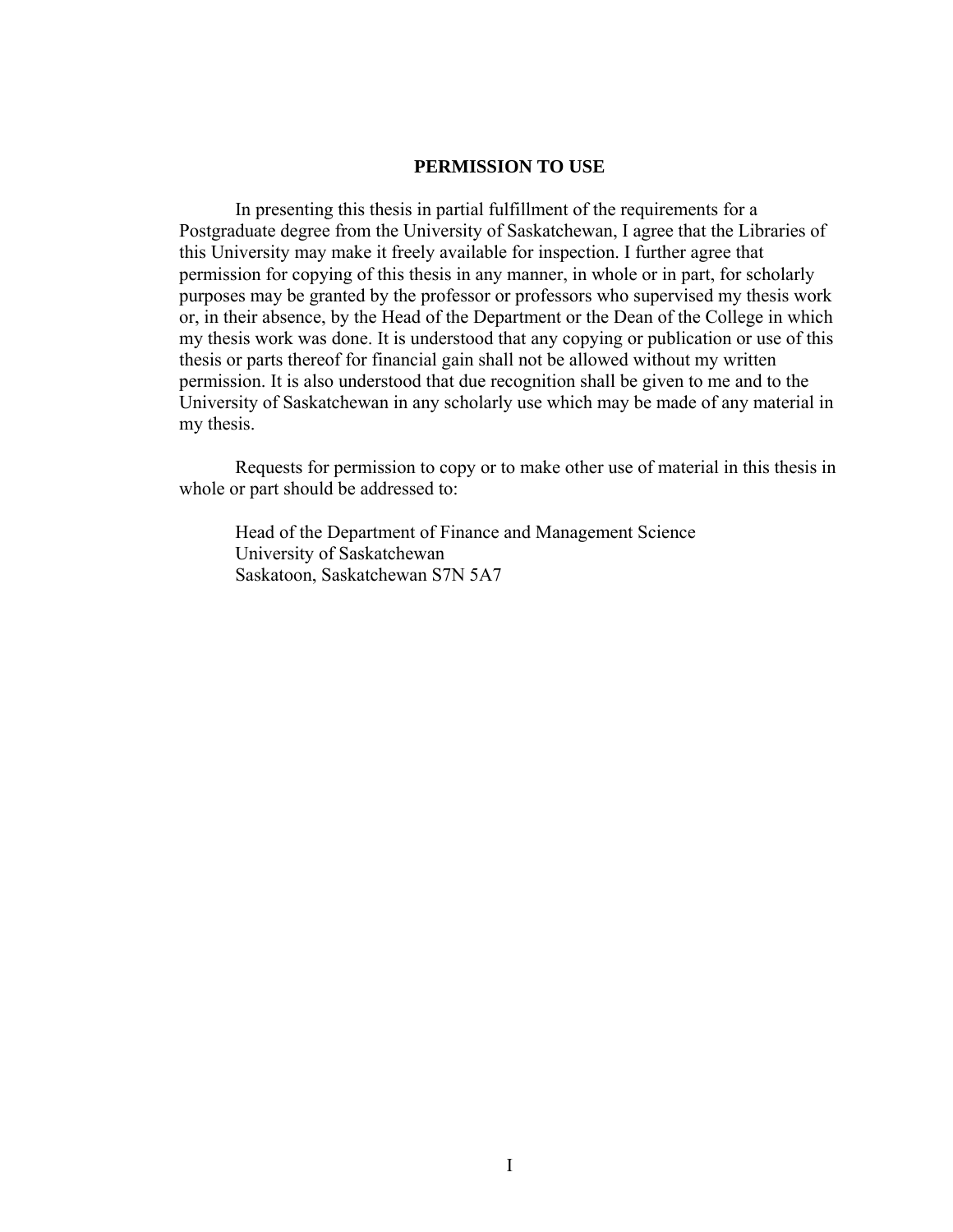#### **ABSTRACT**

This study examines the significance of corporate governance mechanisms during the corporate governance reform using a sample of 117 non-financial Japanese firms listed on the Tokyo Stock Exchange over the period 1989 to 2001. Japan's prolonged recession brought about numerous reforms in post-bubble Japan. Although it is plausible to infer that the corporate governance system in Japan may have been a factor that led to the sustained recession in Japan, it is vague as to how deep and thorough the changes to Japanese corporate governance have been. The inference is that adverse impact of corporate governance may have been one of the factors that led to the sustained recession in Japan. Numerous proposals have been offered and some implemented in an attempt to fix problems exposed during the recession period in the 1990s. Remedies include instituting reforms to corporate governance by establishing new standards, punishing malpractice, and changing corporate board structures. Many Japanese firms look abroad for alternate governance mechanisms to integrate into their own system of control. As such, most reforms propose changes, for the most part, reflecting the American-style of corporate governance: alignment in incentives between top management and shareholders, board size reductions, and greater board independence to promote better monitoring and firmer discipline

The significance of proposed changes to traditional Japanese corporate governance is examined in this study. Using a different econometric approach from that of previous studies, the relationship between board composition and firm performance is examined with a simultaneous framework of equations. The purpose of this empirical framework is to tackle potential endogeneity problems between board composition, governance and performance variables. Results show that: (1) there exists a significantly negative relationship between turnover of members of the board of directors and firm performance; (2) board size reduction is significant, but there is no evidence of consistent relationship between outside directorship and firm performance. (3) While keiretsu membership is generally relevant in linking board turnover and performance in Japan, board turnover is sensitive to performance in firms where ownership is concentrated than where ownership is dispersed. (4) President turnover, whether routine or non-routine, is unrelated to performance. Overall, results support that the entire board assumes responsibility for the firm's performance and the 2SLS model is an effective estimator for estimating the relationship between board composition and firm performance.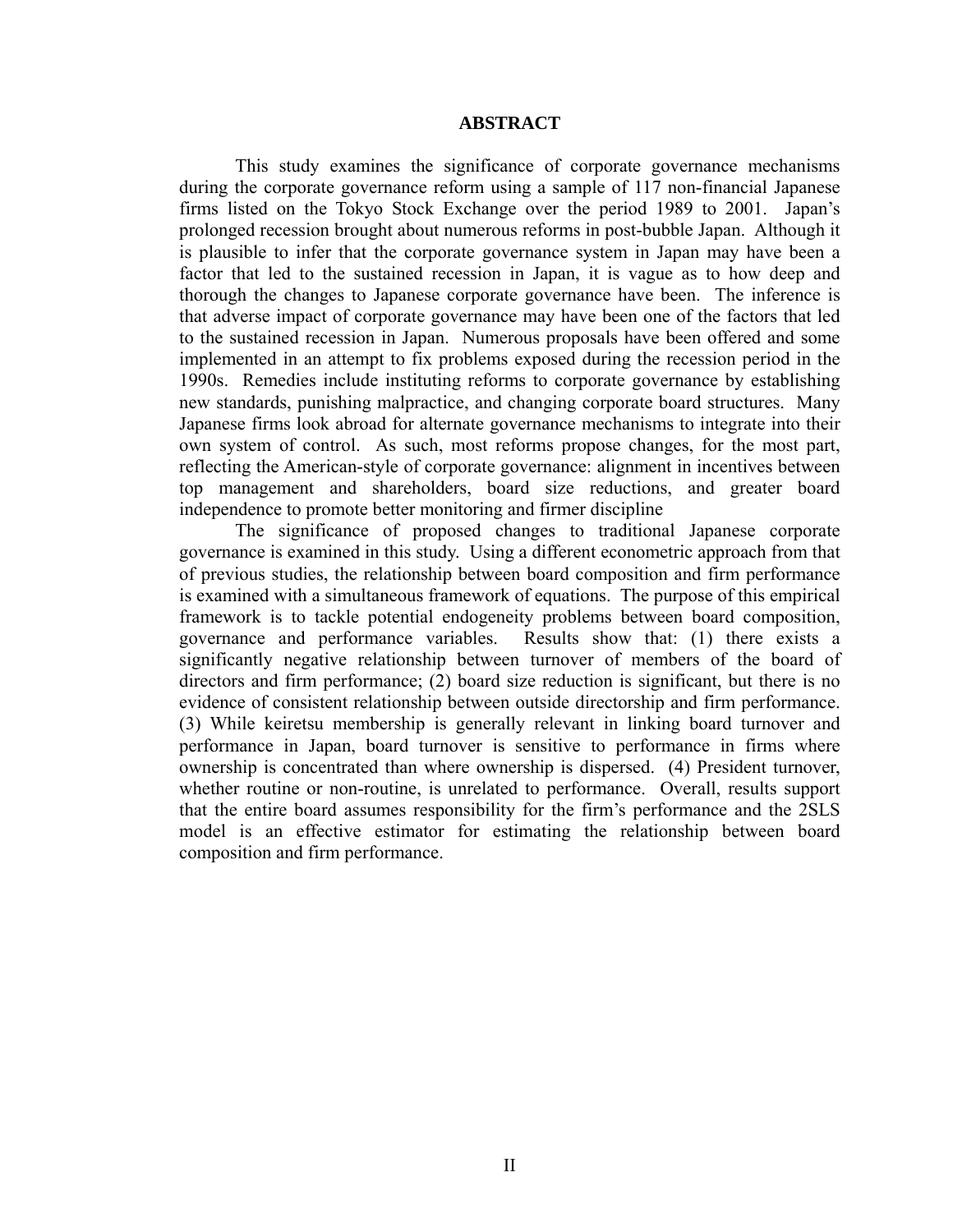#### **ACKNOWLEDGEMENTS**

I would like to give my greatest appreciation to my thesis supervisors Dr. Prem Mathew and Dr. Semih Yildirim for giving me an opportunity to write my thesis under their direction. Their sound advice and careful guidance were invaluable from the formative stages of this thesis to the final draft.

I am indebted to my many professors who have taught me finance and economics and inspired me to pursue my Master's degree in Finance: my undergraduate professors at the University of Alberta (especially Dr. Randall Morck) and at Hokkaido University (especially Dr. Takao Sasaki), and my graduate professors at the University of Saskatchewan (especially Dr. Prem Mathew and Dr. William Bishopp). I would also like to thank the rest of the academic and support staff of the Department of Finance and Management at the University of Saskatchewan.

I also thank the Association of International Education, Japan (AIEJ) for awarding me the Monbukagakusho scholarship for research at Otaru University of Commerce, Japan. Without the scholarship, I would not have been able to collect all the data for this study. I would like to acknowledge the help of Dr. Kaoru Endo with the empirical tests and for his helpful comments on Japanese corporate governance and econometrics. For their efforts and assistance, special thanks as well to those who helped me with the data collection and in Japan that I regard as so important.

I would like to express my sincere appreciation to my friends. You make my life what it is- an enjoyable journey.

I owe my warmest thanks to my parents, my brother Raymond, my sisters Mei Mei and Anna who offered me unconditional love and continuous support throughout the course of this thesis. Finally, my heartfelt gratitude is due to my loving husband Lambert, for continuous encouragement and support, our daughter Sophie, for her cheerful spirit, and our little son Nicholas, for being such a good boy.

To each of you above, I extend my greatest appreciation. Without you, this thesis would not have been possible.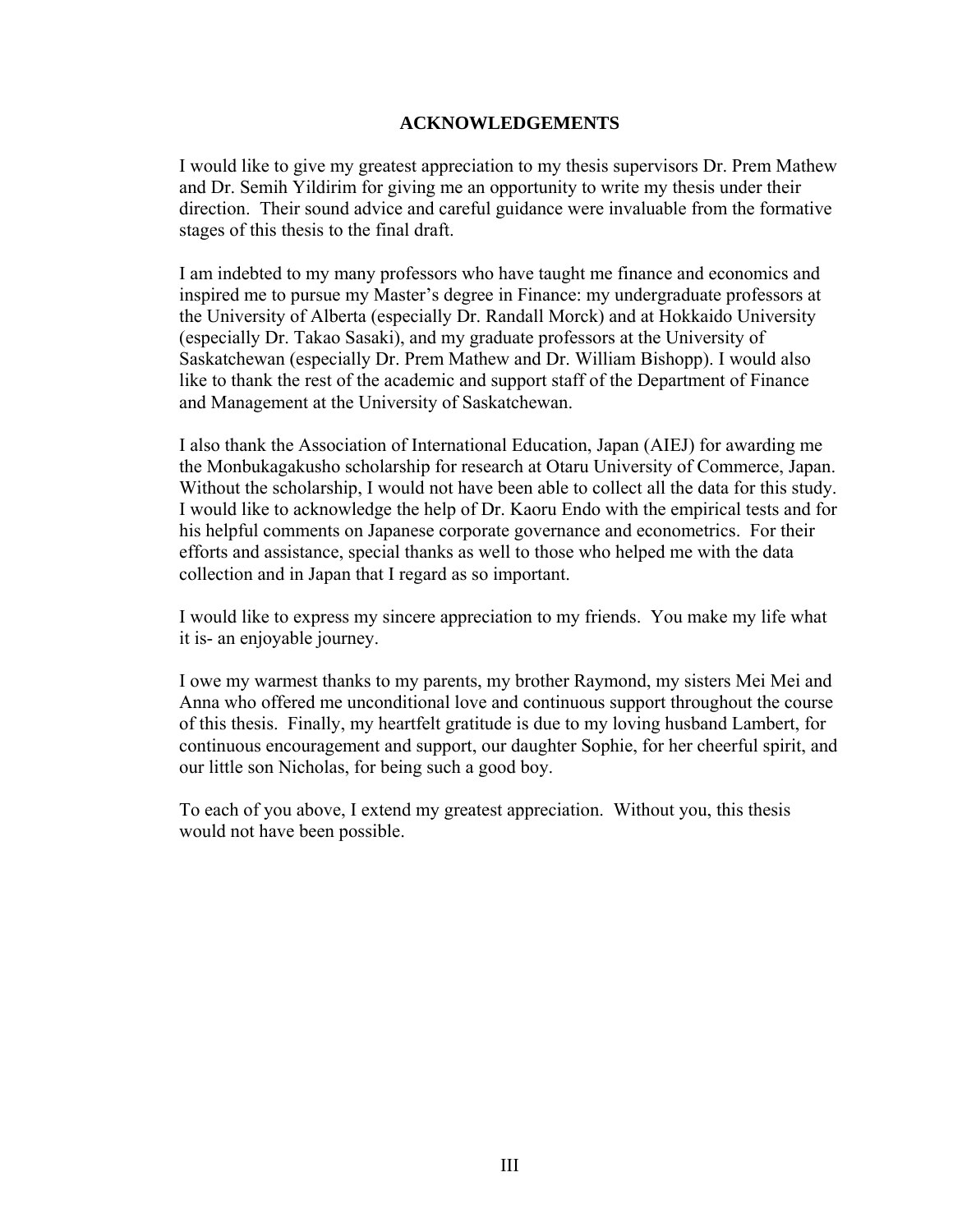## **DEDICATION**

To my children, Sophie and Nicholas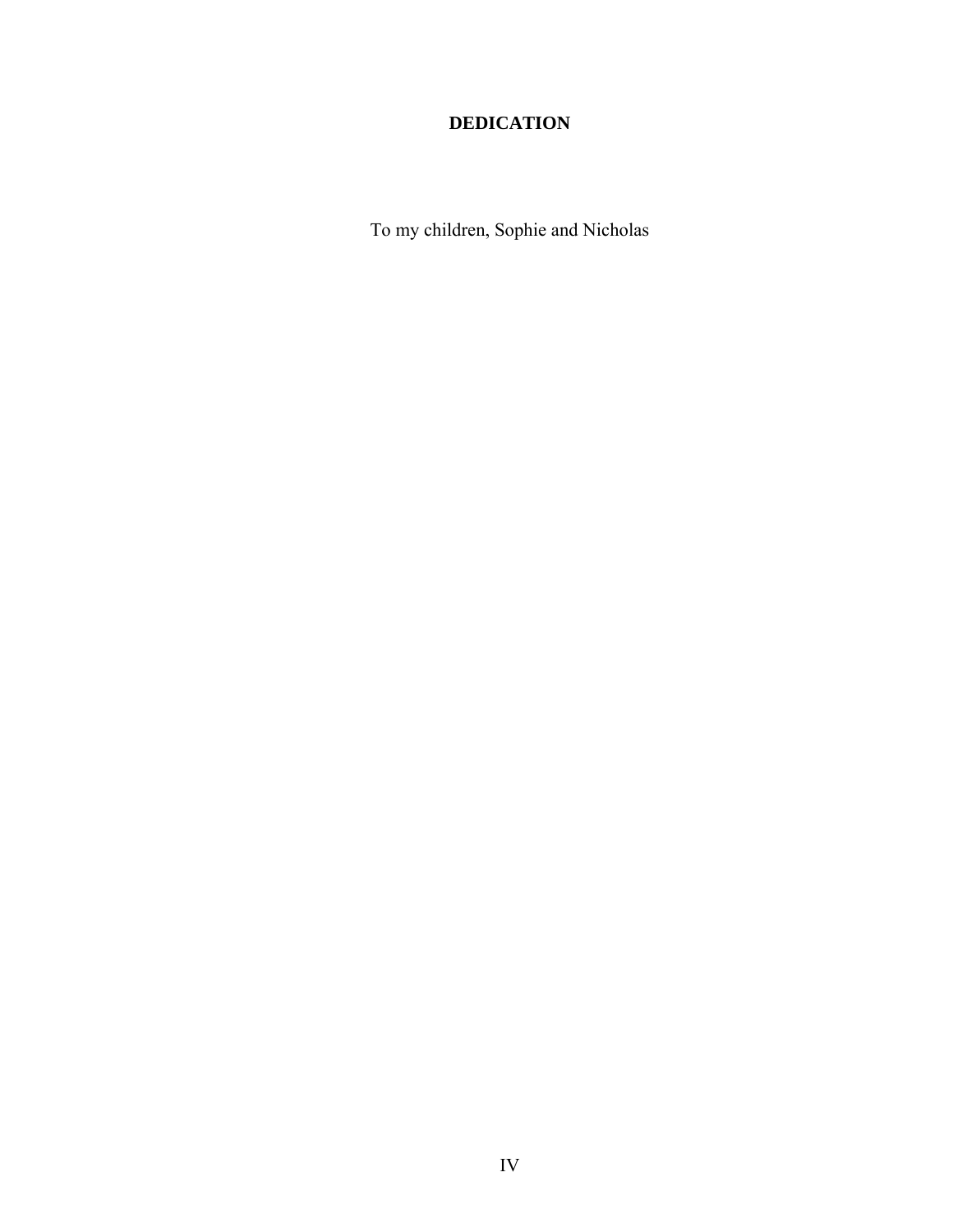## **TABLE OF CONTENTS**

| 45 |
|----|
|    |
|    |
|    |
|    |
|    |
|    |
|    |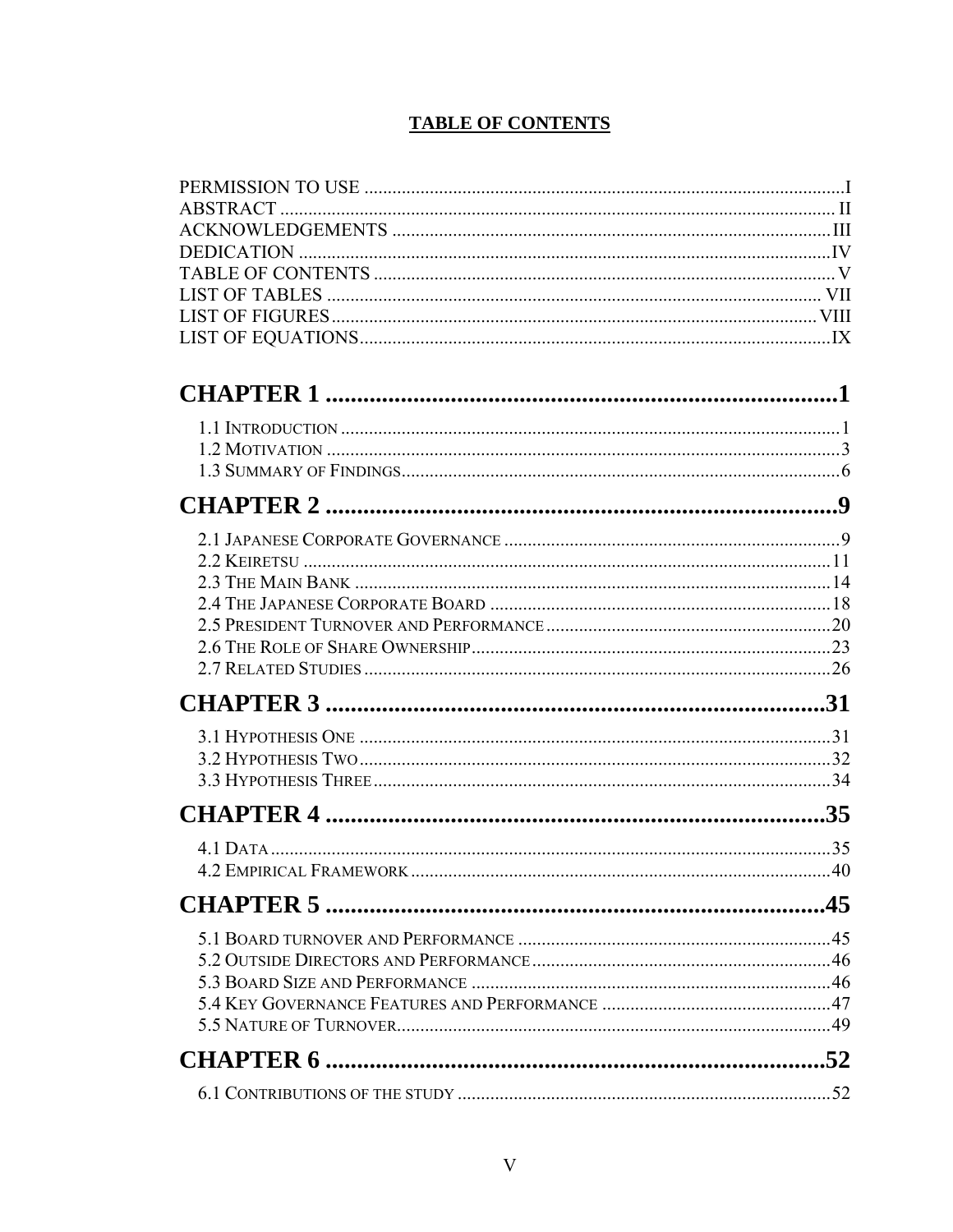| APPENDIX A: CORPORATE GOVERNANCE FORUM OF |  |
|-------------------------------------------|--|
|                                           |  |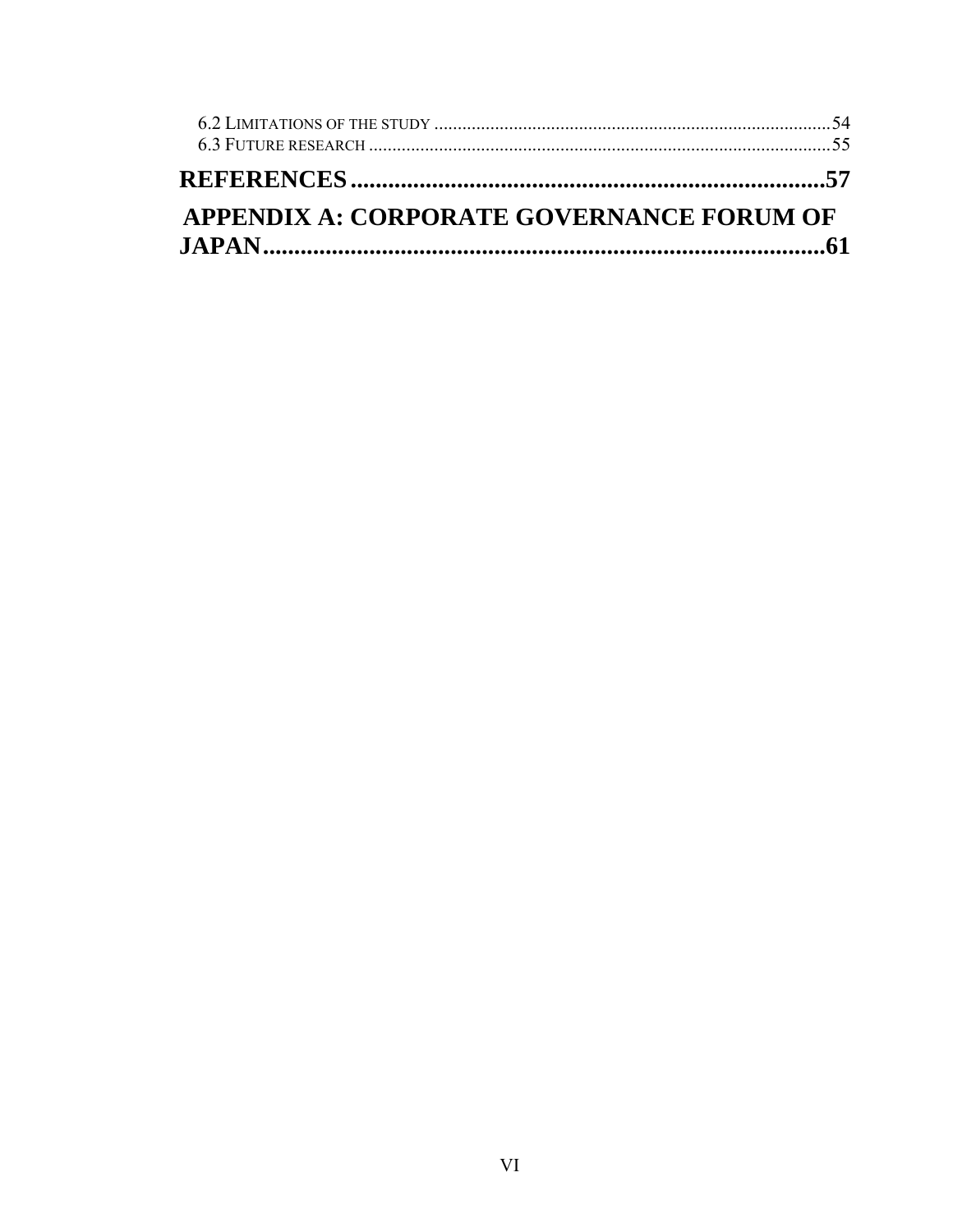# **LIST OF TABLES**

| Table 1  |                                                                                 |
|----------|---------------------------------------------------------------------------------|
| Table 2  | Frequency of president turnover, classified by year and type of turnover  75    |
| Table 3  | Correlation matrix: pair-wise correlations among key variables in the dataset76 |
| Table 4  |                                                                                 |
| Table 5  | Pooled least squares estimates of board turnover on performance 89              |
| Table 6  | Pooled least squares estimates of a positive change in the number of outside    |
|          |                                                                                 |
| Table 7  | Pooled least squares regression estimates of board size on performance 81       |
| Table 8  | First-stage regression results of the two-stage least squares estimates of      |
|          | board turnover and corporate governance attributes on performance 82            |
| Table 9  | Second-stage regression results of the two-stage least squares estimates of     |
|          | board turnover and corporate governance attributes on performance  84           |
| Table 10 | Logit regression estimates of the likelihood of appointments of routine and     |
|          |                                                                                 |
| Table 11 | Regression estimates of the likelihood of appointments of bank and              |

corporate directors versus performance and corporate governance attributes 86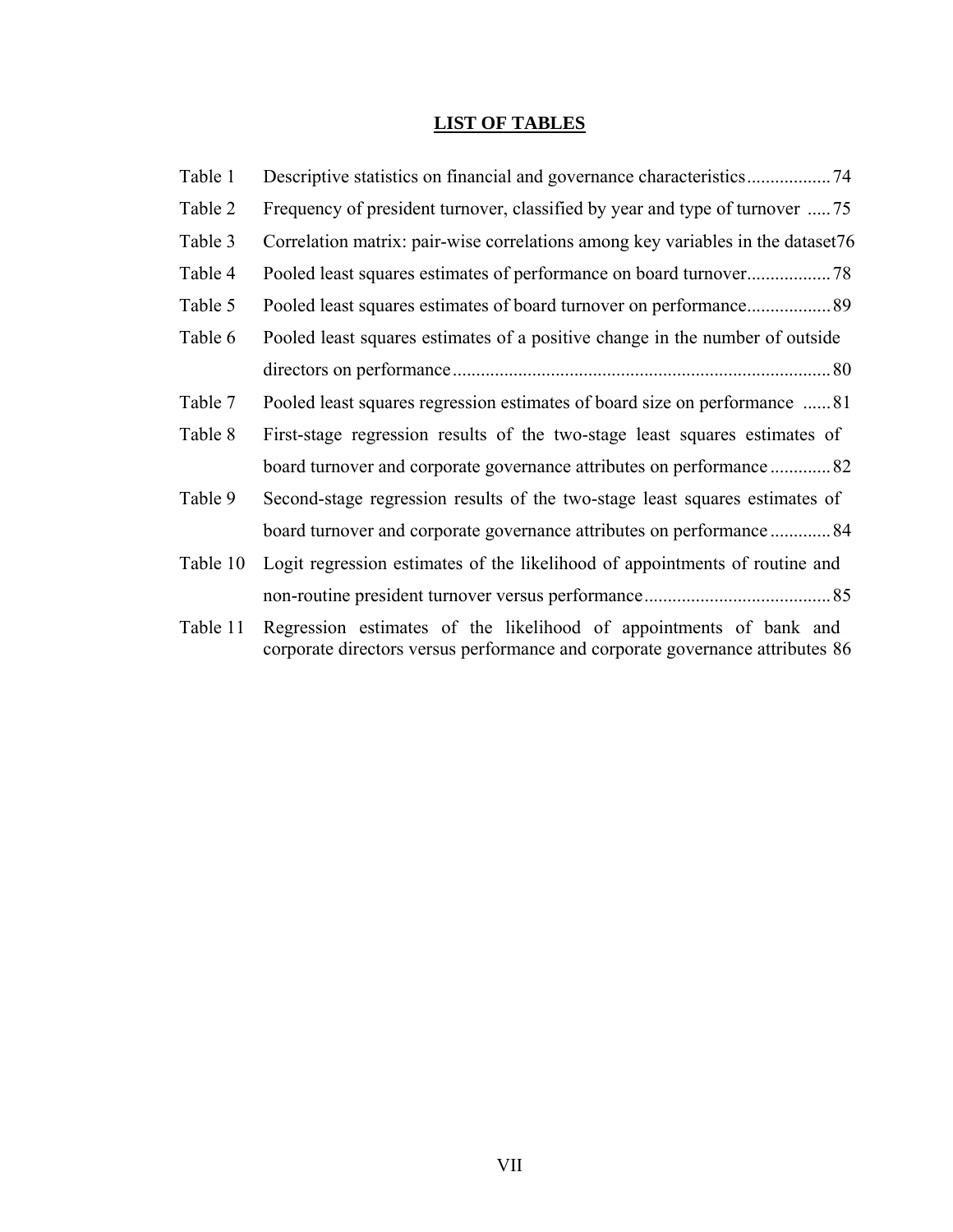### **LIST OF FIGURES**

Figure 1 An illustration of the joint endogeneity problem influencing empirical works on board of directors........................................................................................74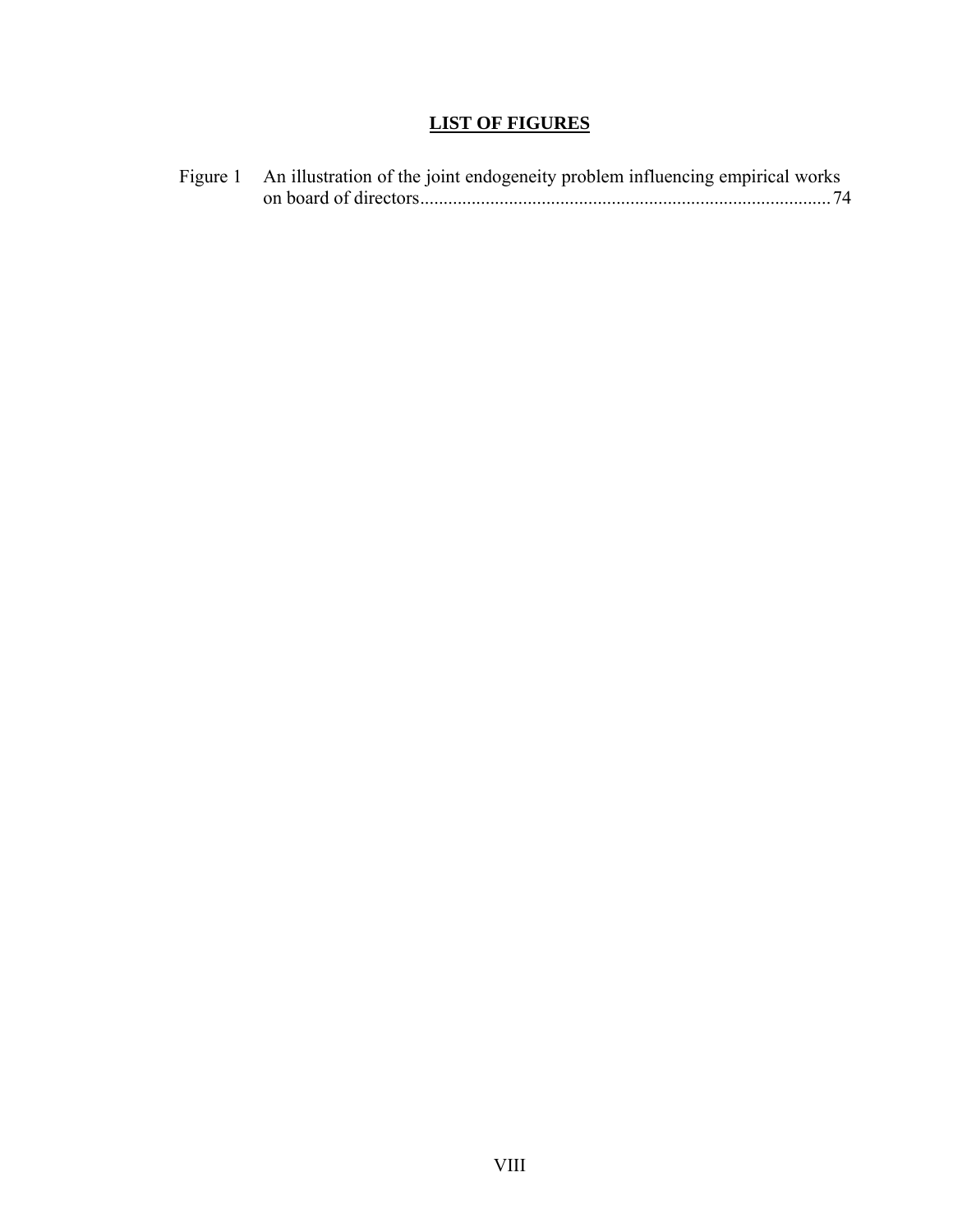## **LIST OF EQUATIONS**

| Equation 10Board Turnover = $\beta_0$ + $\beta_1$ Outside director $t - 2$ + $\beta_2$ Directors $t - 2$ + $\beta_3$                               |  |
|----------------------------------------------------------------------------------------------------------------------------------------------------|--|
| Leverage <sub>t-2</sub> + $\beta_4$ Firm Size + $\beta_5$ Keiretsu + $\beta_6$ Block2 <sub>t-2</sub> + $\beta_7$ Block3 <sub>t-2</sub> + $\beta_8$ |  |
|                                                                                                                                                    |  |
|                                                                                                                                                    |  |
| Equation 11 Performance = f(board turnover (outside director $_{t-2}$ , board size $_{t-2}$ ,                                                      |  |
| firm size $_{t-2}$ , keiretsu $_{t-2}$ , block $2_{t-2}$ , block $3_{t-2}$ , block $4_{t-2}$ , leverage $_{t-2}$ ,                                 |  |
|                                                                                                                                                    |  |
|                                                                                                                                                    |  |
|                                                                                                                                                    |  |
| Equation 14 Probability (appointment of corporate director) = $f(\text{performance}_{t-2},$                                                        |  |
|                                                                                                                                                    |  |
| Equation 15 Probability (appointment of bank director) = $f(\text{performance}_{t-2},$                                                             |  |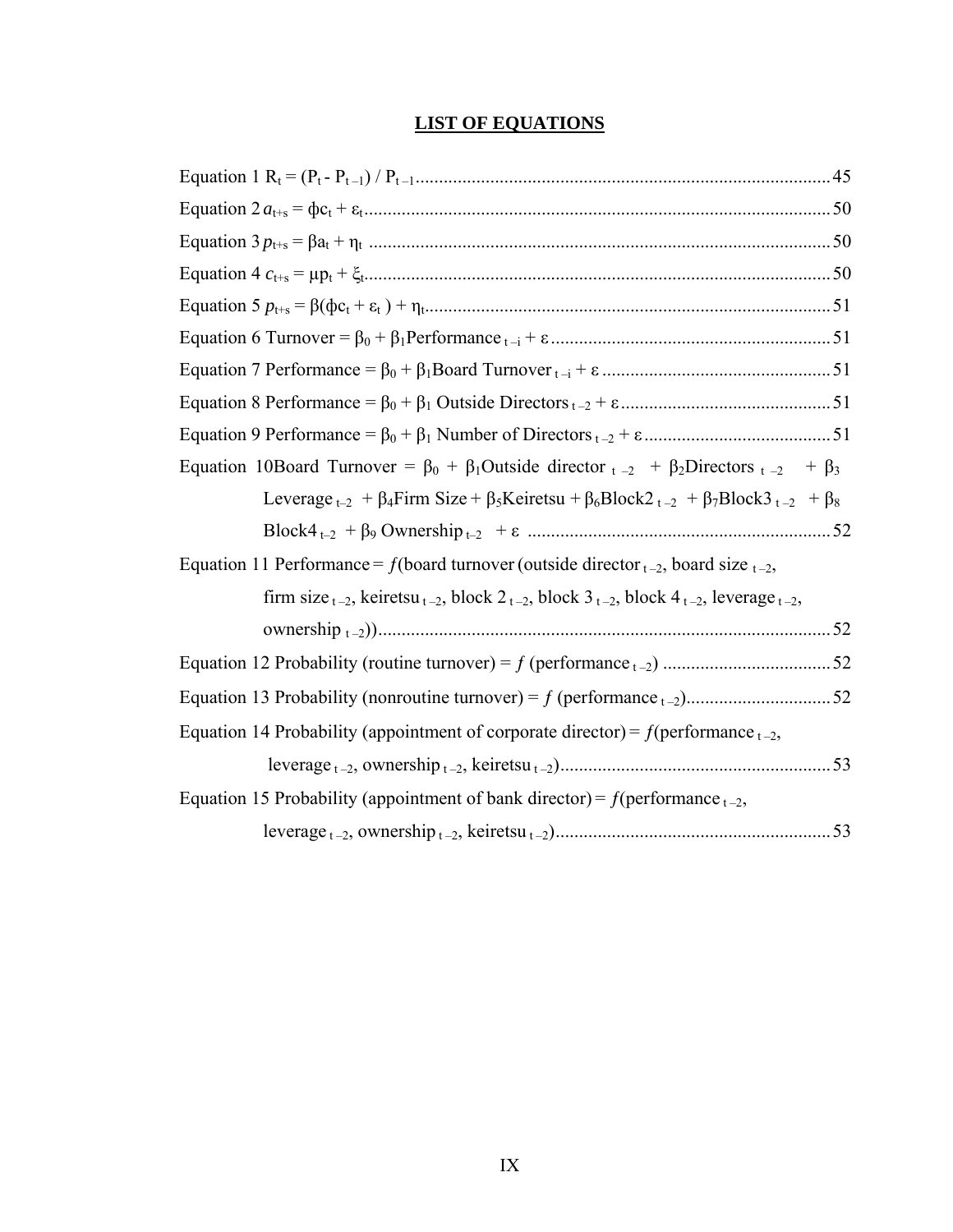# **CHAPTER 1 INTRODUCTION**

#### 1.1 INTRODUCTION

Japanese corporate governance, the system by which corporations are directed and controlled, has been a frequently encountered research topic for economists, policy makers and academics in the last decade. Since the collapse of asset prices in Japan in the early 1990s, the prolonged recession and the floundering banking sector, the assessment of the Japanese corporate governance system has been critically reexamined. Subsequent to the bursting of Japan's stock and property market bubbles in 1991, Japan suffered through a lost decade - three recessions and depressed real GDP growth of roughly 1.2 percent. Unemployment rose to its highest rate since World War II and consumer confidence collapsed. Compounding the problem was a deeply troubled banking sector, with Japanese banks suffering from billions of dollars in bad loans (¥60trillion). The Japanese banks shouldered loans that businesses are unable to repay, mainly from the financial bubble during the 1980s, despite the probability that they would never be repaid. Consequently, Japan now has the largest gross public debt to GDP ratio of any country in the Organization for Economic Co-operation and Development (OECD), reaching approximately 130 percent and is rapidly rising. An explanation often suggested for this situation is the existence of a sub-optimal system of corporate governance.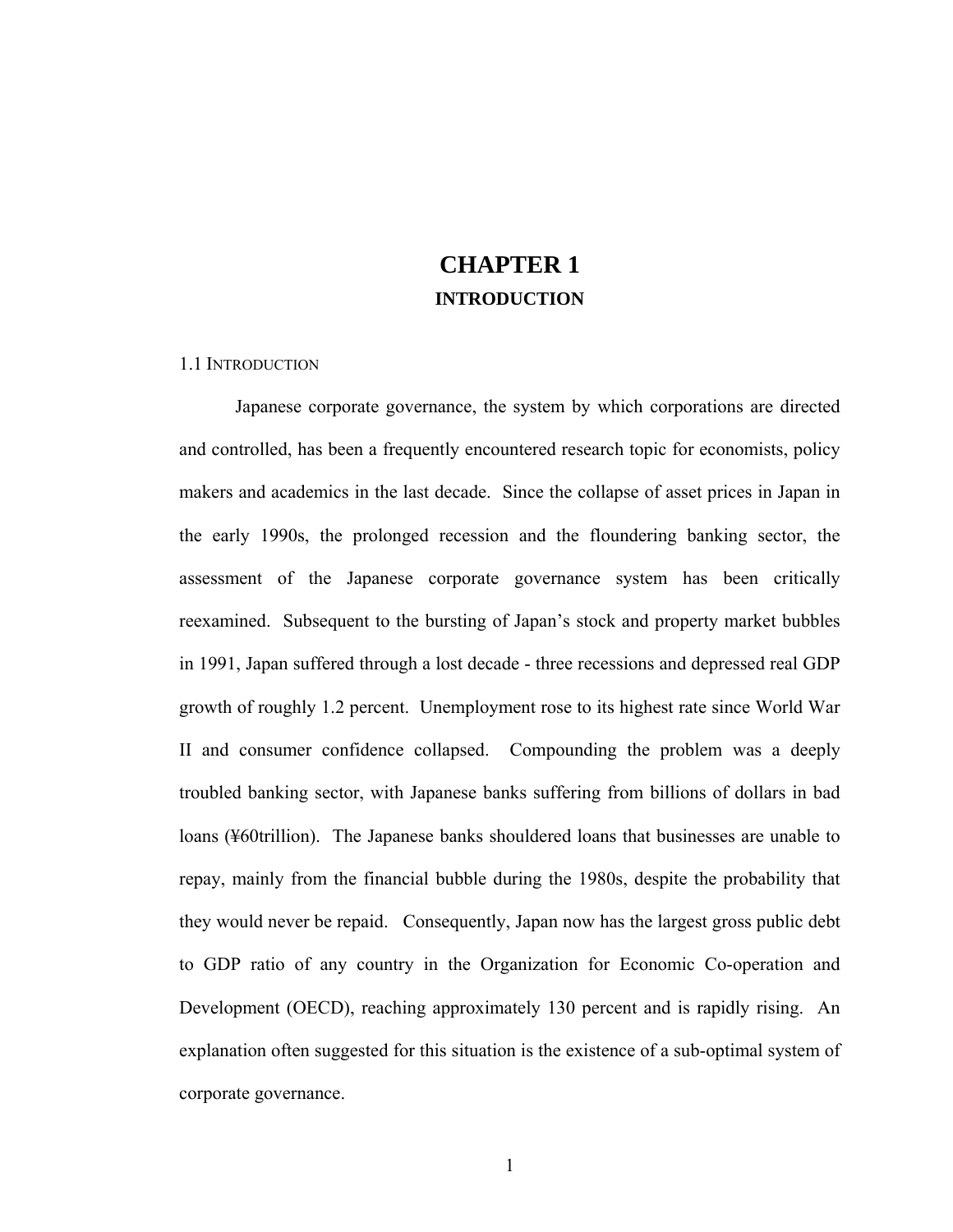Morck and Nakamura (1999) argue that Japan's economic problems are a result of more than faulty macro-economic policies and weaknesses in the Japanese system of corporate governance made the country more vulnerable to such difficulties. During the entire recession period, Japan's corporate governance system has been unable to prevent a litany of corporate scandals involving incidents from the destruction of capital to bribery to investor fraud. Deep cross-shareholding relationships, absence of transparency and full financial disclosure, lack of independent directors and a heavy reliance on bank lending highlight maladies in the Japanese corporate system. Consequently, firms in Japan allocated capital according to established relationships rather than in pursuit of the highest return to shareholders. For years, banks led corporate governance in Japan, providing a system of controls based on personnel and shareholding ties with companies that were once regarded as a foundation of stable management. But this pillar of corporate governance in Japan has collapsed with the burst of the bubble economy in the early 1990s.

Throughout the 1990s, corporate governance was much debated in Japan because of the failure of its control system during the stock market meltdown. Corporate governance reform attracted attention as one of the keys to revitalize Japanese firms. A number of reforms were introduced to achieve a more effective governance system for Japanese firms. Predominantly, the policies aim for changes to corporate boards. Most reforms propose changes for the most part reflecting the American-style of corporate governance: alignment in incentives between top management and shareholders, board size reductions, and greater board independence to promote better monitoring and firmer discipline. Further, amendments to the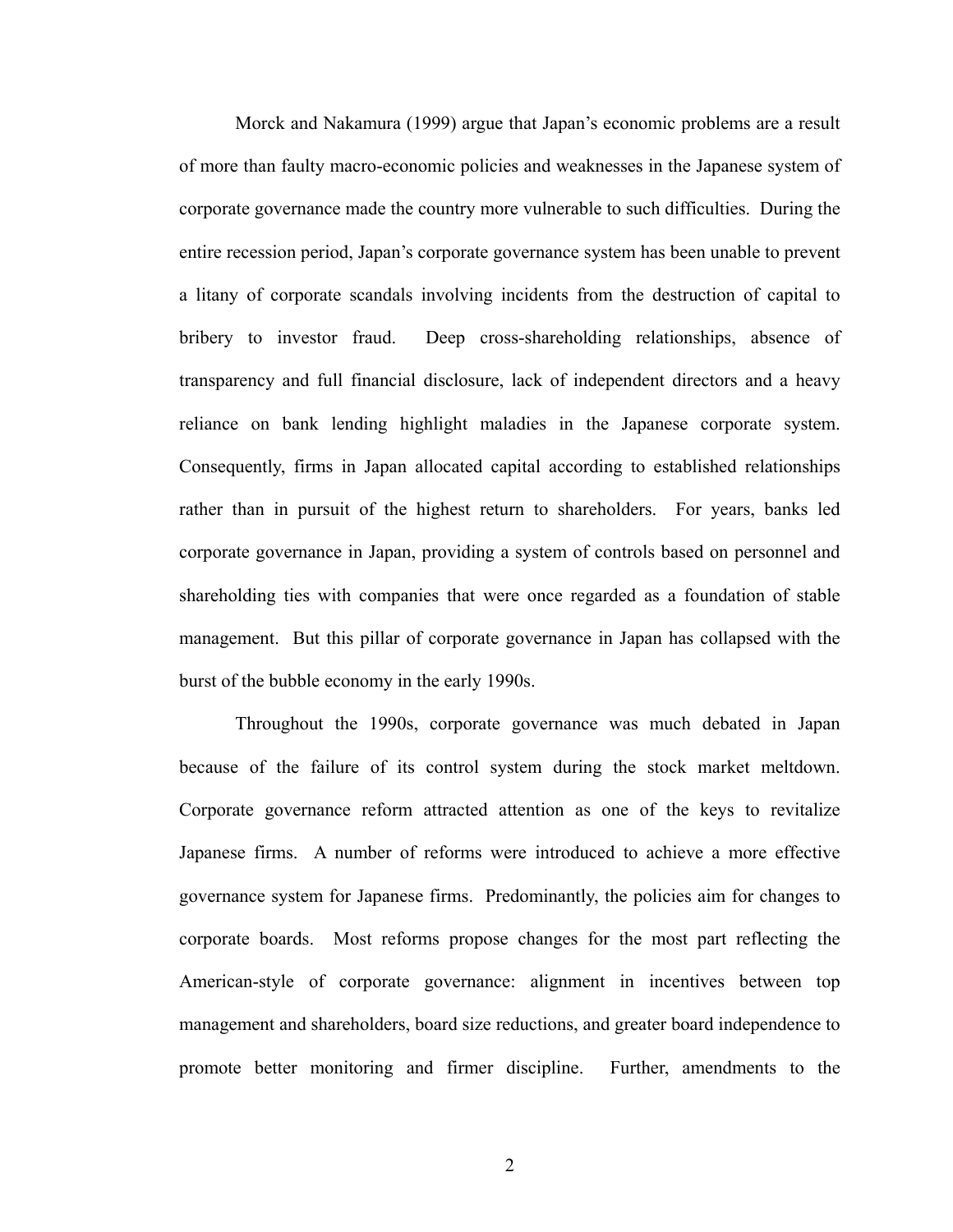Commercial Code allow large companies to opt for the American-style of corporate governance. Nevertheless, there have been efforts to re-establish effective corporate governance in Japan as a result and firms began to reduce the size of their boards of directors and announce appointments of independent directors.

#### 1.2 MOTIVATION

 Once the envy of many other economies in the world, the high economic growth period in Japan has stalled and lagged behind other leading industrial countries ever since the burst of the twin economic bubbles in the early 1990s. Why has recovery taken so long? The Japanese bank-centered system of corporate control, which worked well in the post-war catching up era, has been criticized as a weak system of corporate control. In his survey of financial deregulations in Japan, Michael Gibson (1999) argues that the low return on wealth reflects characteristics of the Japanese corporate governance system and that financial reforms should focus on measures to improve corporate governance.

In the 1980s, the US economy was stagnant, while the Japanese economy was booming. Therefore, researchers and policy makers tried to take policies from the Japanese style of corporate governance in order to achieve strong economic growth. However, things changed over the next two decades. Japanese firms are now looking abroad to adopt practices from the US system because the US was growing faster than any other matured economy. This study is largely motivated by these changes in the Japanese corporate control systems. Is there a stable form of corporate control for Japanese firms? Researchers and policy makers are constantly attempting to address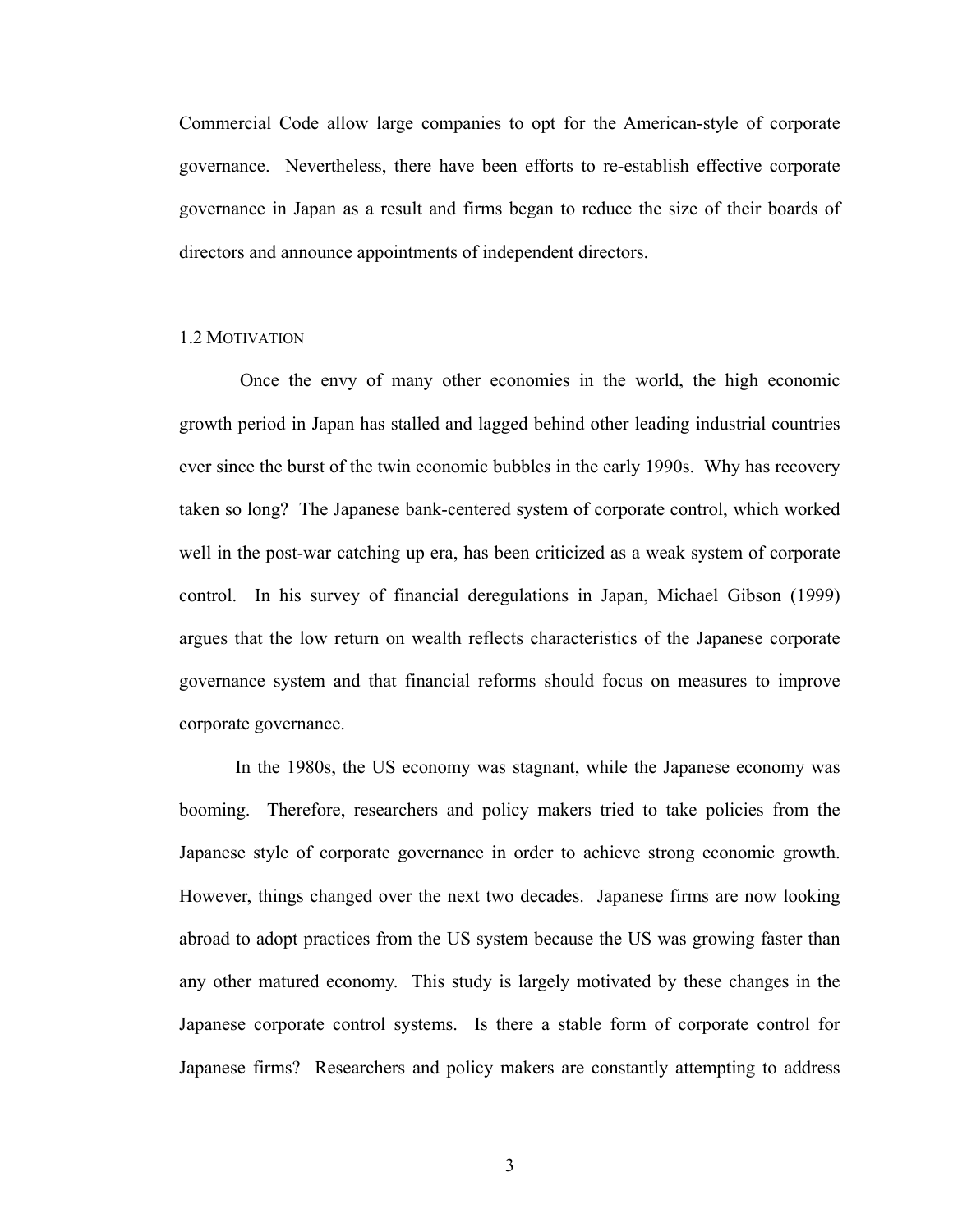this issue.

In response to criticisms, a remarkable amount of corporate governance reforms have been proposed as a key to revive troubled firms in Japan. Corporate board reforms have been the capstone in corporate governance discussions and the Corporate Governance forum of Japan (CGFJ) is just one example. CGFJ, a private sector organization consisting of representatives from Japanese corporations, institutional investors and academia, set forth important corporate control guidelines and continue to define and promote best practice corporate governance principles. Of the CGFJ's proposals, Cal $PERS<sup>1</sup>$  identifies three principles that are most significant and they focus on board governance. First, corporate boards should include directors who are truly independent from the corporation and its affiliates. Second, the size of Japanese corporate boards should be reduced to allow for effective and efficient decision-making related to executive performance and the firm's strategic plan. The third principle suggests that Japanese corporations should appoint auditors who are truly independent from the corporation and its affiliates. Do the proposed changes to Japanese corporate boards necessarily facilitate superior performance? This issue is the highlight of the study.

This study provides an extension of prior research by Kaplan (1994), Kang and Shivdasani (1995), and Miwa and Ramseyer (2000) and is largely motivated by the results of these papers. Similar to related studies, this research centers on a phenomenon in corporate finance that is very extensive and complex, i.e. Japanese

<sup>&</sup>lt;u>1</u> <sup>1</sup> The California Public Employees' Retirement System (CalPERS) has long been a leader in the corporate governance movement. As the largest public retirement system in the U.S., CalPERS' Board of Administration has concluded that "good" corporate governance leads to improved long-term performance.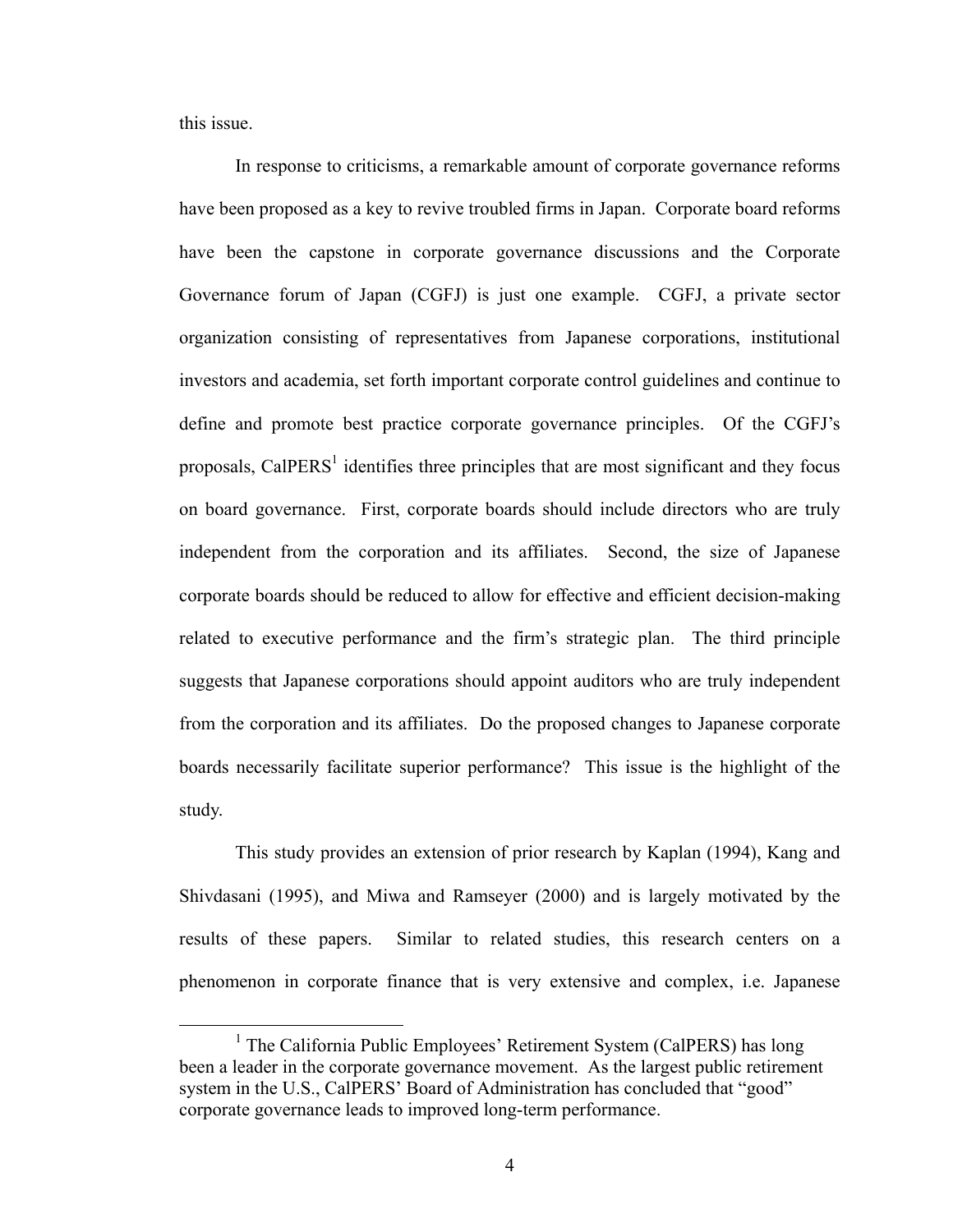corporate governance. However, the interest to study this major phenomenon from a narrow perspective, that is, focusing on the significance of board member changes and its relevance to firm performance, sets this study apart from related studies. Previous studies examine the effect of presidential turnover on firm performance only. Additionally, unlike in previous studies where a binary model is used to examine these issues, a simultaneous framework of equations is used in this study. The benefits of this framework are outlined in a later chapter. As it is well documented, sound governance is critical for firms to perform well and ensure effective performance by corporate boards. Therefore, resolving issues prevalent in board governance should help ensure that firms' objectives are met, funds are well managed, and the interests of shareholders are reflected in strategic decisions. In particular, turnover of board directors are examined since it marks a major event in a firm's operation.

Japan represents a unique setting to study issues of board governance because it confronts five corporate governance challenges. First, the predominant form of business organization is the keiretsu - a group of companies linked by crossshareholdings, business contracts, mutual co-operation and often sharing a common name. Second, compared to U.S. governance practices, there appears to be inefficiencies in the function of corporate boards in Japan. The size of boards is large and outside directorship on corporate boards is rare. Third, ownership is highly concentrated in Japan. The main bank normally holds the largest block of the firm's equity and there is a high degree of separation of ownership and control. Fourth, firms rely heavily on external finance, and that is provided mainly through bank loans, in which the banks are not only major lenders, but also large shareholders of most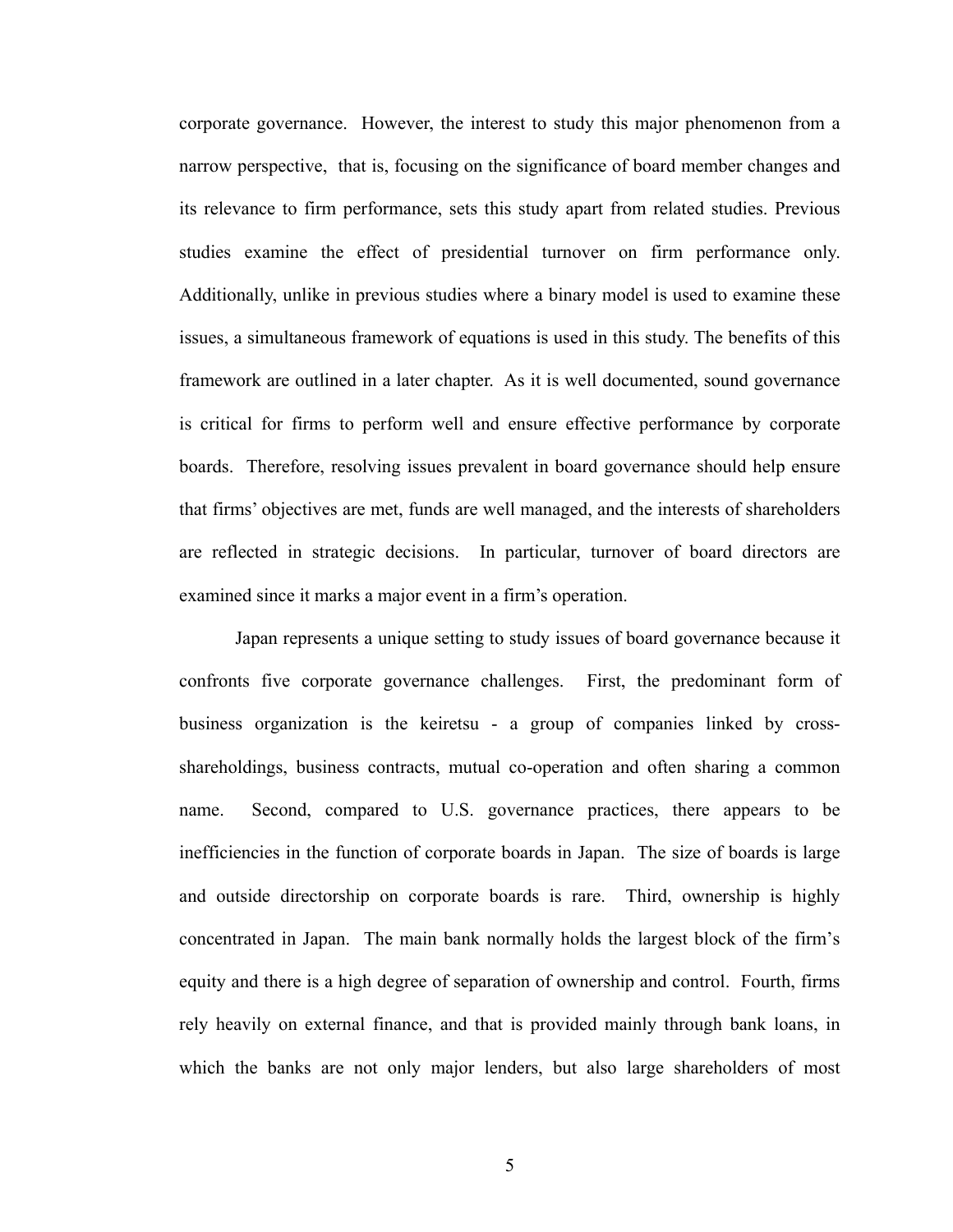Japanese firms. And last, Japanese leaders and bureaucrats, as stakeholders of the firm, can exert strong influence on managerial behavior. Morck and Nakamura (2003) suggest that keiretsu groups were enthusiastic politic rent-seekers, raising the possibility that large corporate groups are better at influencing government than freestanding firms. Thus, rent- seeking might have impeded financial development and created the enduring economic problems in Japan.

Furthermore, Japan is graying faster than any other industrialized country. Its working age population is set to sink continuously over the next three decades. Consequently, decreases in long-term productivity and increases in health care costs and pension will certainly create a burden for the economy. Therefore, it is important to improve corporate governance practices in Japan, which is suspected to be a remedy to Japan's recession and will strengthen its economy, as the country must deal with these issues in the near future.

#### 1.3 SUMMARY OF FINDINGS

Findings in this study add to empirical literature on corporate boards in several ways. This study provides strong empirical evidence consistent with the hypothesis that smaller boards are associated with higher firm value and regression test results show that poor performance initiates board turnover, while outside directors have minimal impact on Japanese corporations at the height of reforms in the 1990s.

The first set of results shows a negative relation between firm performance and turnover of board members. This is an indication that there exists a mechanism in Japanese corporate control that allows for the rotation of board members when firm performance worsens.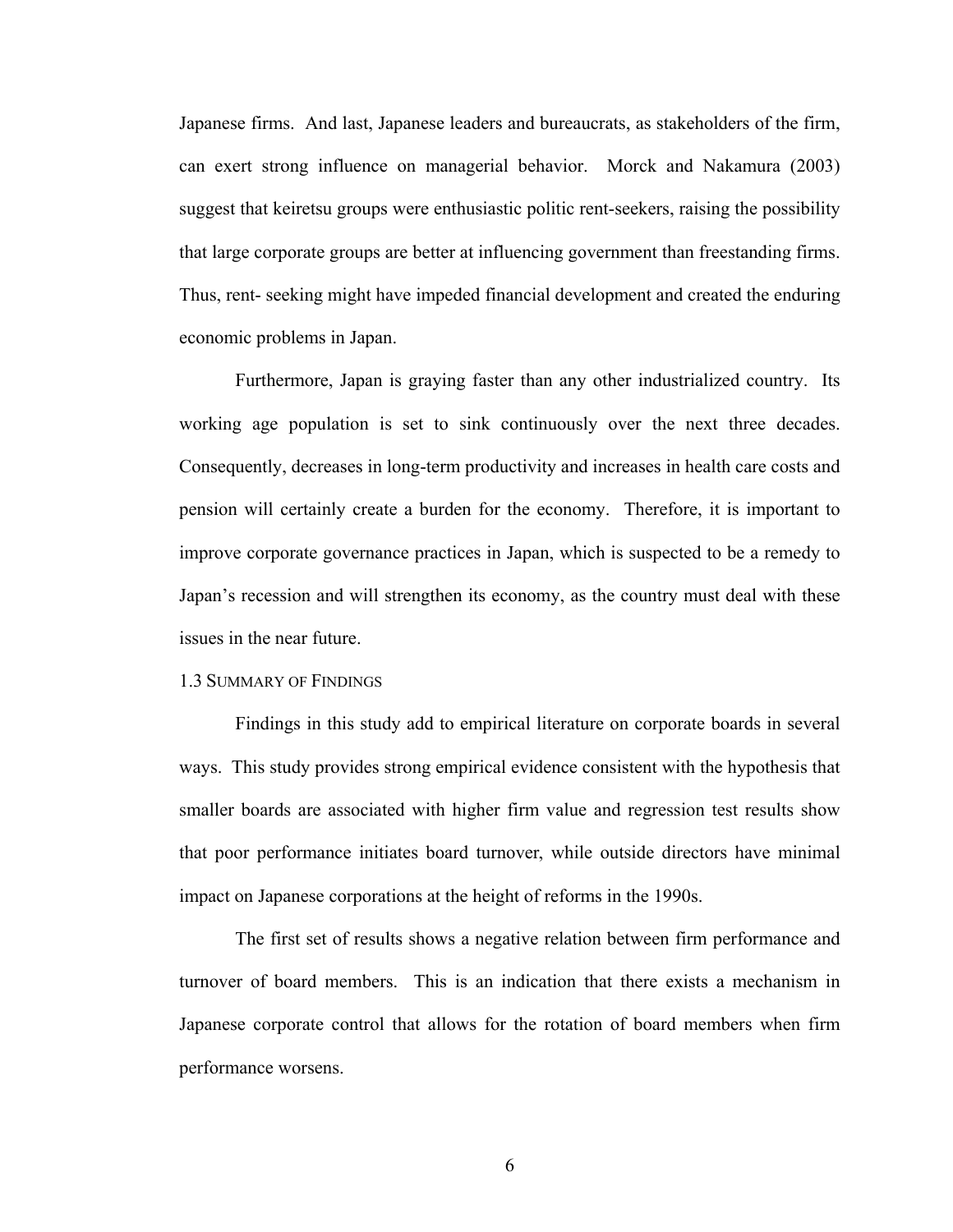The second set of results presents evidence on the effect of firm performance and firm attributes on board composition. It is generally accepted that outside directors play a monitoring role over the inside directors. That is to say, when a firm underperforms, the proportion of outside directors serving on corporate boards should increase. Previous studies by Weisbach (1988), Kaplan (1994), and Kaplan and Minton (1994) found evidence of this. While board size reduction is significant, there is no evidence of a relationship between an increase in outside directorship and firm performance in this study.

Thirdly, the last set of results show that keiretsu membership is generally relevant in linking board turnover and firm performance in Japan. However, ownership concentration and the nature of the largest shareholders show the contrary, showing no effects on the appointment of board directors. This implies that concentrated ownership can impede the disciplinary role of the shareholders when the firm is performing poorly.

The study contributes to the empirical literature examining the relation between board composition, corporate governance feature and corporate performance in Japan during the decade-long economic slowdown and severe banking crisis. Thusly, corporate law reform of corporate boards and its relation to firm performance is the main focus. Unlike Kang and Shivdasani (1995) and Kaplan (2003), who only consider presidency turnovers, the effects of dismissals of a board member, regardless of his position on the board, are also considered in this study. A second important difference between the study and that of related studies<sup>2</sup> is that a simultaneous framework of equations is used in the analysis, while previous studies commonly use the OLS model. Turnover of board members should lead to improved performance during height of

 $\overline{a}$ 

 $2$  See Li (1998) for example.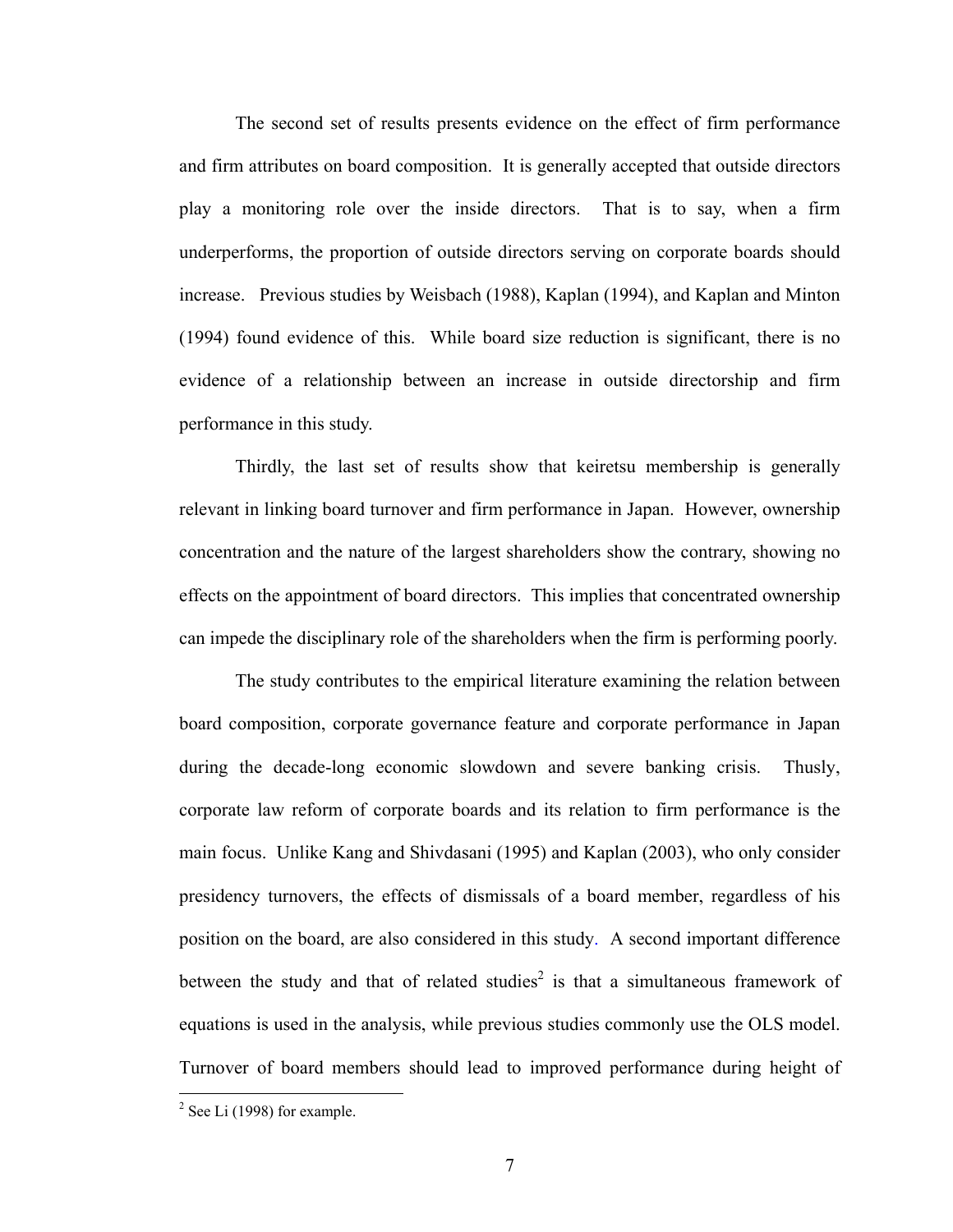reforms. Clearly, analyses show that considering turnover of presidents alone is not sufficient in explaining firm performance, so turnover of other members should also be considered. In addition, the two-stage least squares specification provides a fine model to control for endogeneity between variables. Cross-sectional OLS regressions of firm performance and variables entailing board characteristics governance may yield misleading and inconsistent results due to the potential simultaneity of variables. Therefore, these are two significant contributions to literature concerning Japanese corporate governance.

This study is organized as follows. The following chapter reviews the related literature. Chapter 3 presents the hypotheses to be tested. In Chapter 4, data sources are explained, as well as the econometric models used in estimations. The results are discussed in Chapter 5. Chapter 6 concludes.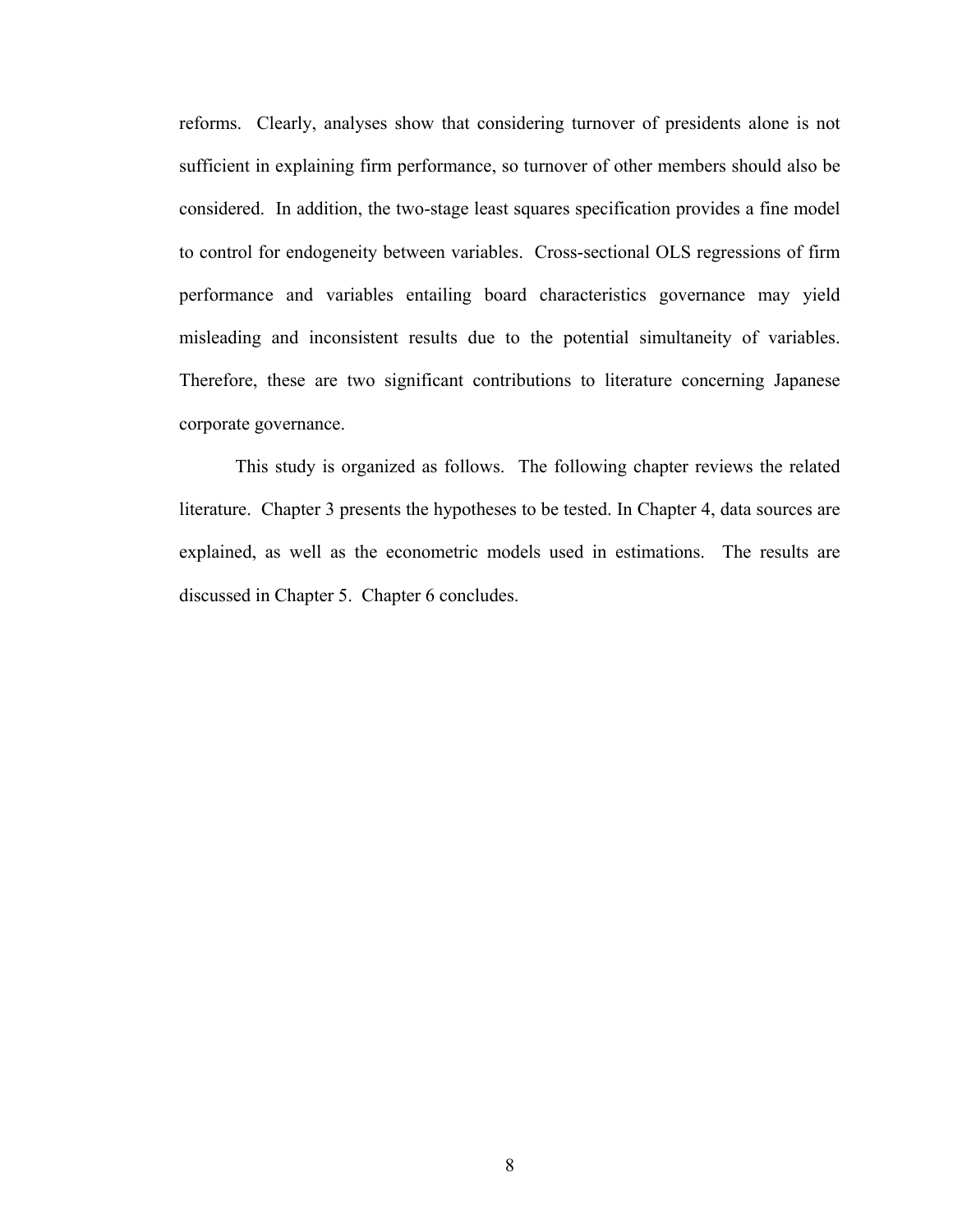# **CHAPTER 2 BACKGROUND ON THE JAPANESE CORPORATE GOVERNANCE**

#### 2.1 JAPANESE CORPORATE GOVERNANCE

In its broadest sense, corporate governance encompasses the framework of rules, processes, and relationships by which a firm's management is monitored by solving conflicts of interests among stakeholders or controlled to improve management performance. The governance system can be external or internal. In countries such as the United States and Great Britain control is external; whereby, markets exert influence mechanisms such as hostile takeovers. The firm's board of directors, on the other hand, exerts internal control, and the supervisory role is given to large shareholders. In countries such as Germany and Japan, inside mechanisms dominate. Correspondingly, this study explores the effectiveness of internal corporate control mechanisms among Japanese firms.

The Japanese style of corporate governance system is recognized as a relationship-based system. There is less emphasis on shareholders and more focus on relationships with employees and consumers. Because banks hold large ownership shares of corporate equity in Japanese firms, they play an important corporate control role. There has been an active debate in the literature as to whether the strong role of banks, in firms that they lend to, is good or bad. The close and stable relationship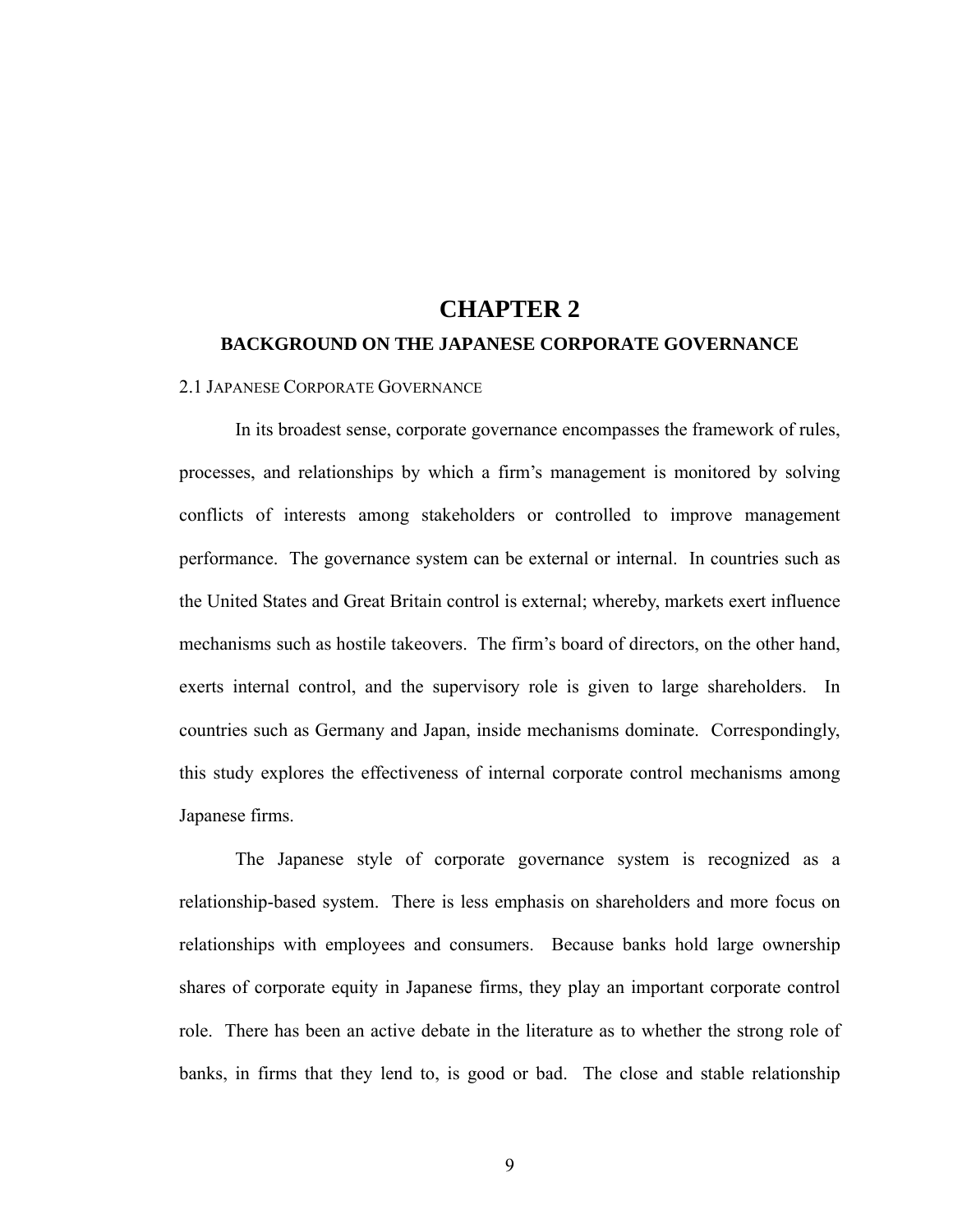between the firm and the main bank is largely a result of the heavy reliance on debt financing, rather than equity financing. Nonetheless, equity financing also has its unique feature. New shares are often allocated to financial institutions or non-financial firms, or they are mutually held in the form of cross shareholdings, rather than being sold to individual investors. The keiretsu is another distinct feature of the Japanese corporate control system. It is a complex form of groups, consisting of a number of affiliated companies with cross-shareholdings, directorships and intra-group financing, which usually revolves around a lead bank. All these features have made Japanese corporate governance unique when compared with the American style of governance. Although hostile takeovers are generally assumed to be the ultimate weapon to discipline managers, they are rare in Japan when compared with countries such as the United States. This is due to the fact that there is the substitution mechanism in Japan an extensive cross holding of equity among members of keiretsu firms. The cross shareholding feature makes it exceedingly difficult for an external buyer to purchase a large portion of shares in a company.

Morck and Nakamura (1999) argue that Japan's main bank and financial keiretsu systems left corporate governance largely in the hands of creditors rather than shareholders, suggesting Japanese governance practices did not assign effective control rights to residual claimants. They further infer that effective external governance predicts changes in ownership concentration and shifts in corporate ownership and control. La Porta et al. (1999) emphasize the importance of law and legal enforcement on the governance of firms, development of markets and economic growth. They argue that the protection of minority shareholders may also be an important function of the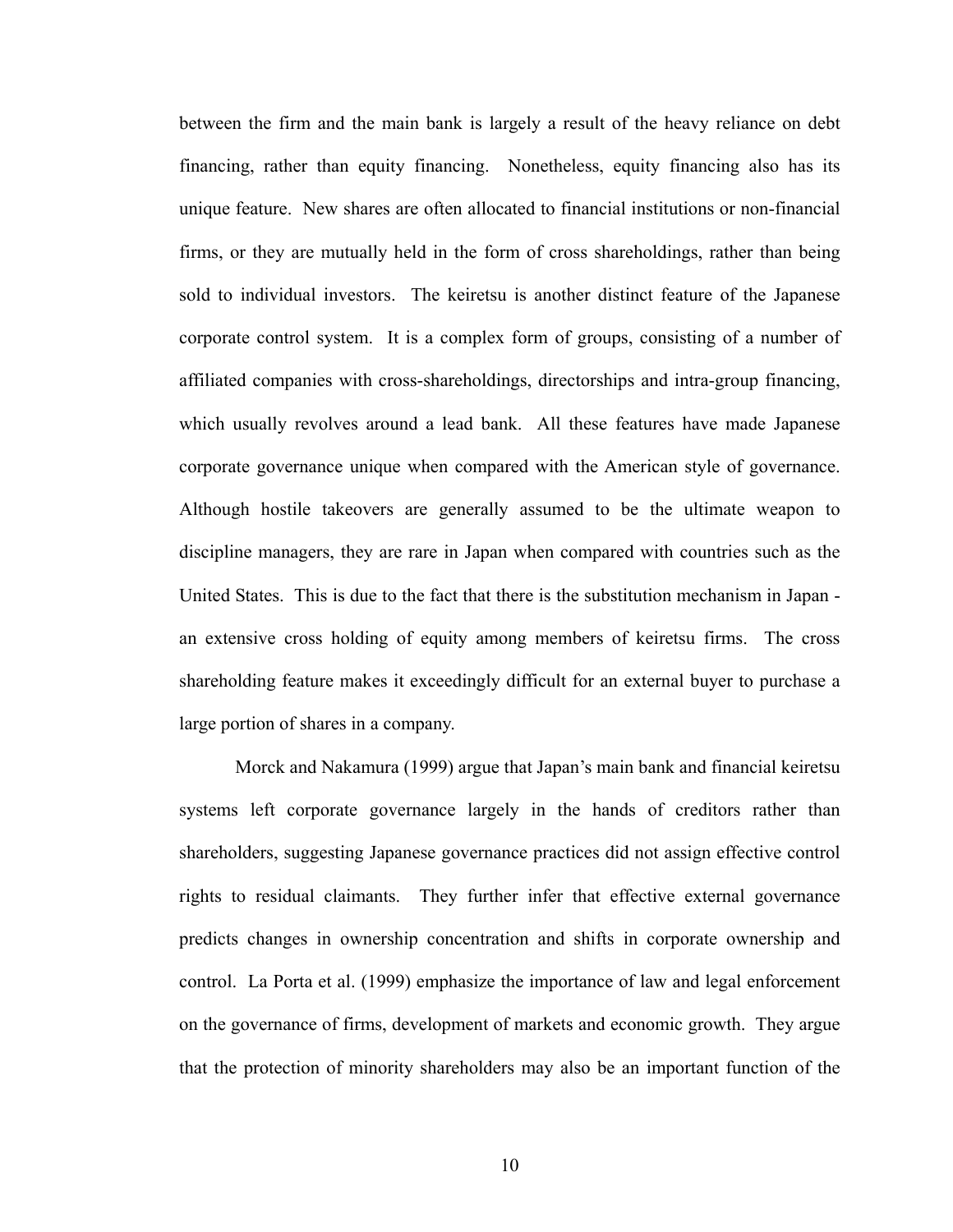corporate legal system. Prior to the 1990s, it was rare for shareholders to execute their rights in court due to high legal costs. Fortunately, under revisions of the commercial law in 1993, the fee to plead was reduced significantly enough for individuals to execute that right. Another constraint that La Porta et al. (1999) identified in the Japanese system is that the general shareholder meetings are concentrated in a few days so it is inconvenient for shareholders to participate. The identification of these challenges by minority shareholders allowed for a review of Japan's commercial code.

The following subsections of this chapter discuss the main features of Japanese corporate governance in detail.

#### 2.2 KEIRETSU

Keiretsu and main banks are considered to have important roles in Japanese corporate control and governance (Prowse, 1992; Aoki et al., 1994). The keiretsu are big conglomerates linked by widespread cross-shareholdings among member firms. Prior to World War II, Japan was dominated by successful family controlled-business groups, known as the zaibatsu. The firm owners, typically founders or their family successors, controlled the company. Most of the zaibatsu developed after the Meiji restoration in 1868, when the new Japanese government granted them subsidies and a favorable tax policy. Banks did not play a significant monitoring role since most of the capital was raised internally or through issuance of new shares.

By the early 1930s, the four dominating zaibatsu (namely, Mitsubishi, Mitsui, Sumitomo and Yasuda) had become a major feature of the Japanese economy. Zaibatsu used a hierarchical form of governance to monitor and manage its industrial companies and the groupings involved the use of a holding company and cadres of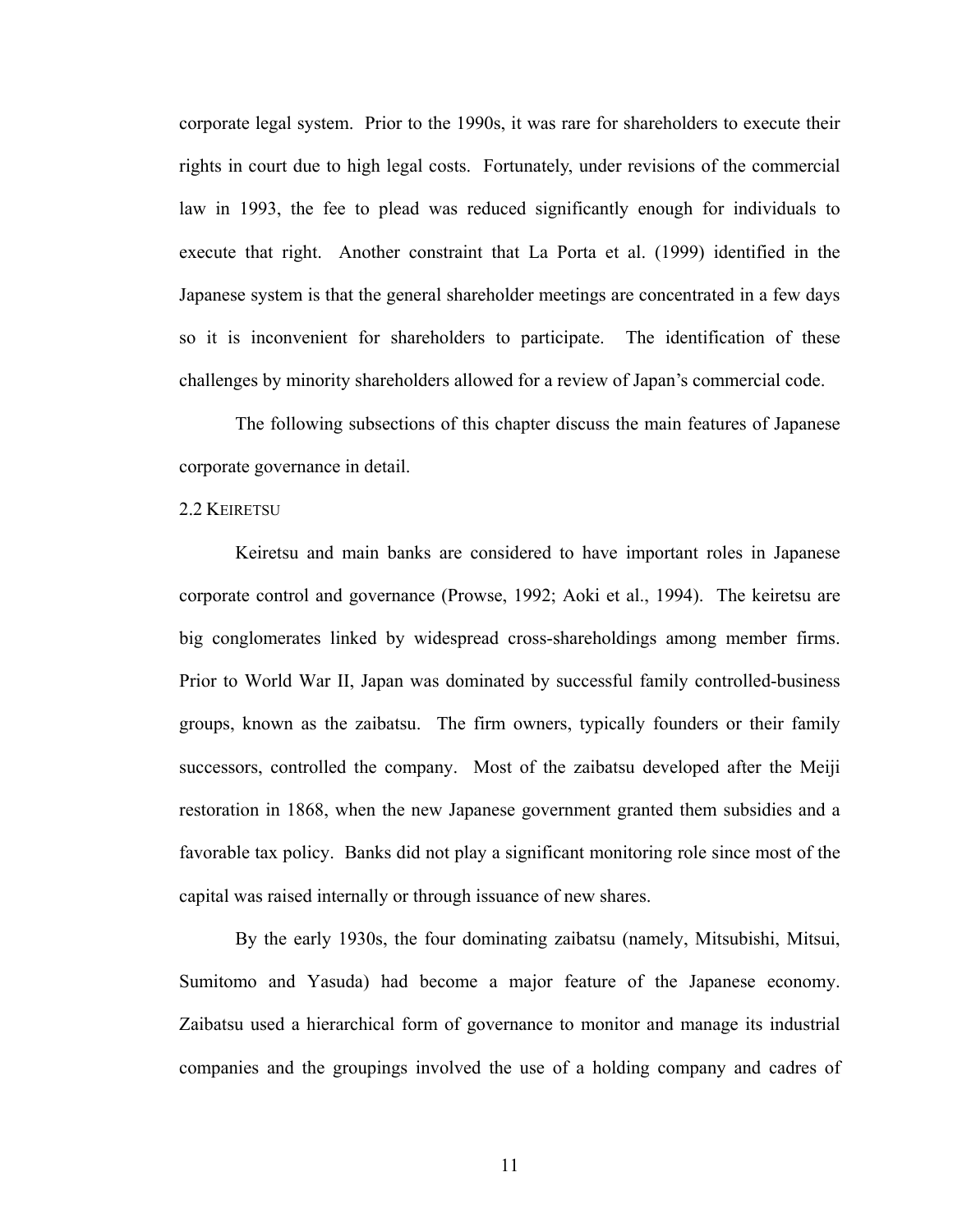professional managers to monitor the function of the firms. These advantages, as well as close relationships with major political parties, placed these business groups in a privileged position in the economic development of Japan. However, zaibatsu were dissolved after Japan's surrender to the U.S. in World War II (1945). The dissolution of the monopolistic organizations was announced as a major aim of the postwar Allied Occupation reforms to create a competitive environment. Based on economic considerations, the Japanese government relaxed its policies in 1952, while maintaining its stance on monopolistic power. And in the 1950s and 1960s, the zaibatsu reformed into enterprise groups, which is now known, as the keiretsu.

 The most remarkable feature of the keiretsu is the reciprocal ownership of equity among member firms. These trading firms are usually from a variety of industrial, resource and service sectors. Although each member firm typically holds only a small percentage of shares of another member firm, the aggregate share of all members is normally large enough for the group to gain significant control over each member firm. These groupings are integrated both vertically (connecting a manufacturer and its suppliers, distributors, and retailers) and horizontally (businesses extend into diverse fields) so that they are capable of controlling nearly every step in the economic chain.

Therefore, this system of reciprocal ownership safeguards members of the keiretsu from hostile takeovers.

Empirical results from previous studies have shown that keiretsu have lower average profitability than non-keiretsu firms and that there are differences in the governance structure between keiretsu and non-keiretsu firms. In Japan, the majority of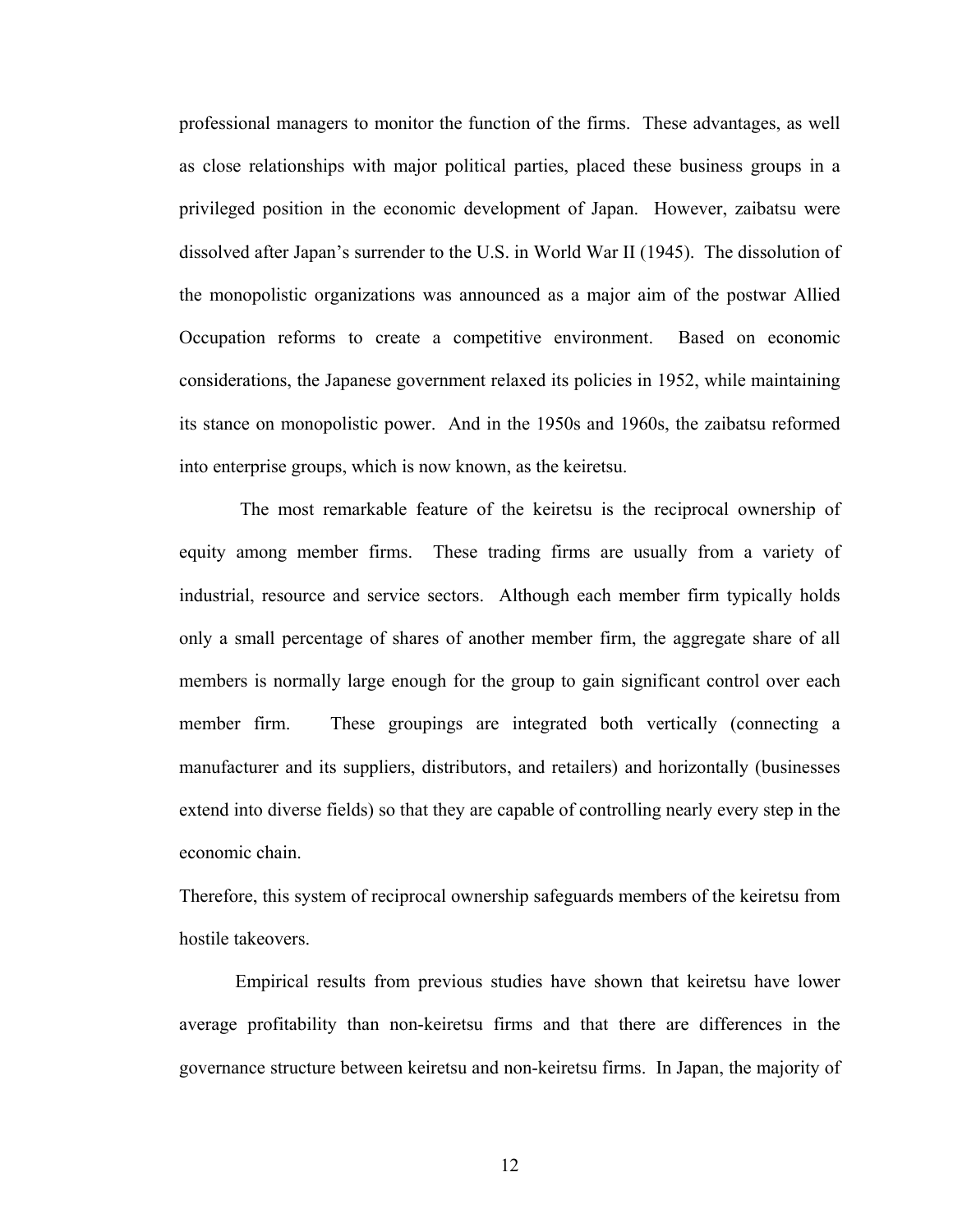large firms belong to keiretsu, which together make up a large proportion of the Japanese economy. These groups of businesses have a close relationship with a main bank, which is often also a member of the keiretsu itself. Among them, the largest and best-known keiretsu is the Big Six keiretsu (namely, the Mitsui, Mitsubishi, Sumimoto, Fuyo, Sanwa, and Daiichi Kangyo group).

Berglof and Perotti (1994) closely examine the governance structure of the Japanese financial keiretsu. In the study, a refined model of the keiretsu is created based on the nexus between the main bank system, cross equity holdings, and the weak managerial market to highlight the effectiveness of this system. They show that this system of corporate groupings can theoretically prevent managers from shirking. In addition, the controlling mechanism rests in the group's ability to monitor and remove incumbent managers. Berglof and Perotti (1994) provide an example of internal control in force within the keiretsu by discussing how keiretsu bailout financially distressed firms. The main bank is normally passive against their creditors, but when the firm faces financial difficulties, the bank intervenes and assumes control. Notably, they identify the transfer of investment funds and the heavy use of trade credit among member firms as a feature of the industrial groups. Empirical evidence shows that group financing patterns reflect the important features common to most keiretsu, characterized by dominance of main bank lending, extensive inter-locking of debt and equity, high level of leverage, and the intricate network of financial and trading relationships that links banks, member firms (e.g. manufacturers, suppliers, wholesalers and retailers), and government.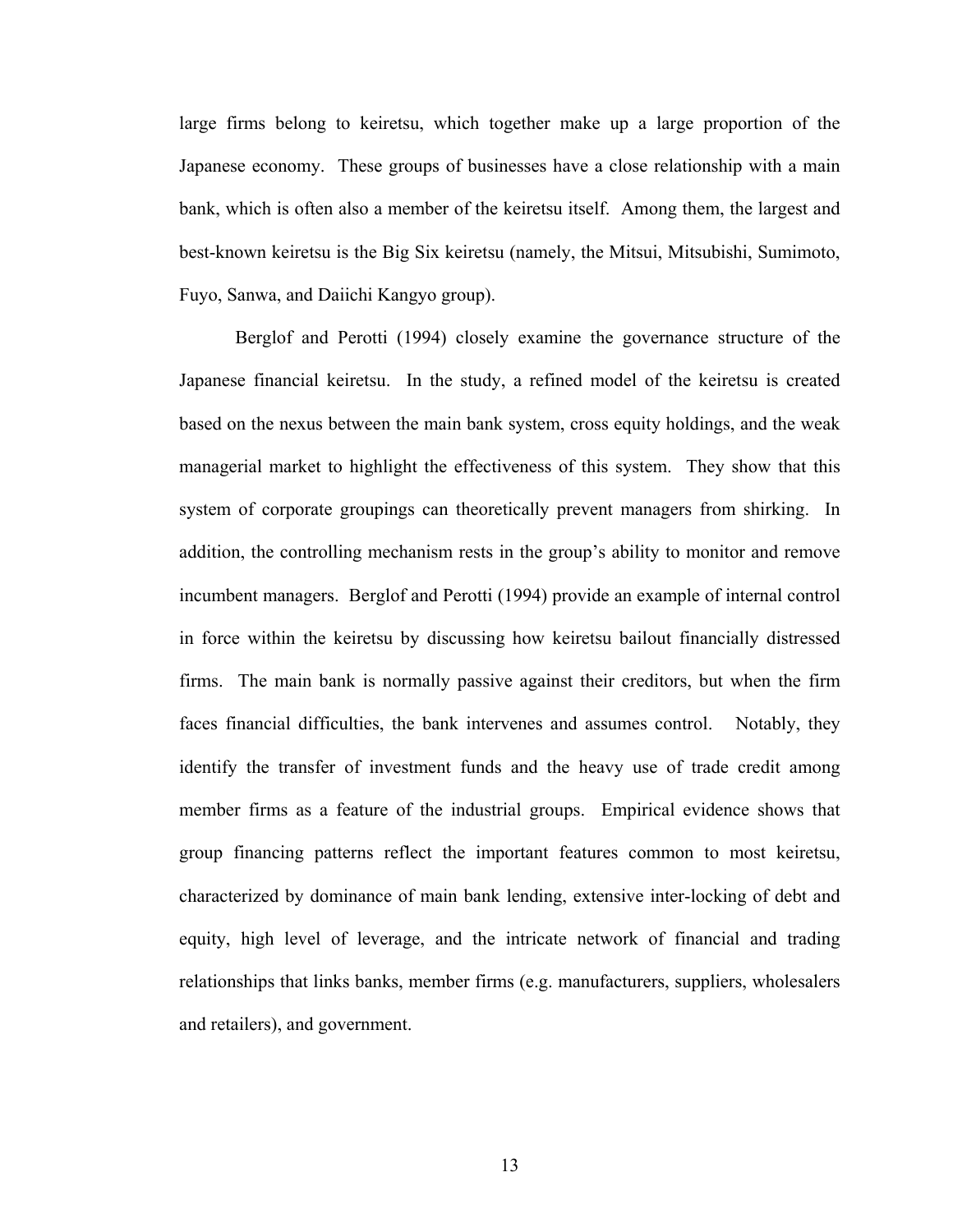#### 2.3 THE MAIN BANK

In Japan, a bank having a strong and long-term relationship with its client firm is known as a main bank. The main bank normally holds large shares in the firm and provides financial support over the long term; therefore, it plays an extremely influential role in corporate governance. It is often cited that they have been a major influence in the economic success of the Japanese economy since World War II.

The main bank performs three essential functions. First, it is an efficient provider of readily committed finance to develop long-term investment projects. In Japan, firms rely heavily on funds provided by banks due to close ties. A survey conducted for 110,000 firms in 1992 shows 90% of Japanese firms have a relationship with a main bank (Dixon 1999). The main bank creates loans and is usually its major creditor.

Second, the main bank provides a type of contingent governance. It monitors managerial performance and plays a disciplinary role in the corporate governance of its client firms when necessary. As an agent for investors, the main bank examines the viability of investment projects of its client firms. Day to day corporate affairs are normally left to the incumbent management when the firm is financially sound, but control turns over to the main bank when firm performance worsens. When the main bank takes control, it intervenes in the management of companies to undertake necessary restructuring. And a common practice of such intervention is the appointment of bank directors to the board of the company. This implies very close ties between the bank and its client firm; therefore, the bank has the incentive to monitor the firm very closely. The influence of bank-appointed directors on the corporate boards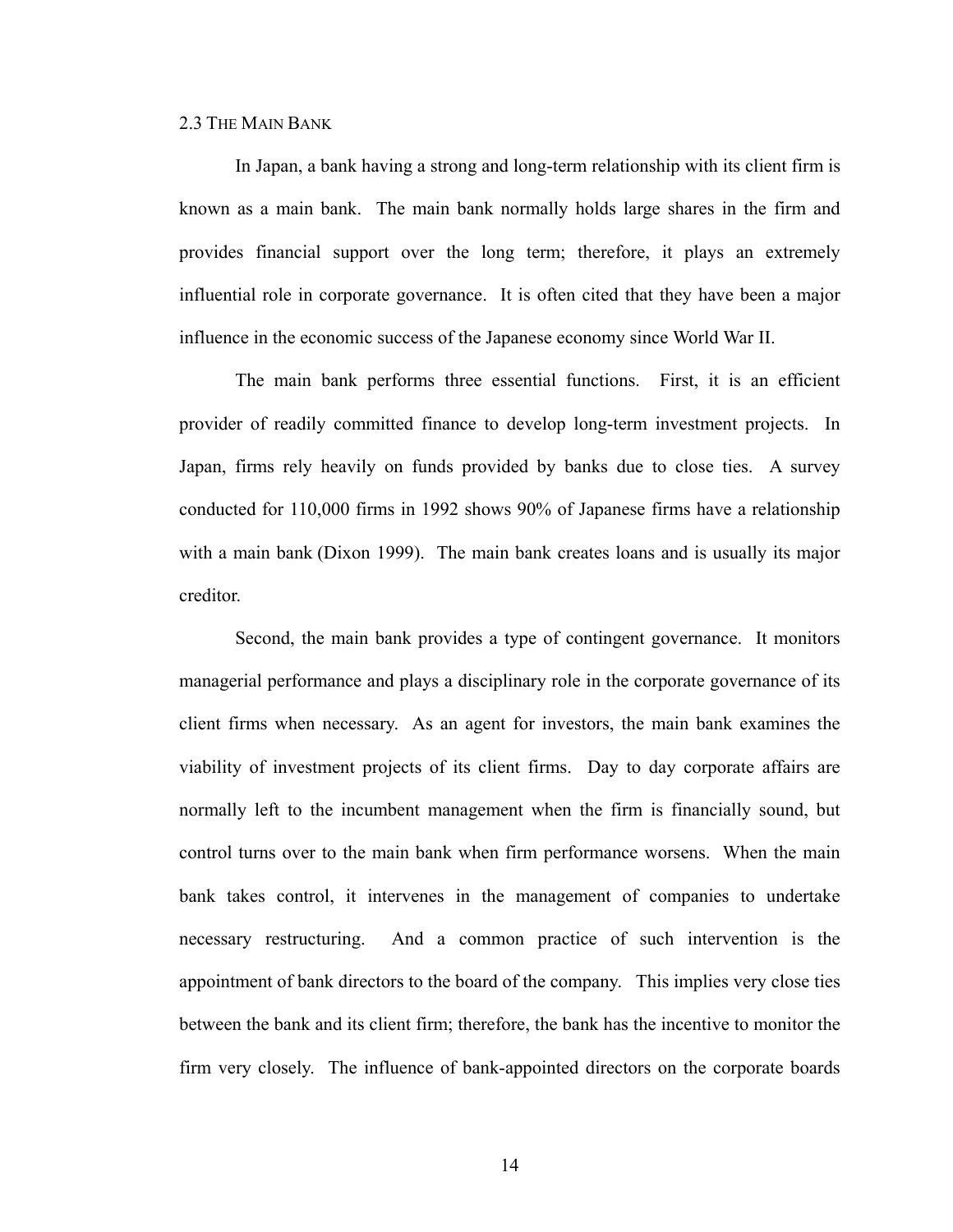reflects the important role of the main bank. Moreover, studies have shown that the probability that a bank will send additional directors to a board is directly related to poor performance.<sup>3</sup> Although other large shareholders, business partners, such as suppliers and clients, also monitor the performance of companies, their influence is subsidiary. An important weakness in the main bank system is that firms face limited pressure from shareholders and other investors. This is largely due to the fact that the main bank can acquire full authority for monitoring and collecting information relating to the firms' investment decisions. As a result, shareholders and investors may become discouraged to commit time and resources in gathering difficult to obtain information. These weaknesses created an opportunity for exploitation. Bribed banks and regulatory officials often overlooked the troubles of the firms, by concealing negative information, to avoid depressing the value of their own equity holdings. Both Kaplan and Minton (1994) and Morck and Nakamura (1993) present evidence that appointment of bank directors increase with poor stock performance. Further, Kaplan and Minton (1994) examine post-appointment financial performance for up to five years following the appointment of a bank director. They predict that appointments ought to reverse, or at least stop, the deterioration in poor firm performance. Results suggest that bank directors are appointed to firms that are in financial distress, and after the appointment of a bank director, performance does not deteriorate. Therefore, banker appointments in Japan are disciplinary.

 Third, the main bank has a provision of insurance against a client firm when it performs poorly. The main bank of a firm often rescues the client firm facing financial distress by extending emergency loans. This has been a common practice because of

 $\overline{a}$ 

<sup>&</sup>lt;sup>3</sup> See Kaplan and Minton (1994)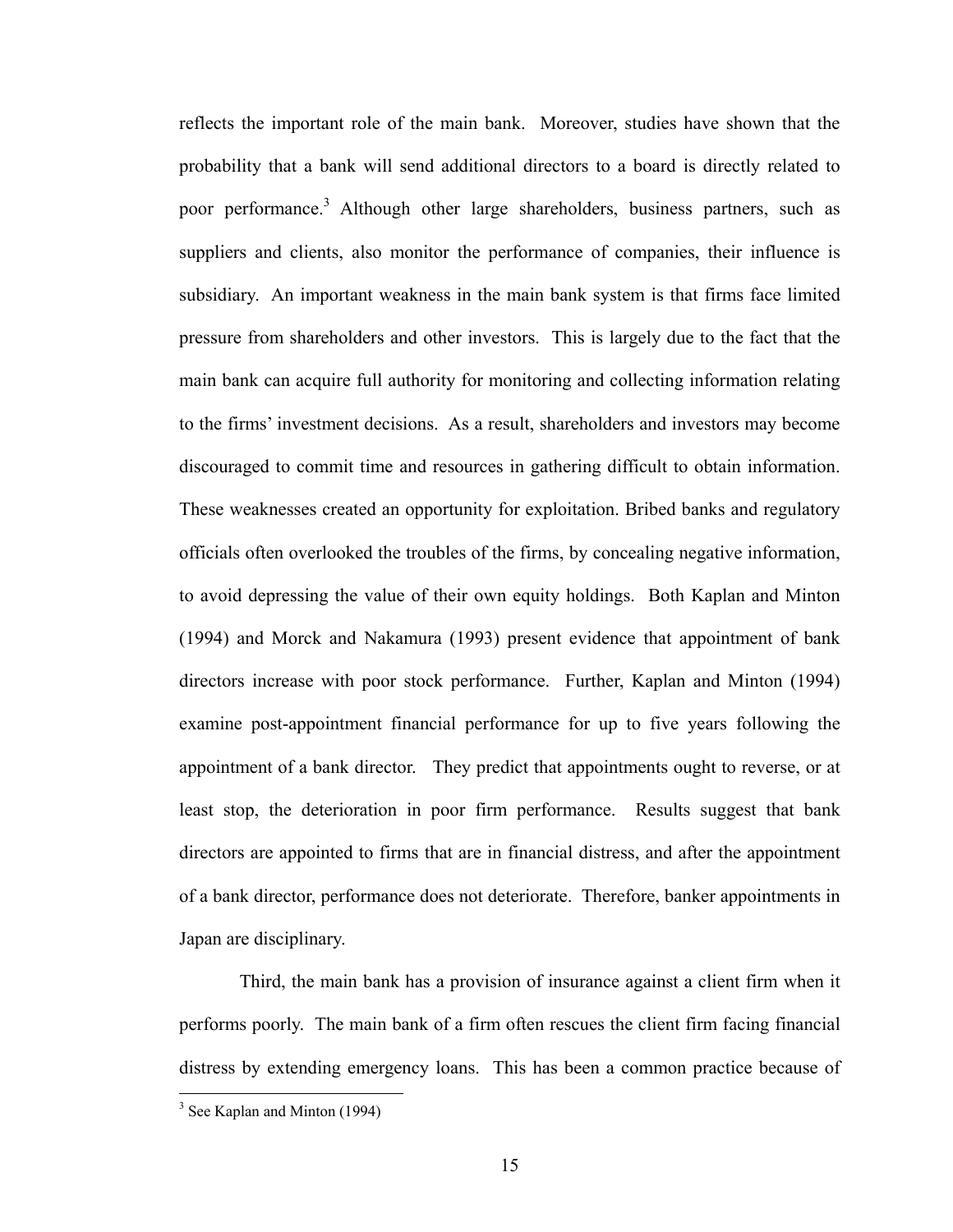the long-term mutual commitments that exist between banks and client firms. And because ownership is concentrated, the main bank has the power to decide efficiently whether to bail out or liquidate its client firm when the firm is in financial distress.

Previous works support the existence of main banks in the Japanese corporate governance system. Kang and Shivdasani (1997) and Kaplan (1994) document the important role of main banks in the success of Japanese firms. In addition, Hoshi et al. (1991) find that the levels of investment and sales decrease less for firms with strong ties with its main bank. This finding confirms the main bank's role as an efficient provider of investment funds to client firms by mitigating under-investment problems. Kaplan and Minton (1994) show bank relationships by identifying appointments of directors from main banks. They document that appointments of bank directors increase significantly when performance deteriorates. This is because the main banks assist firms when faced with financial troubles and can mitigate investment inefficiencies.

Kang and Shivdasani (1995) extend and support the work of Kaplan and Minton (1994). They find evidence that nonroutine turnover of poor performance managers improves firm performance for Japanese firms. Further, they find that firms with ties to a main bank are more likely to remove top executives for poor earnings performance than firms without ties to a main bank. They identify the previous experience for 14 of the 18 cases of outside appointments and find that banks play an important role in outside succession by appointing one of their own executives as president.

While the main bank system has its strengths in Japanese corporate governance, it does not exist without its weaknesses. The costs of main bank affiliation have been a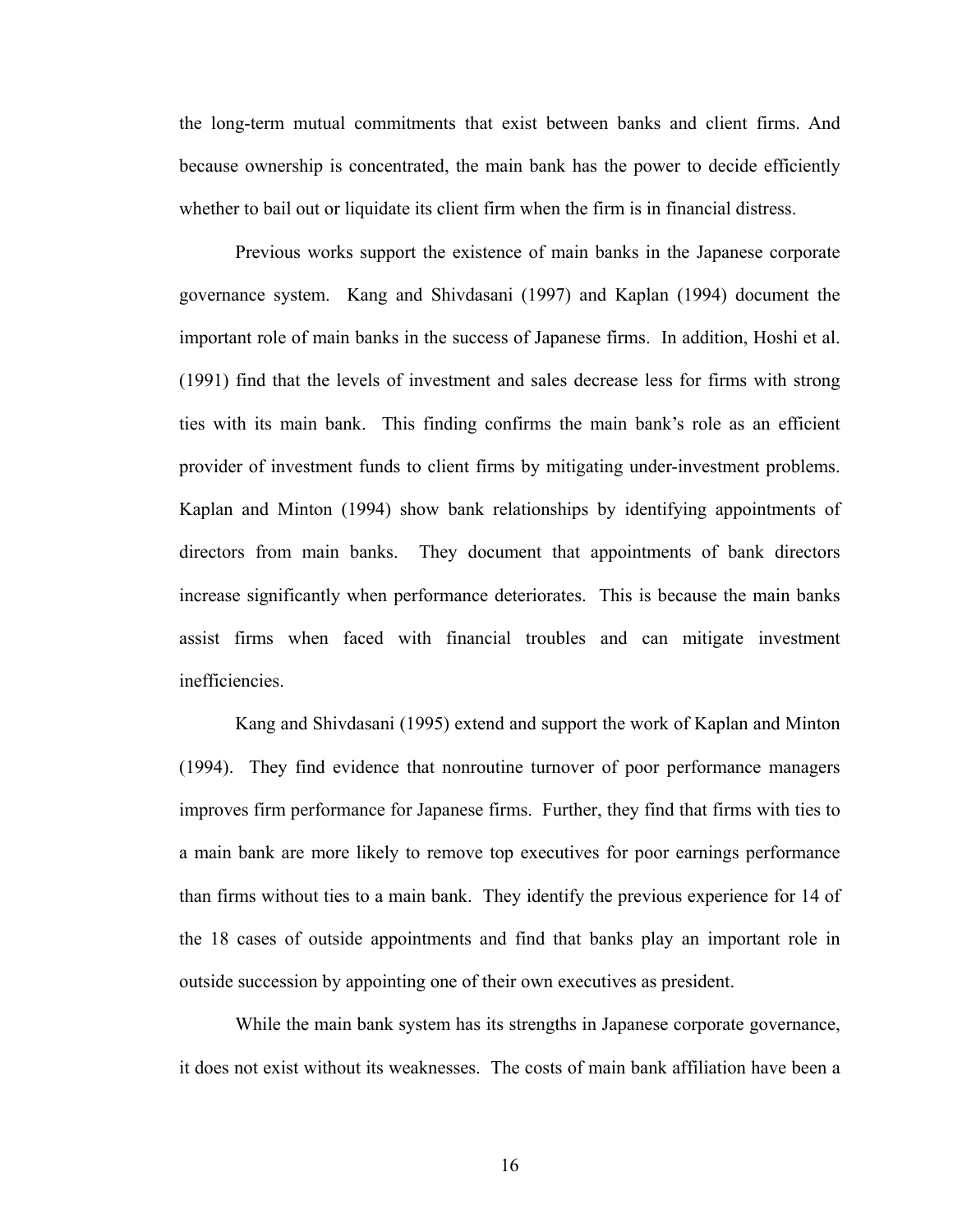focus of recent studies, especially after the economic downturn in the 1990s. Much of this research emphasizes the economic costs of a close banking relationship between the main bank and the firms to which they have provided both equity and debt capital. Deregulation during the 1980s allowed firms to seek alternative sources of finance for the first time in post-war era. As a result of the expanded non-bank financing options, there was an increased diversity in the capital structure of the Japanese firm. And by comparing alternative financing options, researchers are able to identify the negative effects of main banks on Japanese corporate governance. For example, Weinstein and Yafeh (1998) find a weak association between firms with a main bank and profitability and growth and the cost of capital for a firm involving a main bank is higher than that of a comparable firm without a main bank. They explain that bank pressure induce artificially high loan flows as well as inefficient investment strategies. Consequently, client firms can end up using more than the profit-maximizing level of capital.

Morck and Nakamura (1999) also identify weaknesses in the main bank system. Their results show that main bank oversight is less effective than shareholder oversight in firms in Japan, which implies a need for an alternate corporate control mechanism. Banks have not closely monitored the client firms and become active only when they experience financial difficulties. Further, they point out that Japanese banks act primarily in the short-term interests of creditors when dealing with firms outside bank groups.

Hiraki et al. (2003) critically assess the significance of the role of the main bank. They report that main bank borrowing is negatively associated with firm value and that holdup costs are significant for bank affiliated firms in Japan. In this context, the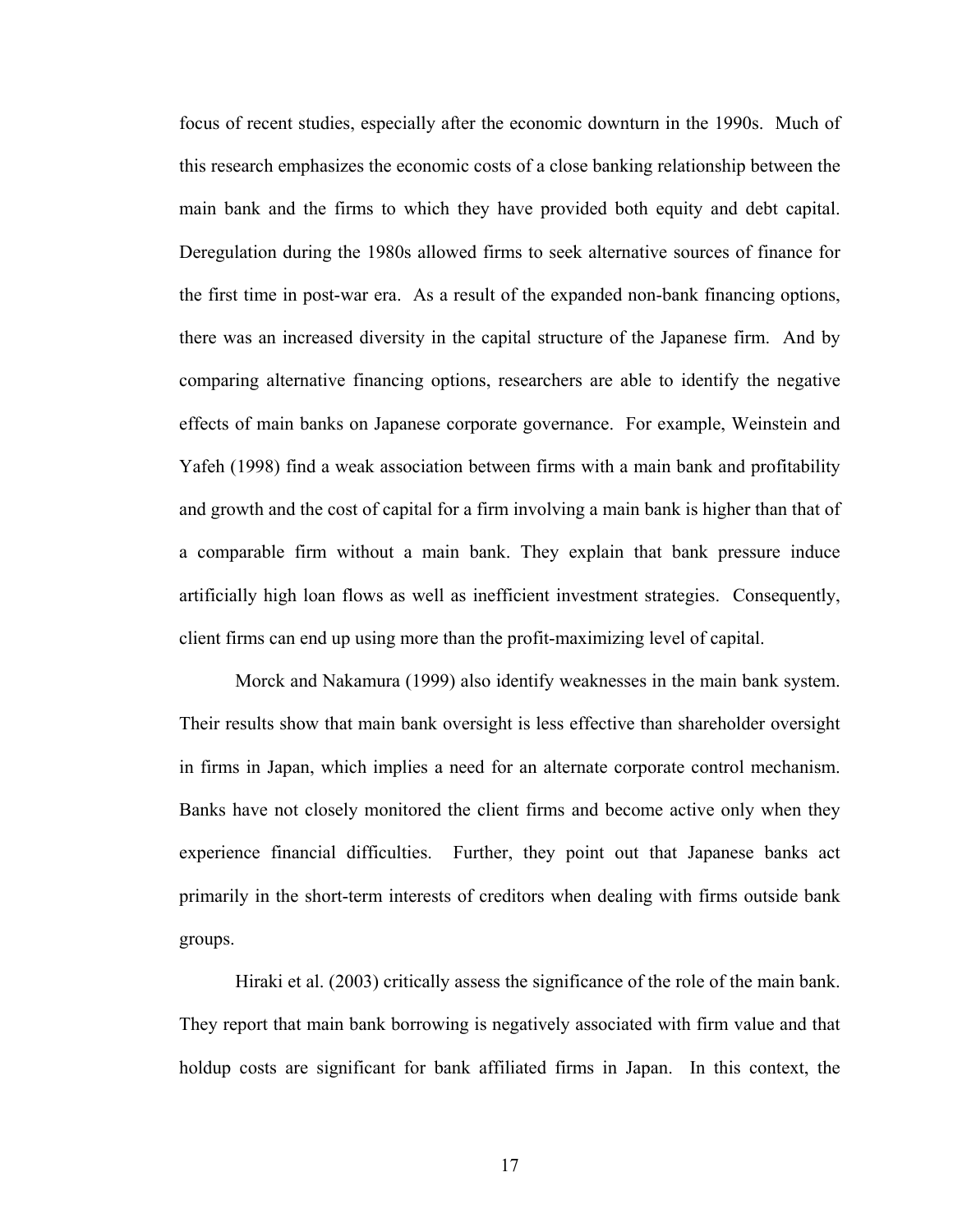prevailing holdup problem is described by the situation where the monitoring bank, using its monopoly power in information, extracts rents from its client firms, which in turn leads them to distorted (commonly over-investment) decisions. In order to generate interest income, the bank urges firms to take on more investments and in some cases, negative NPV projects. In light of the mixed evidence on the importance and nature of main banks in Japan, their findings are worth revisiting.

#### 2.4 THE JAPANESE CORPORATE BOARD

Since the 1990s, Japanese corporations have strived to gain efficient internal management control and the corporate board has been the main focus of corporate governance debate since it links managers and investors. Theoretically, the main function of the board is to help solve the agency problems prevalent in managing an organization. By performing its control role, the board is expected to align the interests of board directors as well as senior executives' with those of the shareholders to minimize agency cost and protect shareholders' long-term interests. The corporate board, with its mix of expertise, independence and legal power, is potentially a powerful governance mechanism. However, despite the boards' top position in firms, in practice, it has been criticized that many boards are in fact not very effective.

Boards of directors are generally made up of a mixture of insiders and outsiders, but there is still uncertainty as to how this mixture is determined to achieve optimal board composition. In the case of Japan, it is argued that the number of outside directors serving on a corporate board is simply too small.

The relation between board composition and firm performance has been a focus of corporate governance research. In particular, appointments of new outside directors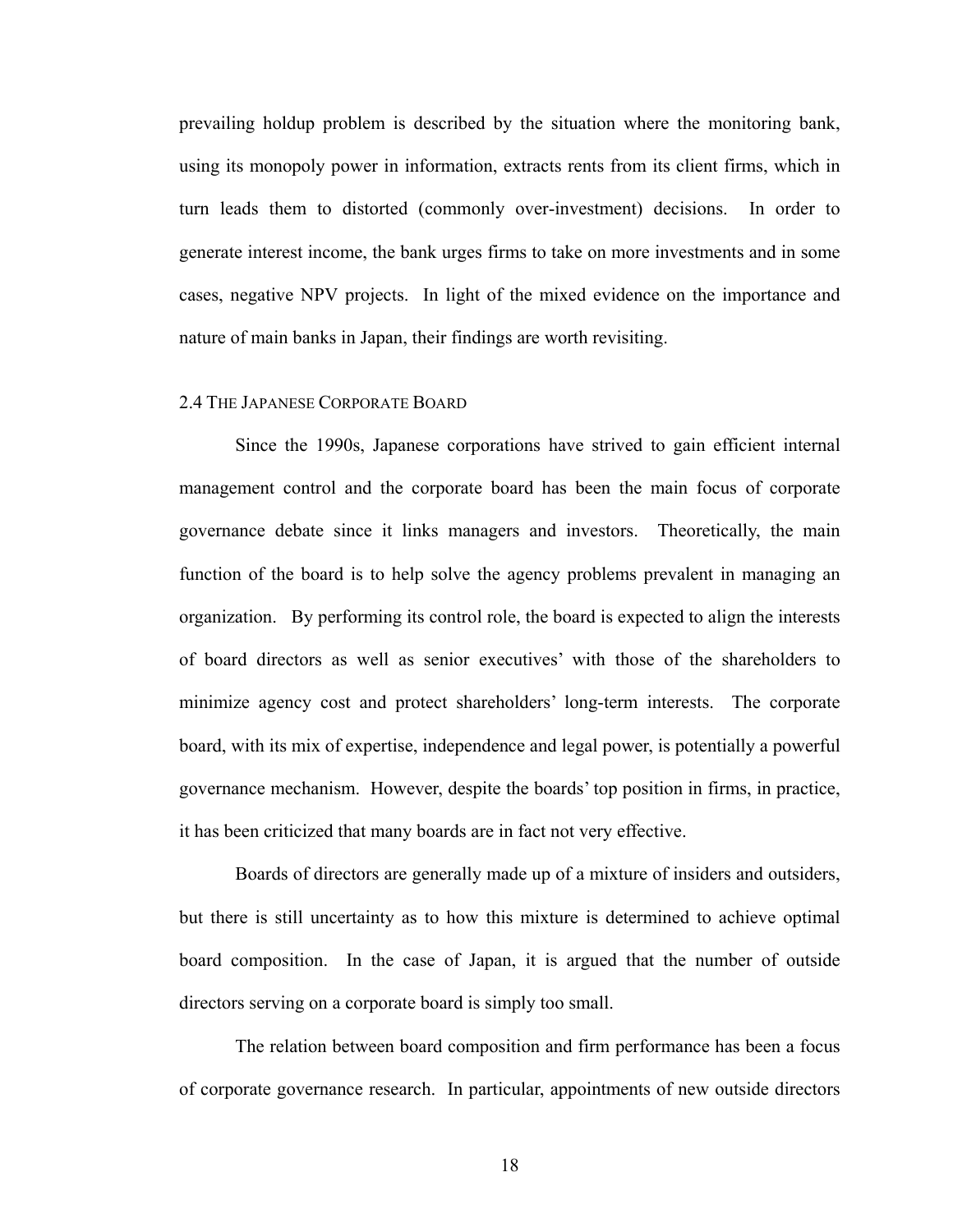to corporate boards appear to matter. A common approach to address this issue is to study stock price reactions to announcements of a change in board composition. Rosenstein and Wyatt (1990) find that stock prices increase by about 0.2 percent, on average, when companies appoint additional outside directors. This increase is statistically significant, but economically small, and could reflect signaling effects, rather than an actual correlation between board composition and firm performance.

In Japan, boards of directors are large compared to those in the  $\mathrm{U.S.}^4$  Japanese boards generally consist of 20 to 35 members, who are typically insiders. While formally elected at the shareholders' meeting, the members are in effect, appointed by the CEO, who is the President of the board. Outside directors are rare in Japan (Kaplan 1994) and they may not be truly independent. They can be from other companies in the group or infrequently from the bank. The corporate board consists of directors at different levels, beginning with the Chairman, the President, Senior Managing Directors, Managing Directors and the Directors. Not every position is necessarily found in every firm. Representative Directors are selected from the top-level directors and they have special rights to represent the company.

In the Japanese corporate governance system, boards of directors show to have an internal monitoring role. They are responsible for monitoring the company president, as in the U.S., as well as managing the company and supervising management. For example, the acquisition or sale of substantial asset, large borrowings and dismissal of managers are not carried forth without the board's approval. This dual nature of their role is set by corporate laws in Japan (mainly codified in the Commercial Code), which stipulates that the board of directors shall determine the administration of

 $\overline{a}$ 

 $4$  The number of board directors serving on corporate boards averages 11 in U.S. (2003).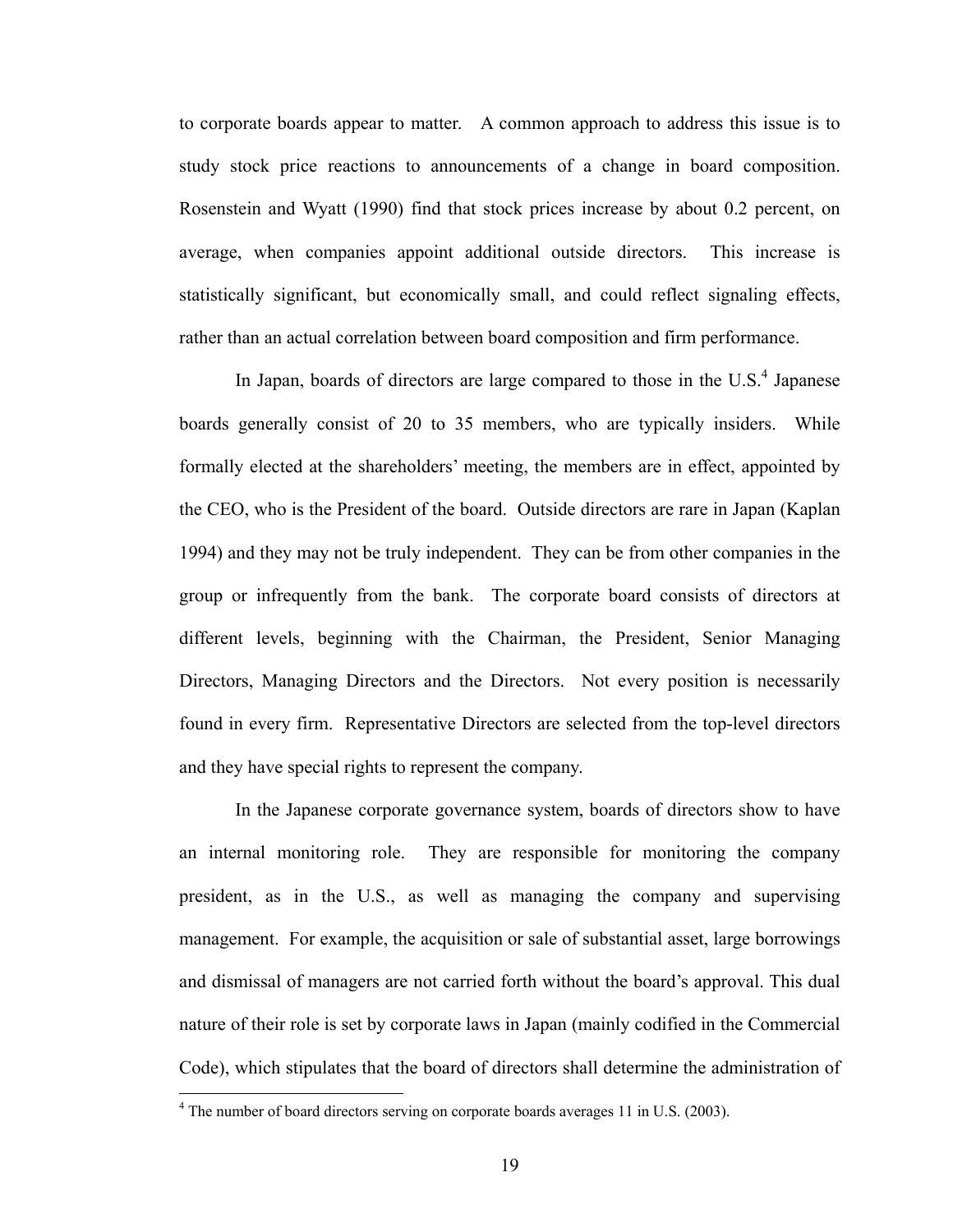company affairs and supervise the execution of the directors' duties. Also, different from the system in U.S., where the outside directors fulfill the task of governing, insiders play a dominant role on the board.

 There is an equivalent of a second tier in the board structure called the President's Council, which is made up of financial intermediaries and inter-corporate owners. Shareholders exert influence on the board by interacting with managers of the firm in the monthly President's Council meeting. Although no votes are taken at the meeting, the president is swayed by consensus opinions of the council.

 In Japan, the entire board assumes responsibility for firm performance. This is contrary to the usual practice in the U.S., where the CEO exercises extensive authority and is responsible for the performance of the firm. In which case, it follows that the corporate governance mechanism is probably most appropriately analyzed by studying the turnover of CEOs. However, in the Japanese context, analysis overlooking the role of board members other than the president may miss some important features of disciplinary mechanisms. As such, both board and presidency turnover are analyzed in this study. Further, changes in board composition and the significance of outside directors are examined in this study because outside directors presumably play a larger role in monitoring management than inside directors.

#### 2.5 PRESIDENT TURNOVER AND PERFORMANCE

 Over the past two decades empirical researchers have produced a large body of evidence on the relationship between top executives turnover and firm performance in the U.S. These studies, for the most part, are based on agency theory of the firm where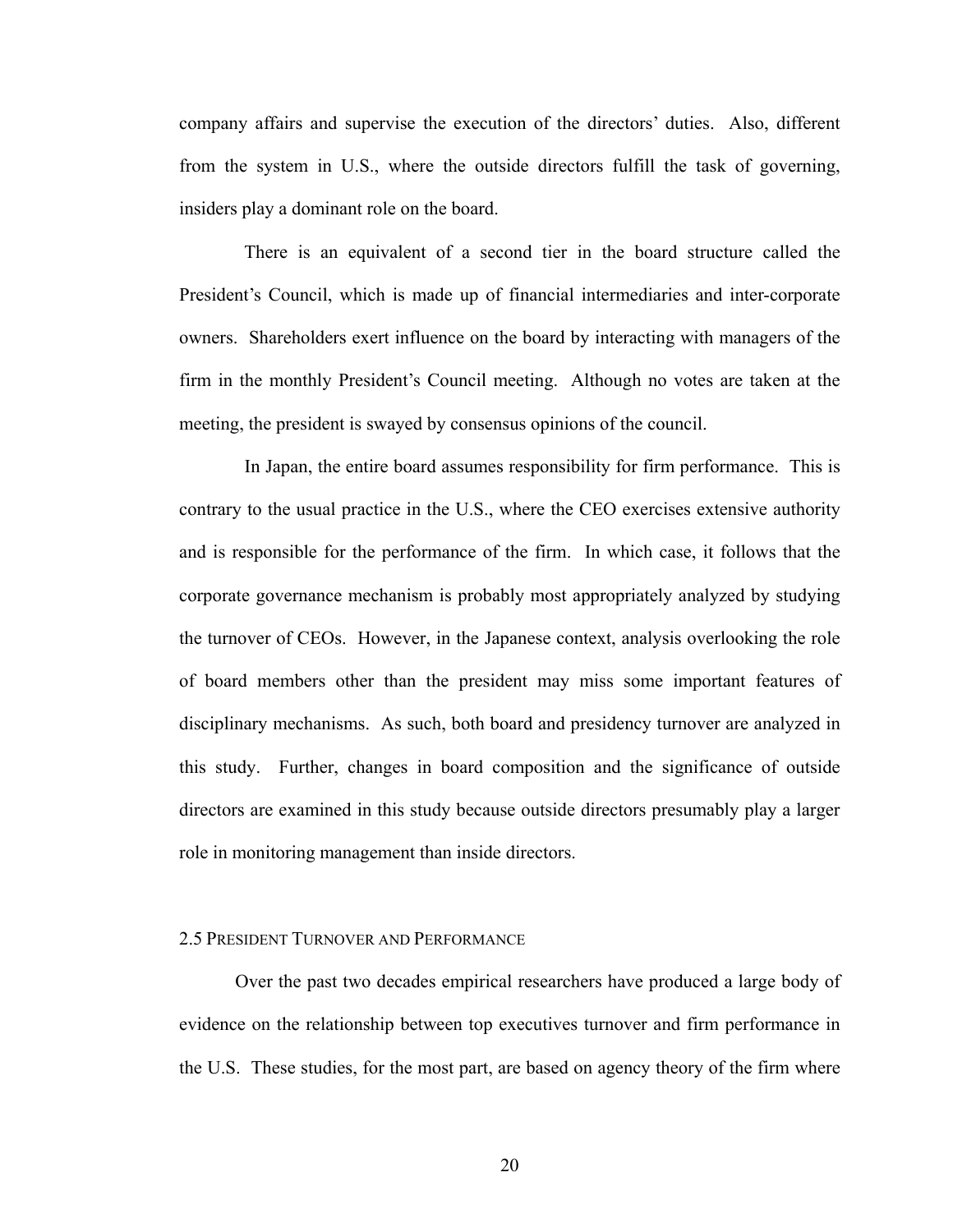managers are agents acting in the best interest of shareholders to maximize firm value. Among numerous findings, the one most relevant for this study is evidence that suggests an increased likelihood of CEO turnover following poor performance.<sup>5</sup> This relationship is significantly stronger when outside directors dominate the board or in firms with a block shareholder because lack of board independent leadership in firms makes it difficult to remove poorly performing managers.

 In a more recent study, Brickley (2003) summarizes a set of conclusions which emerge from the existing literature. He finds that CEO turnover is inversely related to both stock performance and accounting-based firm performance measures. Further, CEOs are more likely to separate from the firm when stock price and accounting performance deteriorates. Most researchers study this association for publicly traded firms, yet similar relations have been found within nonprofit hospitals and at the divisional level of the firm.

 Consistent with economic intuition, boards dominated by outside directors are more likely to dismiss a CEO for poor performance and are more likely to replace a poorly performing CEO with an outside candidate (Hermalin and Weisbach, 1988). However, the sensitivity of turnover to firm performance decreases with management stock holdings and when the manager is a member of the founding family of the company. Hermalin and Weisbach (1988) provide evidence that boards with significant managerial ownership are more likely to act in the interest of the shareholders. On the other hand, executive ownership may lead to managerial entrenchment in which it becomes difficult to remove an under-performing manager. Rosenstein and Wyatt

 $\overline{a}$ 

<sup>&</sup>lt;sup>5</sup> For example, Kang and Shivdasani (1995), Warner et al. (1988), Weisbach (1988) and Parrino (1997).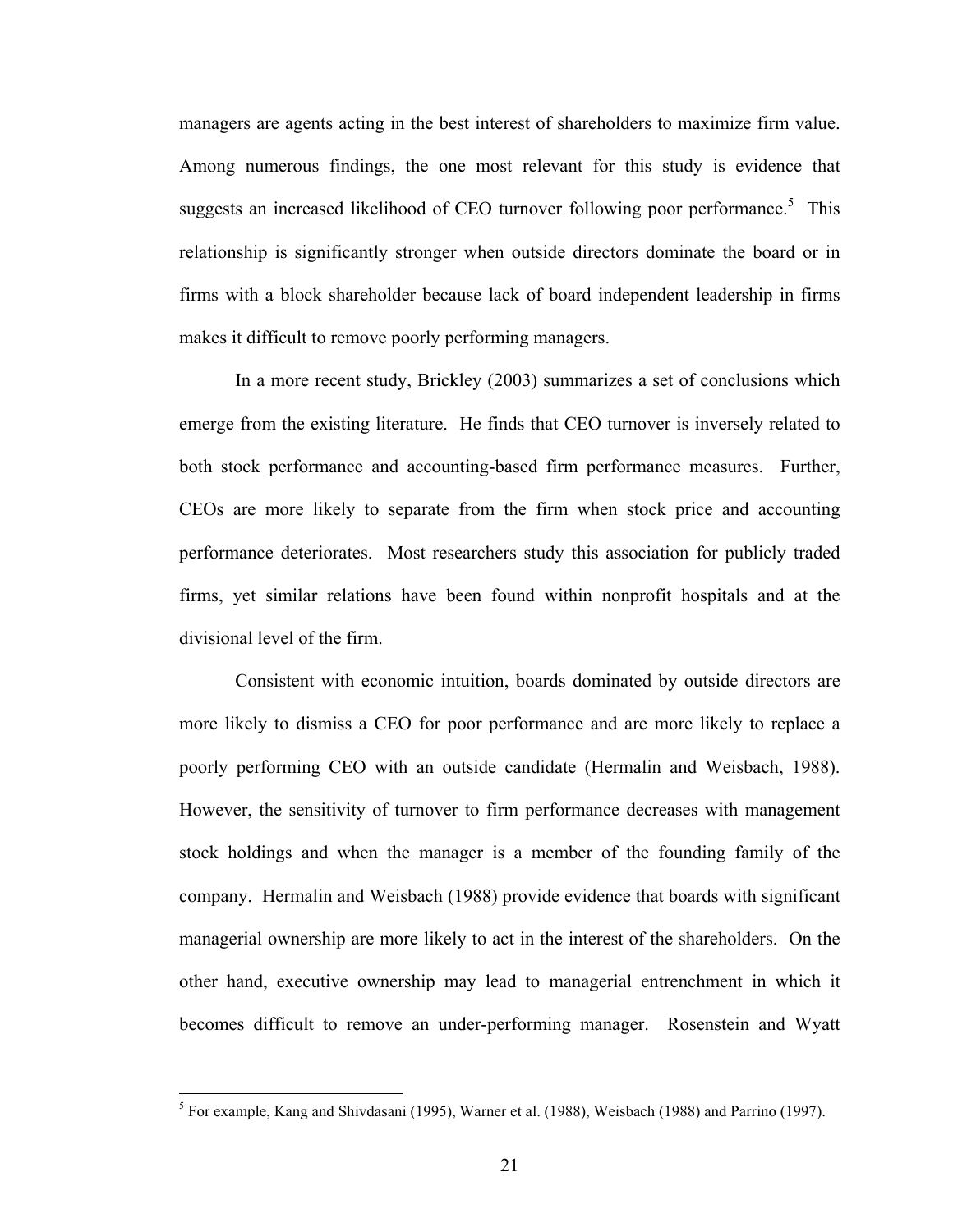(1990) find that the probability of top management turnover is inversely related to their equity ownership when poor firm performance is controlled for.

 In larger firms, lower-level managers from within the same firm usually replace CEOs. However, outside replacements have become more common in recent years. For example, 8.3 percent of the new CEOs hired by S&P 500 firms during the 1970s were from outside the firm. From 1990 through 1997, the percentage was 18.9 (Murphy 1999). Results differ when the nature of top executive departures is used. The probability of an outside replacement of a CEO is negatively related to prior firm performance, especially when the departure of the previous CEO was forced. Covered in a *Forbes* survey, between 1969 and 1989, 49.6 percent of the 127 forced CEO departures in large firms were followed by outside replacements, compared to only 9.9 percent for voluntary departures (Parrino 1997).

 Turnover of top executives in Japanese firms has been an increasingly researched subject. It has been observed that a similar negative relationship between top executive turnover and firm performance, both stock performance and accounting performance measures, is evident in countries with different corporate governance mechanisms. The evidence suggests that internal corporate control mechanisms do serve to discipline incompetent managers. The sensitivity of executive turnover to the different measures of firm performance is not very different from the one found for the U.S. In a very influential paper, Kaplan (1994) investigates the turnover of top executives in Japanese companies and finds a negative relation between turnover and performance. Later studies such as Kang and Shivdasani (1997) confirm this result.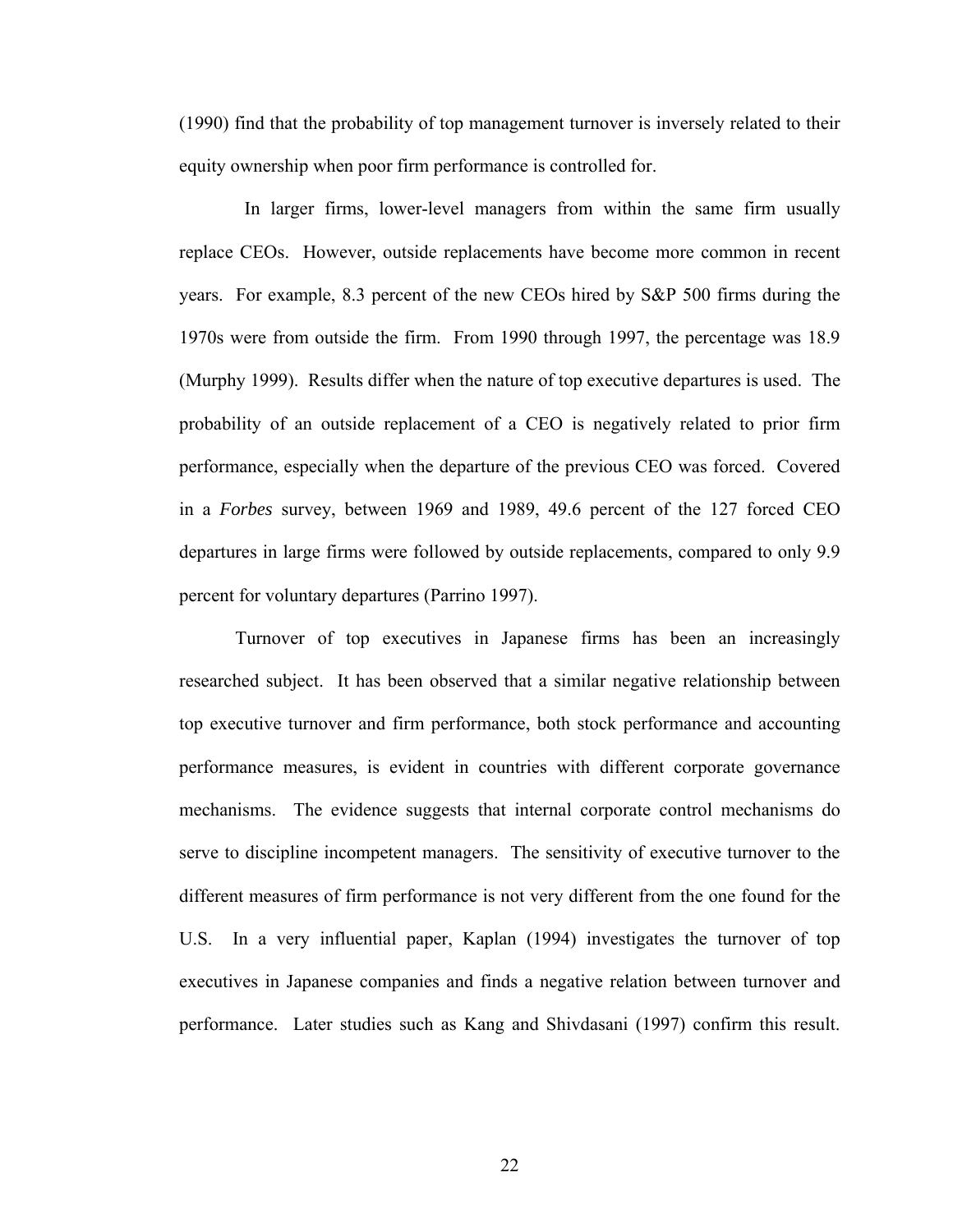Subsequently, the contributions of these two papers will be discussed in the context of Japanese board governance.

#### 2.6 THE ROLE OF SHARE OWNERSHIP

 In Berle and Means' classic study, *The Modern Corporation and Private Property* (1932), they discuss the phenomenon of the domination of large public corporations by professional managers as the separation of ownership and control. From their perspective, shareholders lost complete control of the management of the corporation. Managers not only overlooked the management of the company, but they were also in control of the company. Berle and Means (1932) identify that a consequence of the phenomenon was the domination of board directors who were appointed because of some prior relationship with management. As a result, boards comprised either of managers themselves or the managers' associates (i.e. inside directors) rather than non-affiliated directors (i.e. outside directors).

 Ownership structure is closely related to different types of corporate control. Because there is a tradeoff between the motive for owners to monitor management and dispersion of firm ownership, differences in corporate ownership structures predict variation in systems of corporate control. Claessens and Fan (2002) review literature on corporate governance issues in Asia. Generally, the typical Asian corporation is dominated by one or several members of a family who tightly hold shares of a corporation. Different from other Asian firms, the dominant ultimate owners of Japanese firms are characterized by cross holdings of shares by industrial and financial groups. They document that high ownership concentration of Asian corporations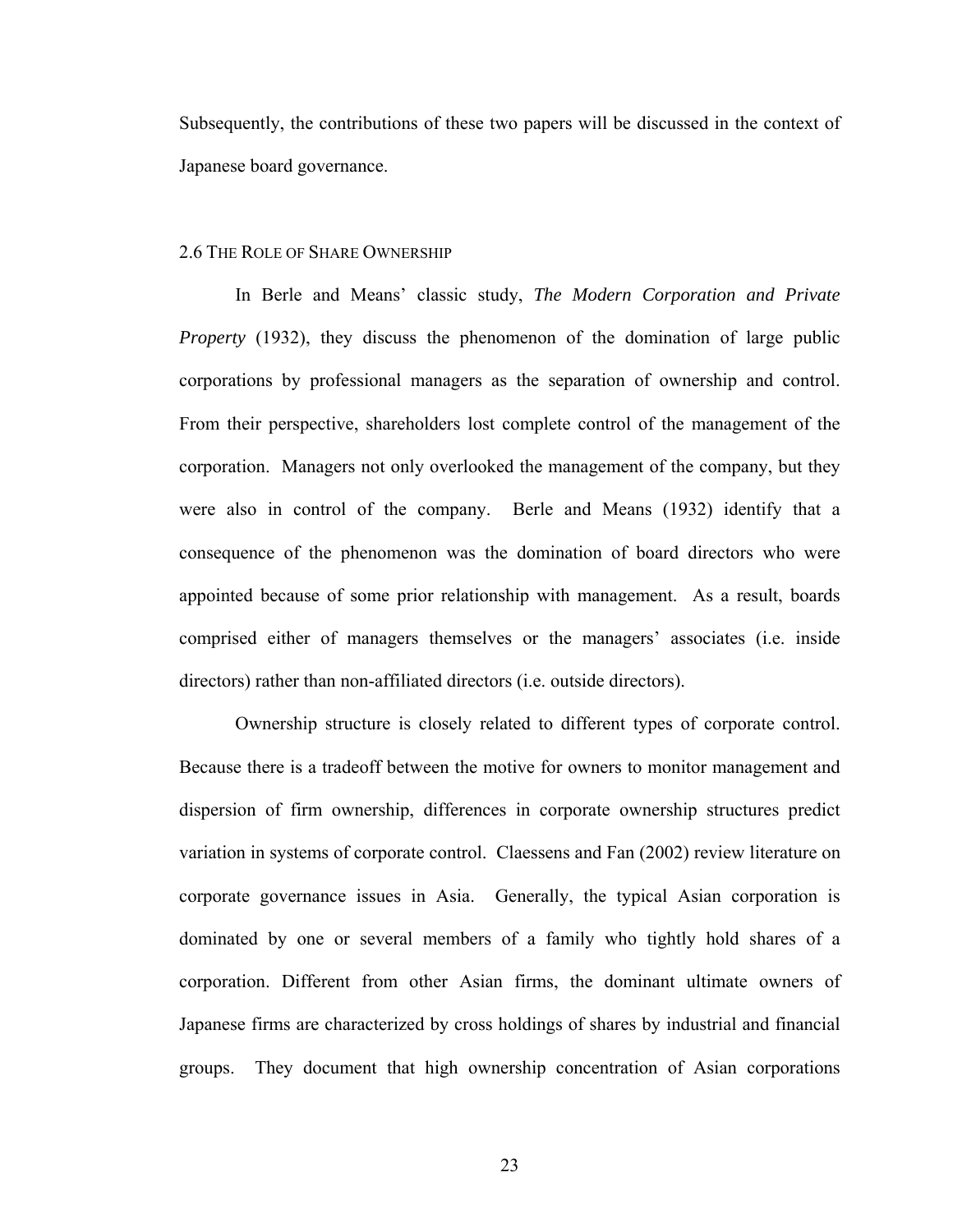increases the risk of expropriation of minority rights, which is reflected in firm valuations. Further, such agency problems are exacerbated by low corporate transparency associated with rent-seeking and extensive group structures.

 It is well known that concentration of ownership is still one of the remarkable characteristics of the Japanese corporate system as it presents the most extreme case of separation of ownership and control of listed companies in the world (Patrick 2004). Control is generally in the hands of management and shareholding is dispersed.

 The shareholders of Japanese firms can be categorized into four main groups. The first group is the set of financial institutions consisting of the main bank, other core banks, life and casualty insurance companies, and securities companies. Together they hold up to 20 to 30 percent of the shares and play a significant, although decreasing, role as monitors for corporate governance purposes. The second group includes other industrial companies, each of which holds only a small percentage; together, amounts to another 20 to 30 percent. The third group holds no more than 25 percent of a company's shareholding. It consists of individual and outside institutional investors. The last group is the foreign institutional shareholders. The ownership of outstanding shares of Japanese firms held by this group has risen sharply to about 20 percent in recent years.

 Conceptually, concentrated ownership may improve performance by imposing a higher degree of managerial monitoring, which alleviates problems resulting from conflict of interests between shareholders and managers. Nonetheless, frequently debated is the possibility that large shareholders exercise their control rights to expropriate smaller investors.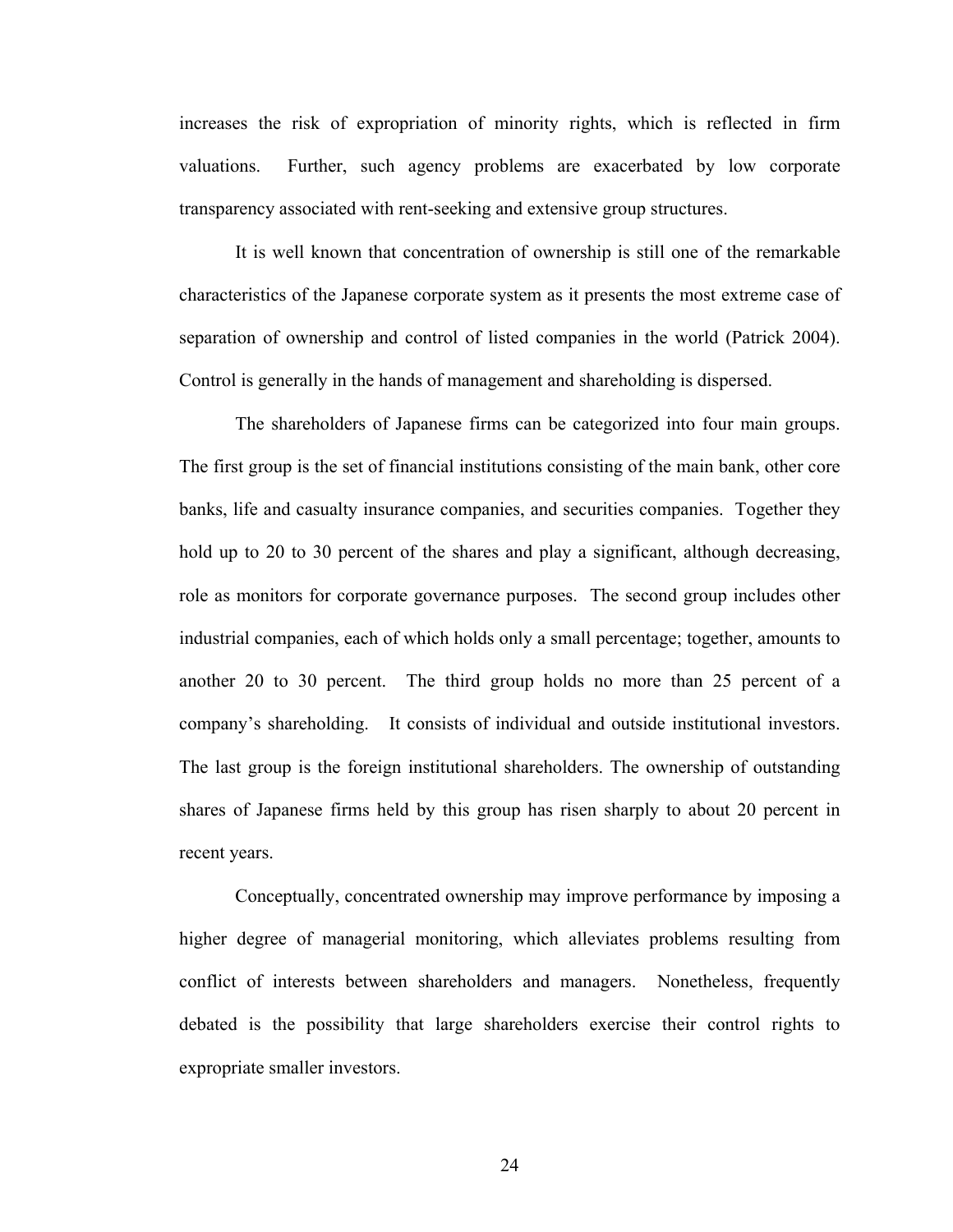There has been considerable research on the relation between ownership structure and firm performance. Morck et al. (1988) estimate a piece-wise linear regression between the level of management ownership and Tobin's Q using data for U.S. firms and observable a non-linear correlation<sup>6</sup>. Likewise, McConnell and Servaes (1990), also using US data, regress Tobin's Q on both the percentage of shares held by corporate insiders (i.e. officers and directors), its square and other financial characteristics and find similar results to those of Morck et al. (1988). They observe that the level of managerial ownership is positively associated with firm performance at low management ownership levels (range of 0% to 40-50%), although negatively related at high ownership levels. Such studies argue that alignment and entrenchment effects influence the relation between ownership levels and firm performance yielding a non-linear relationship. This is an implication that the benefits of large shareholders reach its peak, beyond which costs of concentrated ownership will outweigh the benefits. Comparably, the role of share ownership is also studied for Japanese firms. Lichtenberg and Pushner (1994) find a positive significant relationship between levels of ownership and profitability. Morck et al. (2000) observe that the level of director ownership is positively related to Tobin's Q in Japan. They provide an important interpretation of this result that a negative relation at high ownership levels is not observed in Japan due to the rarity of hostile takeovers. In which case, superior shareholder monitoring of management are observed in firms with high levels of ownership and an entrenchment effect not ought to be observed in Japan. La Porta et al. (1999) examine the distinctly different governance regimes found around the world.

 $\overline{a}$ 

<sup>&</sup>lt;sup>6</sup> They report a significant positive relationship between the fraction of shares owned by corporate management and Tobin's Q in the 0 % to 5% ownership range and beyond the 25% ownership level. A negative relation is observed in the 5% to 25% range.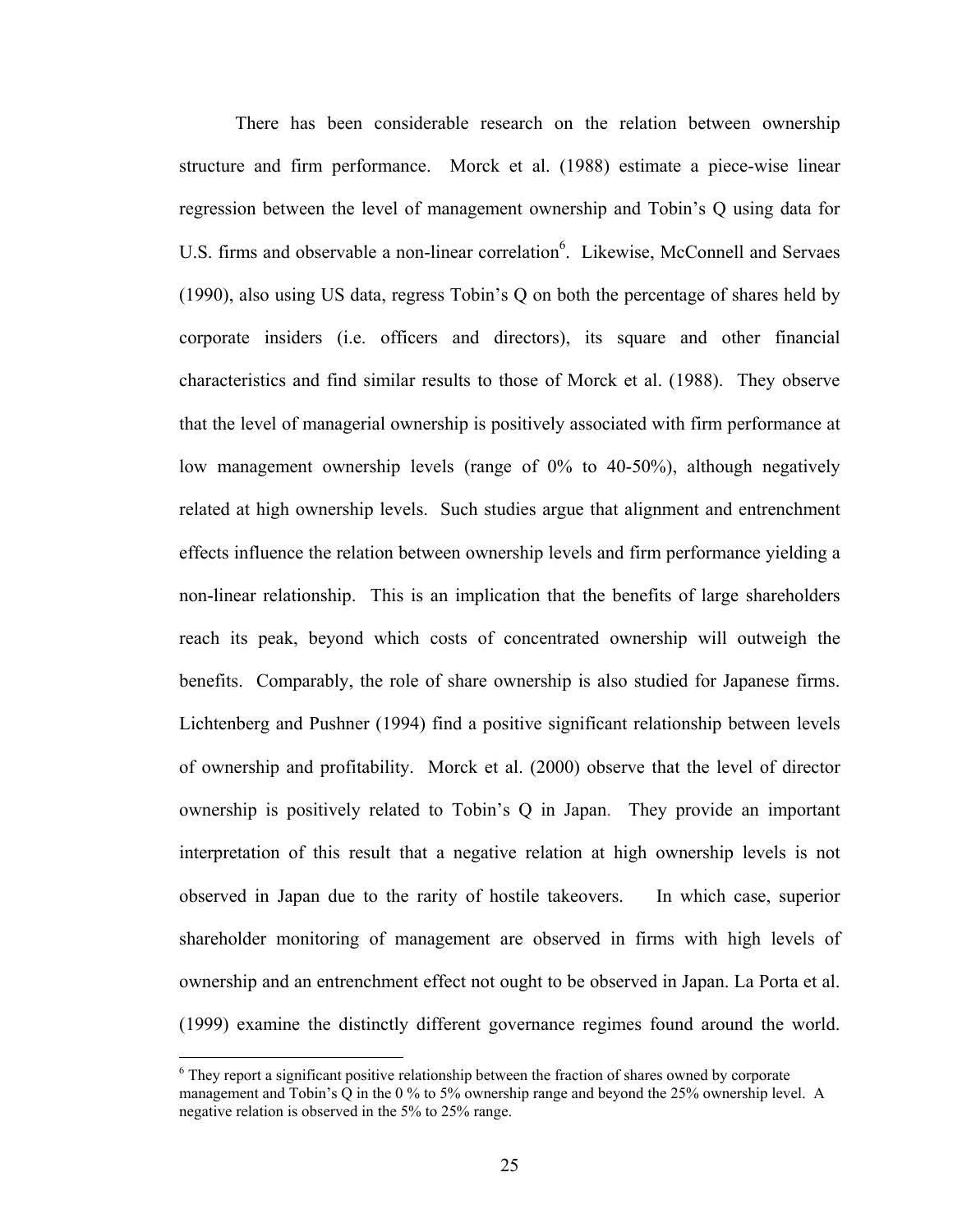They find that concentration of ownership is highly related to the framework to protect corporate shareholders.

Reform of capital markets, in collaboration with reorganization of financial institutions and financial deregulation since the 1980s brought about slow but steady changes in corporate ownership in Japan. One such change to Japan's shareholder structure is the unwinding of cross shareholdings and it is still true that corporate ownership is highly concentrated on banks. Kuroki (2001) reports that the proportion of cross shareholding decreased gradually in the 1990s, from approximately 17 percent at the end of 1990 to approximately 10 percent by the end of 2000. It has been observed that the proportion of shares held by financial institutions has declined, while the proportion of foreign shareholders has grown. There is also an obvious trend towards indirect ownership by the personal sector through institutional investors, although it is not yet as high as it was during the bubble economy.

#### 2.7 RELATED STUDIES

Kaplan (1994) studies management turnover in Japanese firms. He examines whether top management turnover and compensation changes are related to firm performance for 119 Japanese firms in the Fortune International 500 from 1980 to 1988. The study provides a comparative study of executive turnover to firm performance at U.S. and Japanese firms. He finds a significant negative relationship between nonstandard top executive turnover likelihood and stock price performance for Japanese firms. His results also show that the coefficients of stock returns are significantly different between U.S. and Japanese firms. Kaplan (1994) also reports that CEO turnover in U.S. firms is more sensitive to firm performance than presidential turnover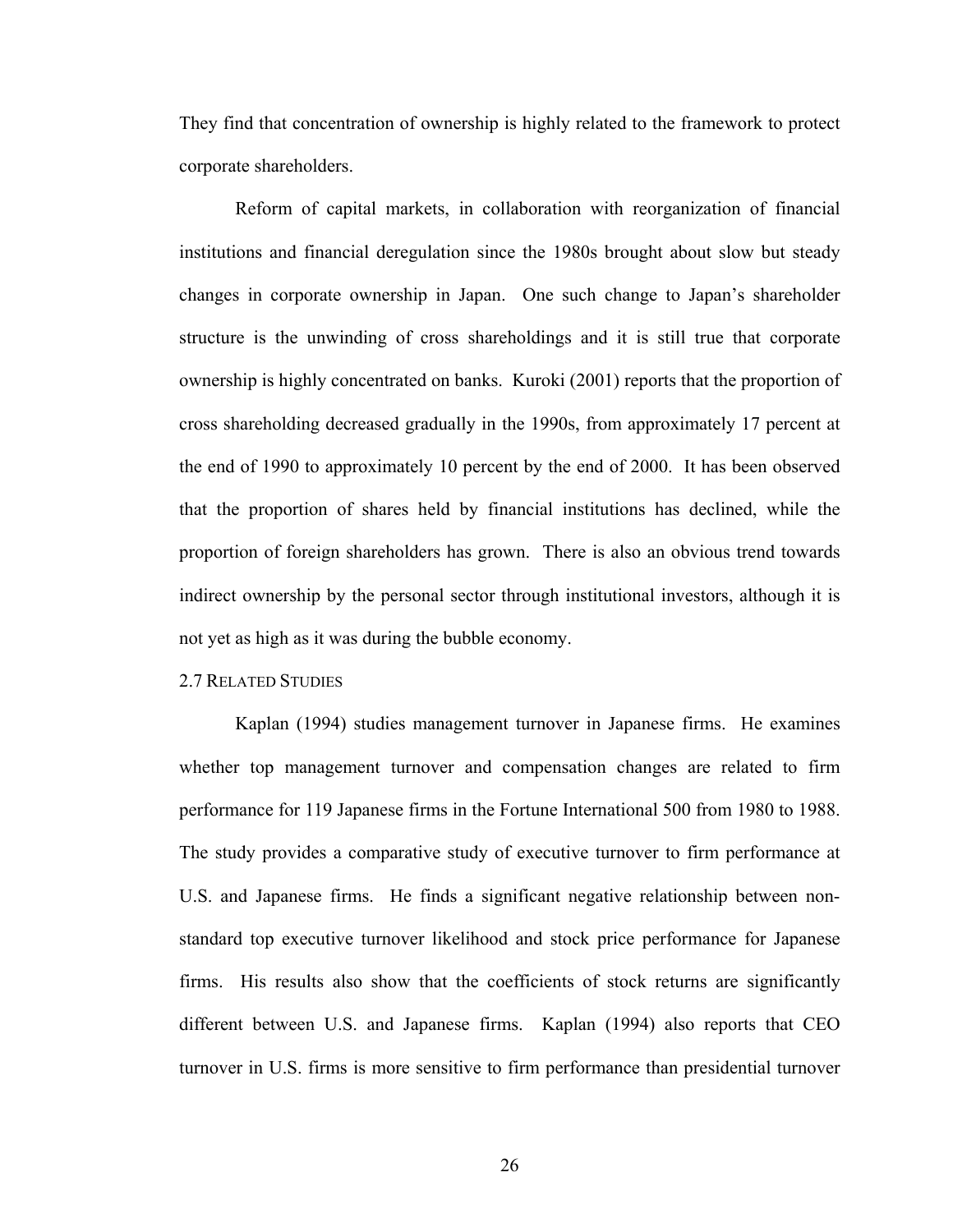in Japanese firms because there is an alternative corporate governance mechanism (for example, main banks) in Japan. Further, his results do not show a significant relationship between firm performance and routine turnover. He argues that this finding suggests it is standard for Japanese presidents to resign their presidencies at regular intervals, regardless of firm performance. And this is consistent with the fact that the president often becomes chairman after resignation. Kaplan (1994) also documents a positive relationship between changes in director compensation and firm performance. While U.S. managers receive more compensation than their Japanese counterparts, he observes that the relation between turnover and performance and between compensation and performance does not differ much from those in large U.S. firms. Much of the article is devoted to the differences. He finds that Japanese boards tend to weigh poor performance more heavily in both the compensation and turnover arenas. Viewed together, this, and lower executive ownership imply that the role of bank monitoring is more important in Japan than in the U.S.

Kang and Shivdasani (1995) also study management turnover for Japanese firms. Using data on 270 Japanese firms in Moody's International Reports from 1985 to 1990, Kang and Shivdasani (1995) examine the effect of main banks, block holders, keiretsu groups, and outside directors on the relation between top executive turnover and firm performance. Their analyses focus on non-routine turnover and outside succession since they are likely to constitute disciplinary events. Consistent with evidence provided by Kaplan (1994), Kang and Shivdasani (1995) find a negative relation between non-routine top executive turnover likelihood and firm performance for Japanese firms. Also, it is observed that the effect of firm performance on standard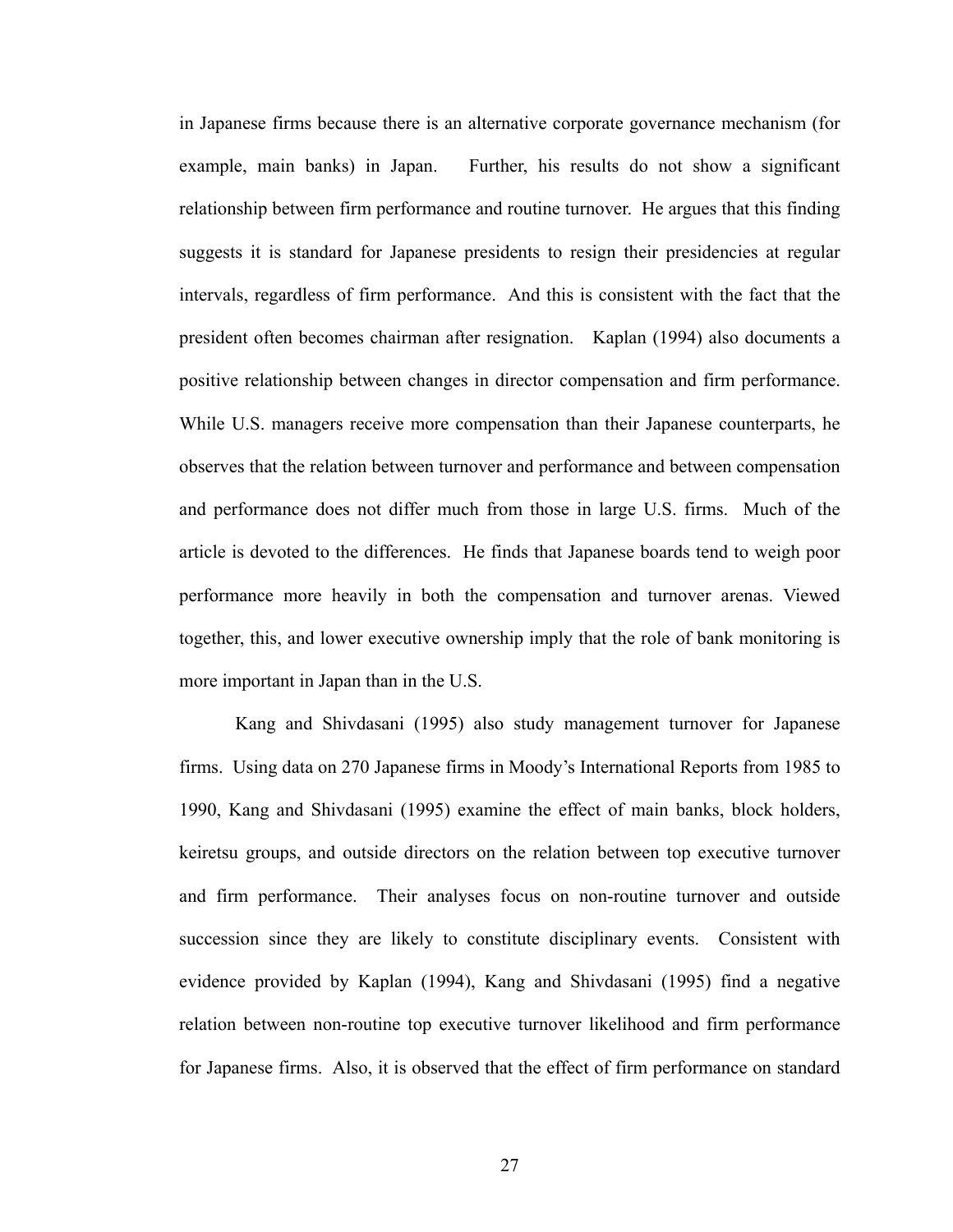presidential turnover is small. Main banks and large shareholders also play an important role in the likelihood that a new top executive will be appointed from outside the firm. They find some evidence of a marginally stronger relation between stockprice performance and non-routine turnover for firms with high levels of block ownership. Conditional on turnover, they find that a successor is more likely to be appointed from outside the firm when ownership by the top ten shareholders is high or there exists a main bank relation. Taken together, their results suggest that mechanisms such as the main bank system and concentrated equity ownership perform an important governance role in Japan. In contrast to evidence from Kaplan's (1994) study, the presence of outside directors on the board has no effect on turnover likelihood. Kang and Shivdasani (1995) suggest two possibilities for this result. First, it is possible that the outside directors are not able to remove poorly performing presidents since they never constitute a majority of the board in their sample. Alternatively, they are unable to distinguish between directors who may have close business or family ties to management and those who are truly independent. Finally, they find that new outside directors perform a more important governance role than existing outside directors during the process of top executive turnover.

Miwa and Ramseyer (2002) assemble board composition and financial data on the 1,000 largest Japanese firms listed on the Tokyo Stock Exchange from 1986 to 1994 to study which firms tend to appoint outside directors to their boards. Reformists persistently argue that Japanese firms maintain inefficiently few directors resulting in sub-optimal board structures. However, Miwa and Ramseyer (2002) argue that, by standard economic theory, market competition should drive firms toward their firm-

28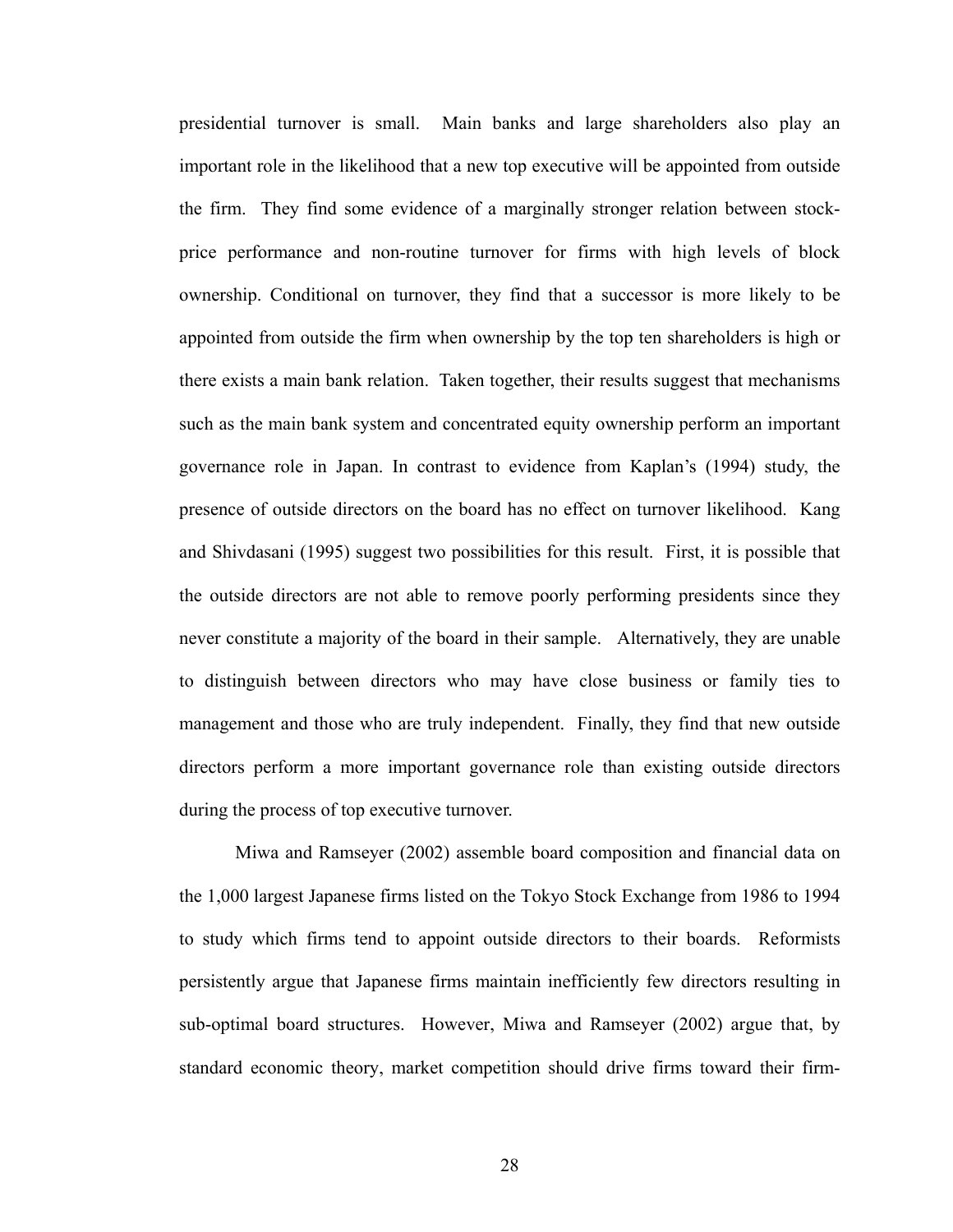specific optimal board composition. And that optimum need not involve many outsiders since outsider trade expertise for their independence.

Three main hypotheses are tested to explore the determinants and effect of outside director appointments. First, they postulate that if the reformist intellectuals are right, then Japanese boards do matter, but most are structured inefficiently. They made the point that given that at least some substantial minority has a meaningful number of outside directors, the firms with more outsiders should evidently outperform those with fewer. They find that Japanese companies with more outside directors simply do not observably show superior performance than those with fewer. Instead, as the logic of market competition predicts, board composition seems endogenous.

Second, the firms for which board composition matters will have boards approaching their firm-specific optimum, driven by market constraints. Board structure should bear no observable relation to firm performance. Rather, firm characteristics should determine board structure. They control for such effects by including industry dummy variables for affiliation in various industries. Results show that board composition is in fact endogenous. Given that the composition does not change from the go-go 1980s to the depressed 1990s, optimal board structure seems unrelated to macroeconomic environment.

And last, if board composition just does not matter, then firm performance will show no relation to board structure. Thereby outside directors will be randomly distributed across firms. Regression results confirm that outsider appointments are decidedly non-random in Japanese firms, suggesting that board composition is relevant. They observe that firms appoint directors from the banking industry when they borrow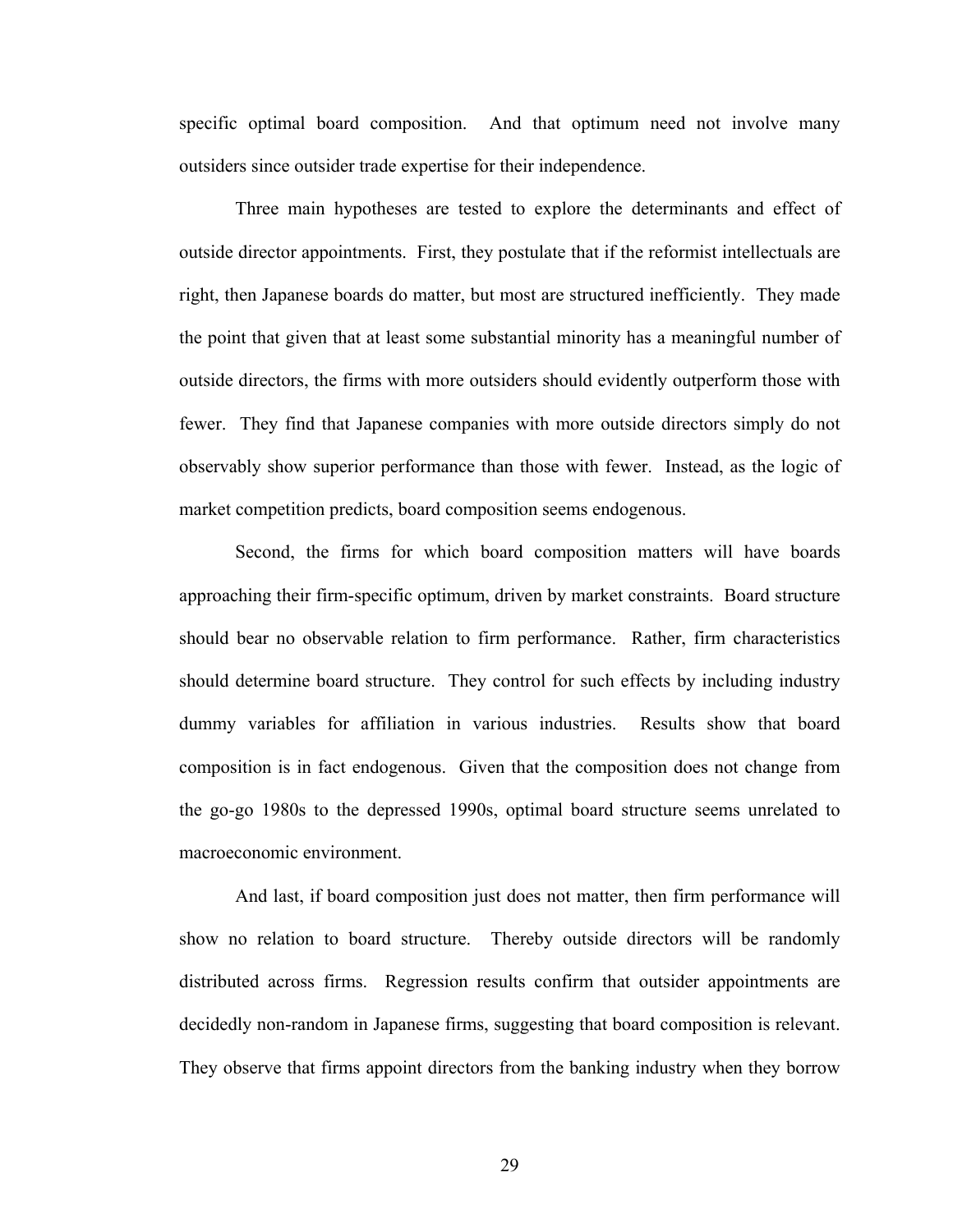heavily, when the firm has fewer mortgageable assets, or when the firm itself is in the services and finance industry. Firms appoint retired governance officials when they are in construction and sell a large fraction of their output to government agencies. Also, firms appoint retired business executives when they have a dominant parent corporation or when they are in the construction industry selling heavily to the private sector.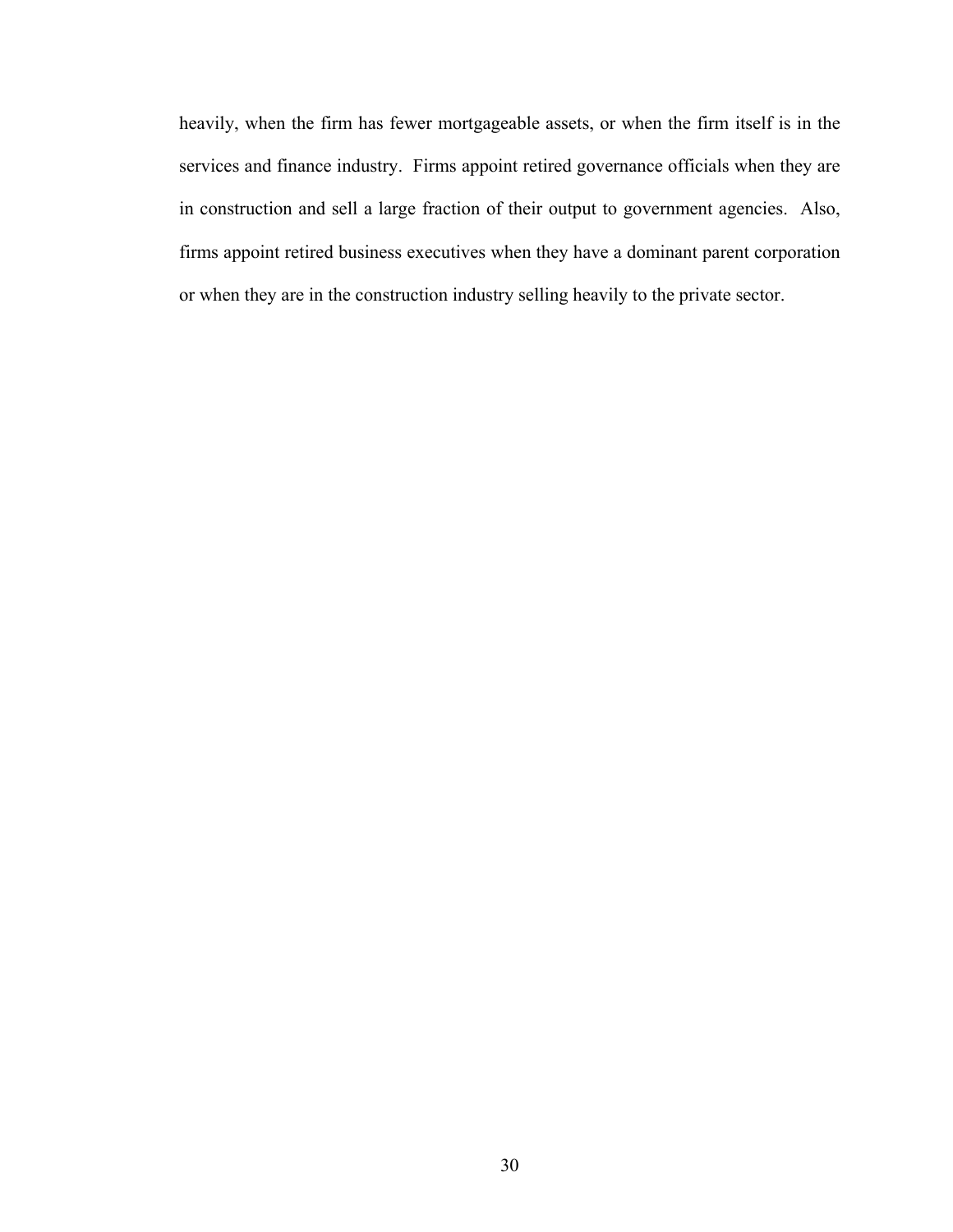## **CHAPTER 3 TESTABLE HYPOTHESES**

With respect to previous research, the following hypotheses will be tested to gain insight into the effects of board composition and corporate governance features on firm performance in Japanese corporations.

#### 3.1 HYPOTHESIS ONE

Board turnover is considered since it marks a significant event in a corporation's operations. The governance structures of corporations can be understood as a body of institutional agreements concerned with ways of aligning interests of investors and managers and ensuring that firms are run for the benefit of investors. In theory, the board of directors serves as a vitally important safeguard for shareholder interests in public companies through its monitoring and control activities (Fama and Jensen, 1983). The board has legal authority to ratify and monitor managerial initiation, and evaluate and reward, or penalize the performance of top managers. While one of the principal responsibilities of the board of directors is to monitor the company's performance, poor firm performance would indicate that the directors' jobs are not performed to their highest capability; thereby, that should initiate changes in board membership (Kaplan, 1994 and Kang and Shivdasani, 1995). And since poor performance signals a change in management, positive performance with a new board structure should eventually follow.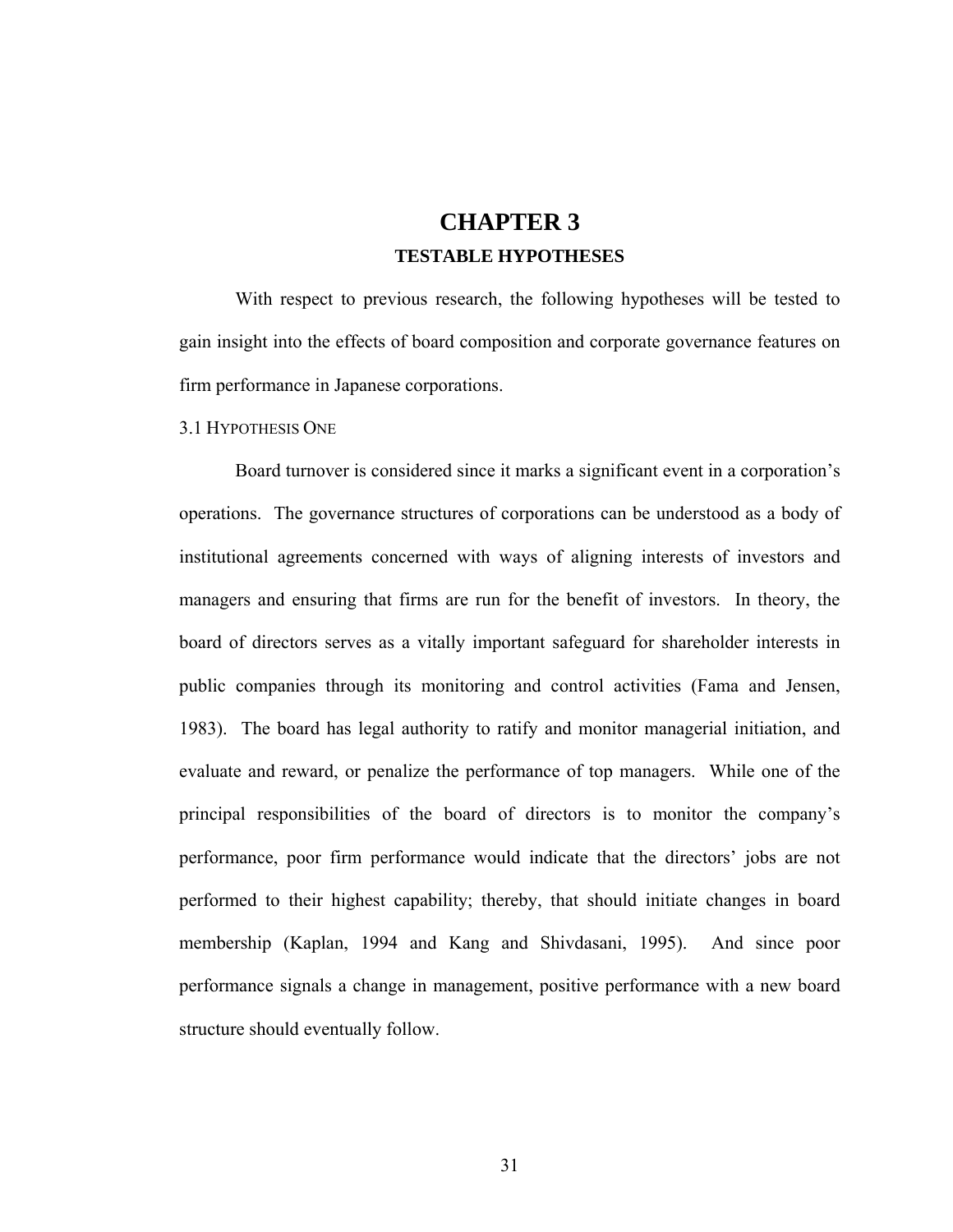HYPOTHESIS 1: Negative performance leads to a change in board members; subsequently, a positive effect on stock return performance should be observed.

#### 3.2 HYPOTHESIS TWO

The second research question attempts to determine whether or not reforms are driving changes in Japanese corporate governance by promoting supermajority independent boards. The majority of the existing studies classify the members of the board into two broad groups: insiders and outsiders. Insiders refer to directors who form part of the firm's management team and, thus, work full-time in the firm. This group also includes firm employees, retired employees, and even family members of the firm employees. The remaining directors are outsiders, whose members frequently work in other firms with other responsibilities. While the inside directors provide valuable information about the firm's activities, the outside directors may contribute both expertise and objectivity in evaluating managers' decisions. The general view of outside directors is that they are not aligned with management; rather, they will act independently from management in order to fulfill their fiduciary duties to maintain their reputation as insightful executives and effective monitors. Their only tie to the firm is their directorship. External directors are expected to be the best delegates of the shareholders and they should act as professional referees who resolve potential conflicts of interest among senior directors (Fama 1980). Therefore, it is expected that the presence of outside directors on a corporate board is an assurance that the board will effectively exercise a high degree of monitoring.

 In fact, empirical studies have substantiated the monitoring role played by outside directors and there has been a global trend towards the increased representation

32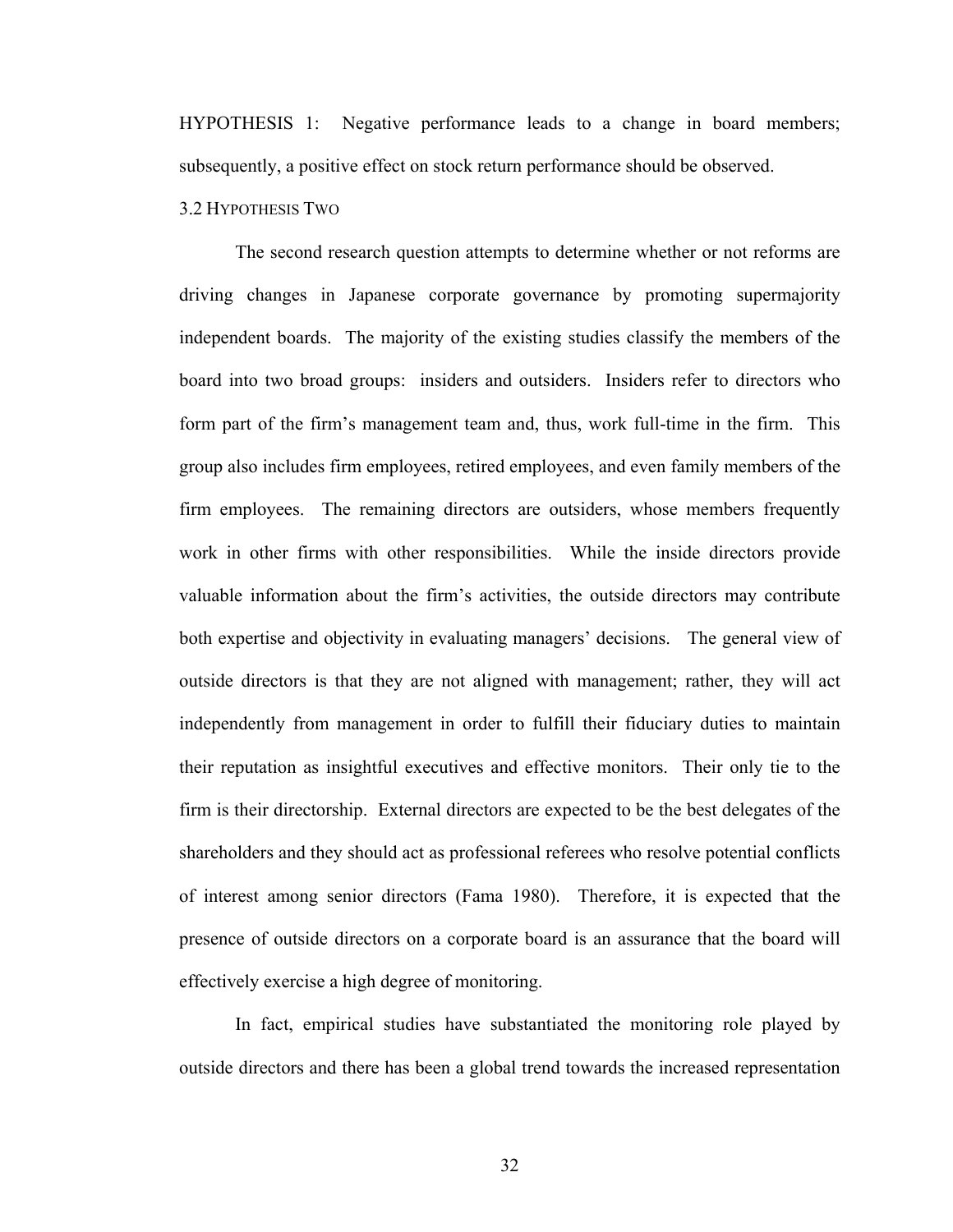of outsiders on corporate boards. For example, Weisbach (1988) finds that the higher the proportion of outsiders on a board, the more likely it is that the board will replace the firm's CEO following a period of poor performance. Similarly, Hermalin and Weisbach (1988) proclaim that the likelihood of insiders leaving a board and outside directors will join is higher when the firm performs poorly or leaves an industry. This finding infers that there is a need for additional outside guidance when a shift in strategy is required. Furthermore, Rosenstein and Wyatt (1990) document that the appointment of outside directors leads to significant, positive, share price reactions. Viewed together, these results confirm that outside directors effectively carry out their function in aligning themselves on the side of the shareholders.<sup>7</sup>

While there is extensive evidence on the crucial role of outside directors, why do boards numerically dominated by inside directors, as in the case of Japan, still exist? Are reforms guiding Japanese corporations in the right direction by encouraging supermajority independent boards? Based on the assumption that the presence of outside directors on corporate boards is an influential governance mechanism in protecting shareholders from expropriation, the second hypothesis predicts a positive association between outside directors on the board and firm performance. By this, the aim is to determine whether or not corporate governance reforms should persistently encourage appointments of outside directors to corporate boards in Japan. While Miwa and Ramseyer (2002) use the total number of outsiders on a board, this study examines the influence of a positive change in outside directors.

HYPOTHESIS 2: Firm performance should improve subsequent to a positive change in the number of outside director on the board.

 $\overline{a}$ 

<sup>7</sup> *See* also Byrd and Hickman (1992) and Kini, Kracaw and Mian (1995).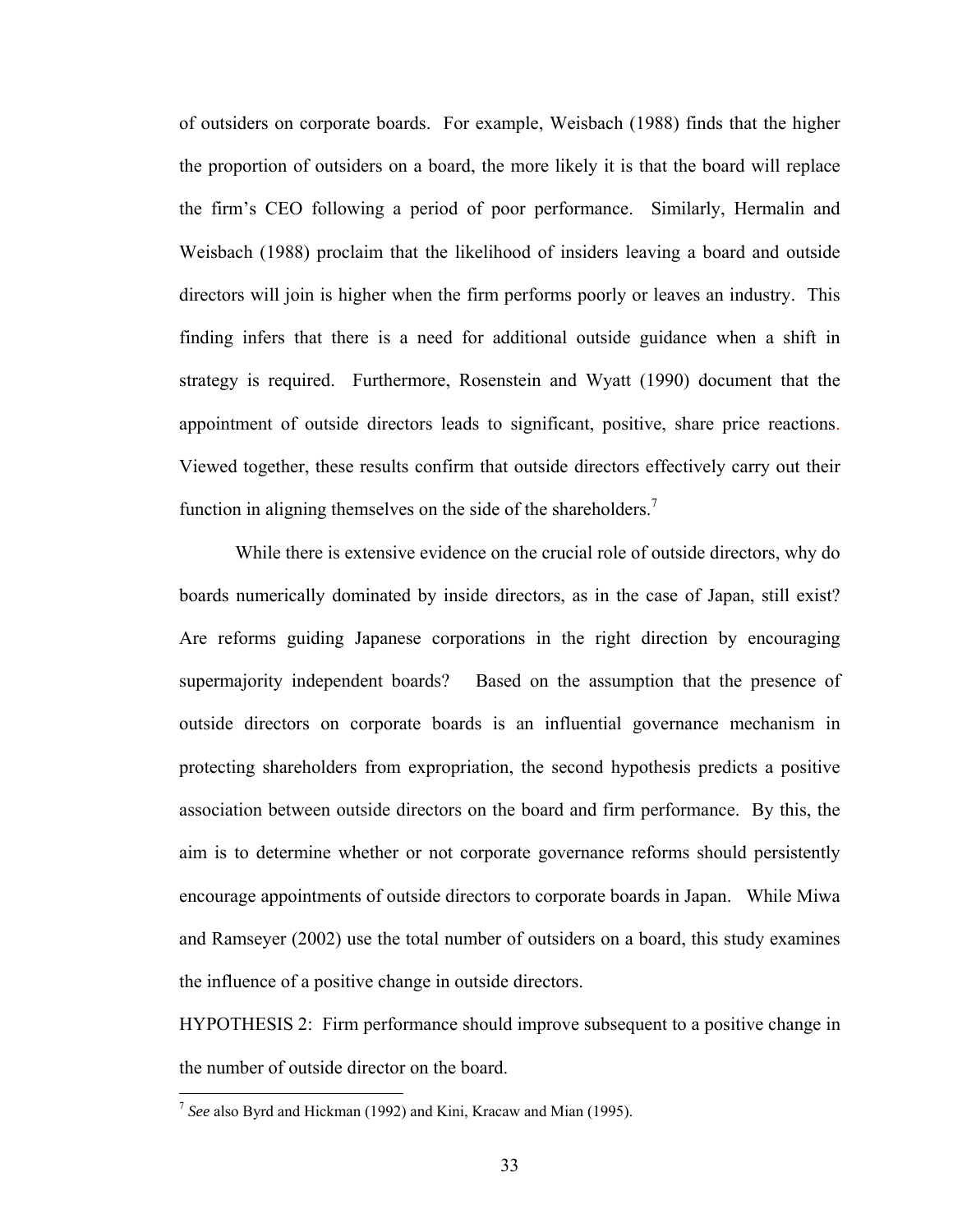#### 3.3 HYPOTHESIS THREE

Ownership structure, keiretsu, the main bank and board structure are unique aspects of Japanese businesses which affect corporate behavior. While these features were vital to success in post-war catch up period in Japan, it is uncertain whether they were crucial for recovery during the implementation of economic and financial reforms in the 1990s. The third hypothesis encompasses the effects of these attributes on turnover of board members. The nature of president turnovers and the role of bank and corporate directors are also examined.

In support of the view that keiretsu groups, main banks, large shareholders and outside directors play an important role in the Japanese corporate control system, the third hypothesis predicts these governance forces to influence board turnover in the event of poor firm performance. To test for these corporate governance effects, variables representing keiretsu, main bank, ownership (BLOCK 2, BLOCK 3 and BLOCK 4), and outside director are also included in the 2SLS model.

HYPOTHESIS 3: Corporate governance forces, including keiretsu groups, main banks, ownership concentration, and outside directorship affect turnover of board members and firm performance.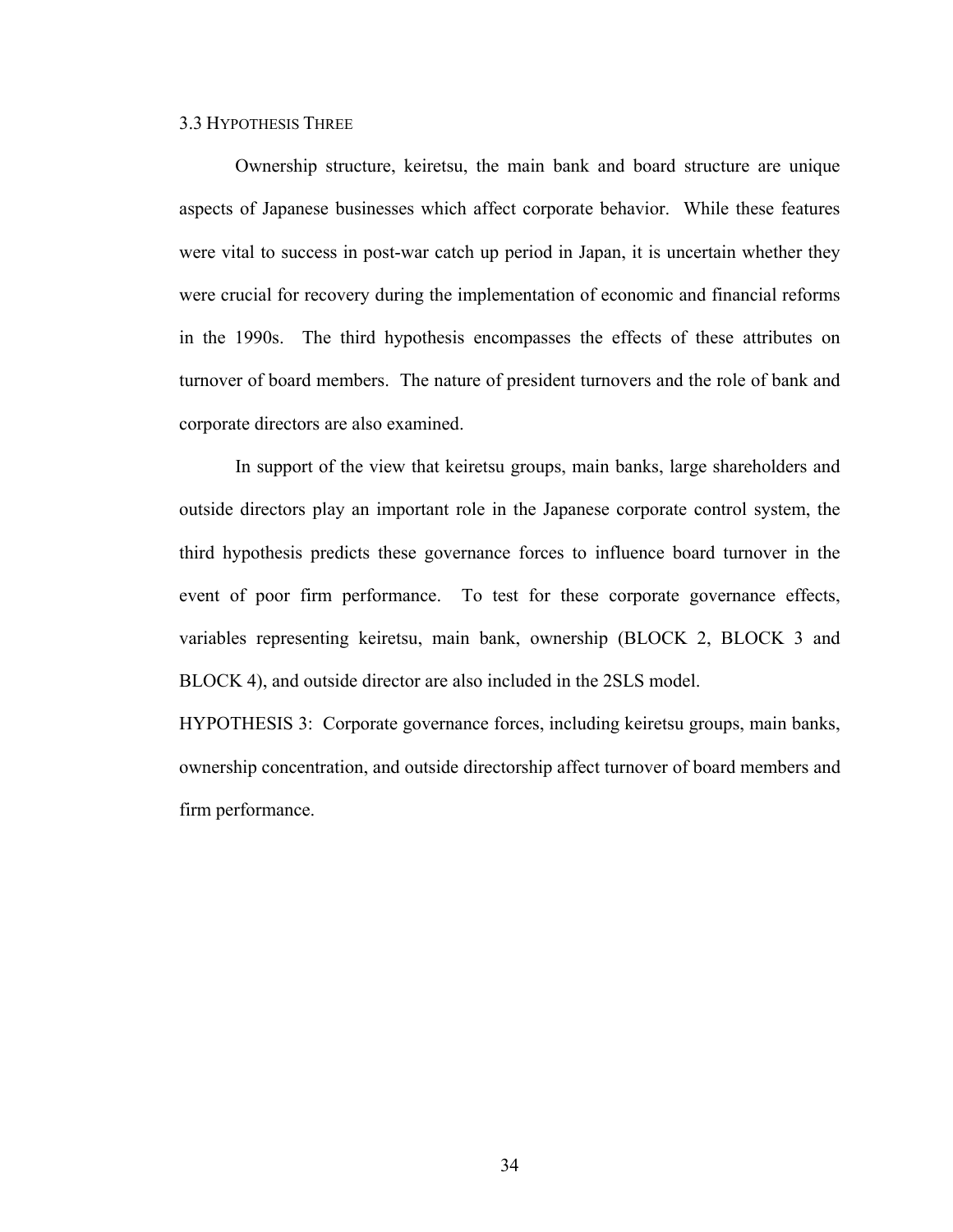# **CHAPTER 4 DATA AND EMPIRICAL FRAMEWORK**

4.1 DATA

 $\overline{a}$ 

Data used for the empirical tests are mainly hand collected from several different sources. The sample of Japanese companies used in this study is directly taken from the list of publicly traded Japanese companies on the Tokyo Stock Exchange Price Index (TOPIX) 150 Index. The analyses in this study are limited to the 117 firms for which complete data is available. Firms that are not listed are excluded because there are substantial difficulties obtaining data on unlisted Japanese firms. Due to data availability, the sample period for analyses is restricted from 1989 to 2001. However, while the sample period is restricted to 2001, it is relatively longer than that of related studies.

The following definitions of the different variables used in this study are consistent with those of Kang and Shivdasani (1995). Data on board directors is collected from *Toyo Keizai*'s *Yakuin Shikiho,*<sup>8</sup> which surveys board composition by mailing questionnaires to all firms listed on the Tokyo Stock Exchange (TSE). Data for all accounting variables are extracted from Thomson Financial Datastream.

 Firm performance is measured using market adjusted stock returns based on the TOPIX 150 Index. Stock return (R) is calculated using the following formula:

$$
R_t = (P_t - P_{t-1}) / P_{t-1}
$$
 (1)

<sup>8</sup> *Toyo Keizai* is a Japanese financial information company similar to Value-Line.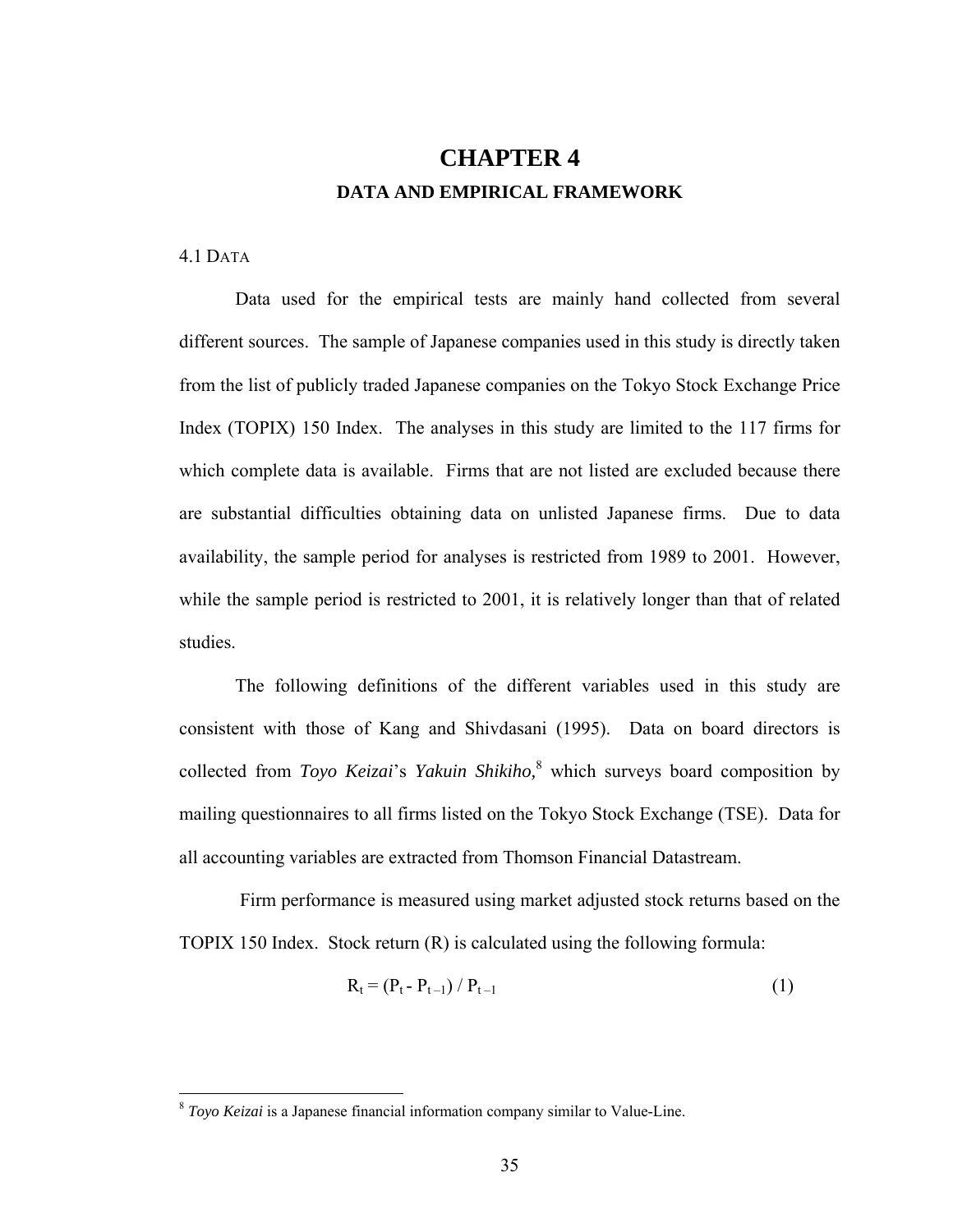The market-adjusted return is defined as stock's annual return less the return on the TOPIX150 Index. Turnover rate is measured as the number of dismissals of board members during a calendar year divided by the number of board members in the previous year.

Following Kaplan and Minton (1994), those few directors with previous experience at another firm are referred to as outsiders. The outside director variable is measured using a dummy variable that equals one when there is a positive change in the number of outsiders on the board, and zero otherwise. Appointments of outsiders are important because corporate reforms, such as the Corporate Governance Forum of Japan (CGFJ), place emphasis on the role of the outside director. In Japanese firms, outsiders are rare and their appointments are generally considered an indication that the main bank or outside corporation is paying particular attention to the governance of the appointing firm. Therefore, it is expected that a positive reaction to stock returns will be observed following an increase in the number of outside director on board.

 Board size is the total number of directors on the board. Like Morck and Nakamura (1999), statutory auditors are not considered a director in the analyses; therefore, they are not included when determining board size. The auditors can attend, but cannot vote at, board meetings so they have less of an influential role on the boards. Morck and Nakamura (1999) also estimate the determinants of bank appointments and include statutory auditor appointments as director appointments. They note, however, that they obtain similar results even when the auditors are excluded. Following Kaplan and Minton (1994), board appointments of government officials and non-Japanese directors are excluded. Retired government officials occasionally obtain board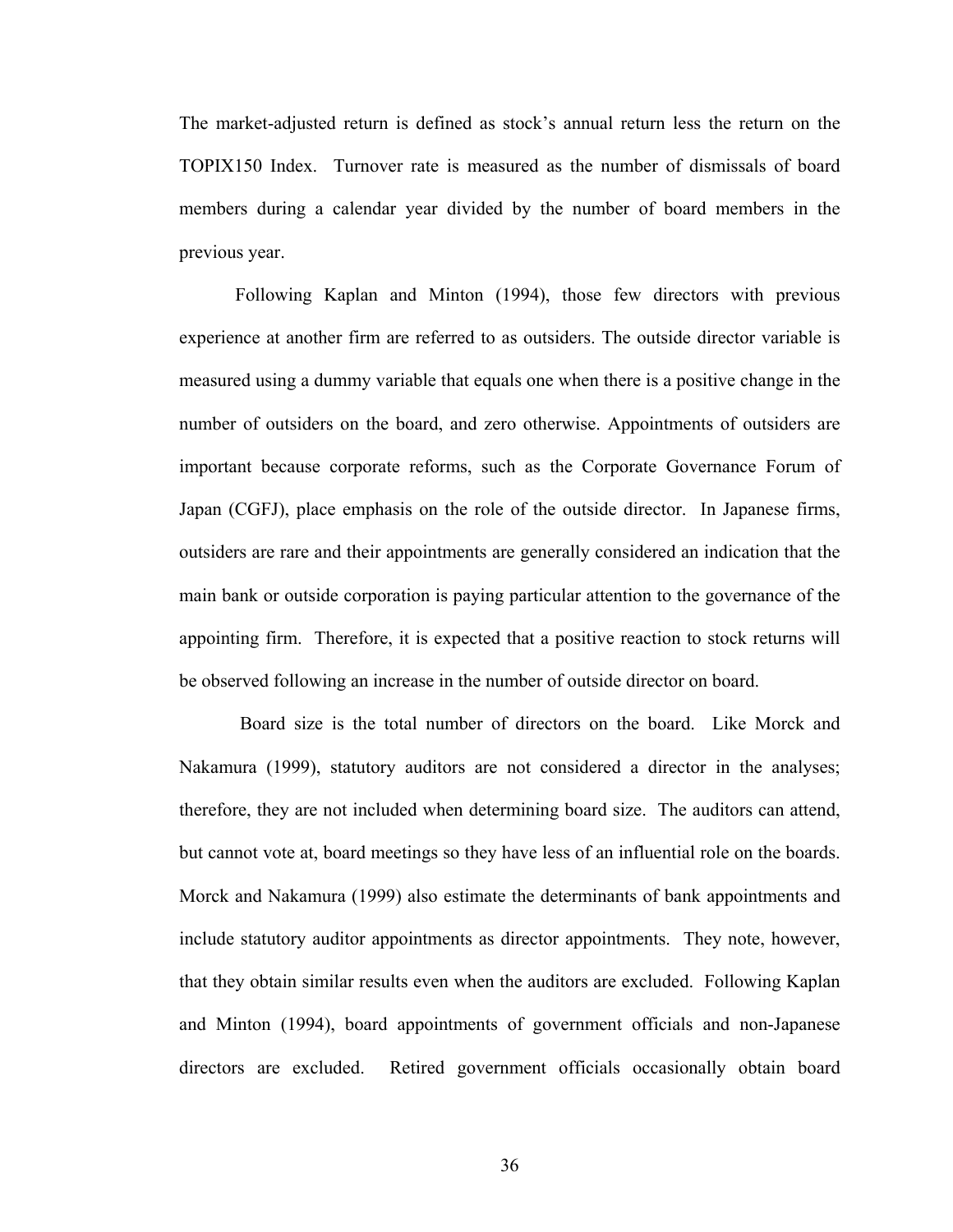positions in firms they previously regulated in Japan, which is a common practice known as a 'descent from heaven'. Since such appointments are generally considered rewards, they are not regarded as outside appointments. Further, board appointments of non-Japanese directors are also excluded because they are unlikely to be part of the Japanese corporate governance system (Kaplan and Minton, 1994). Yermack (1996) find a negative relationship between board size and firm valuation. Similarly, it is expected that such inverse relation should be observed.

Keiretsu is also a dummy variable indicating industrial grouping membership, which equals one if a firm belongs to a keiretsu and zero otherwise. Firms have keiretsu membership if they belong to the Big Six keiretsu. Kang and Shivdasani (1995) experiment with alternative definitions of keiretsu membership in addition to the Big Six definition, such as the eight bank-centered groups (namely, Mitsubishi, Mitsui, Sumitomo, Fuyo, DKB, Sanwa, Tokai, IBJ) and all seventeen industrial groups. Nonetheless, they obtain qualitatively identical results. Data on keiretsu membership is collected from Toyo Keizai's Kigyo Keiretsu Soran. Therefore, if keiretsu is critical in the success of Japanese firms, keiretsu should be positively related to performance.

Kang and Shivdasani (1995) adopt their classification of routine and non-routine turnover to be consistent with a previous study by Warner, Watts, and Wruck (1988). Likewise, the same classification is used in this study, so forced departures should increase when firm performance deteriorates, while routine turnover occurs is not expected to affect performance. Non-routine turnover refers to turnover events where the president does not remain on the board of directors, while routine turnover refers to turnovers where the president remains on the board. Kang and Shivdasani (1995)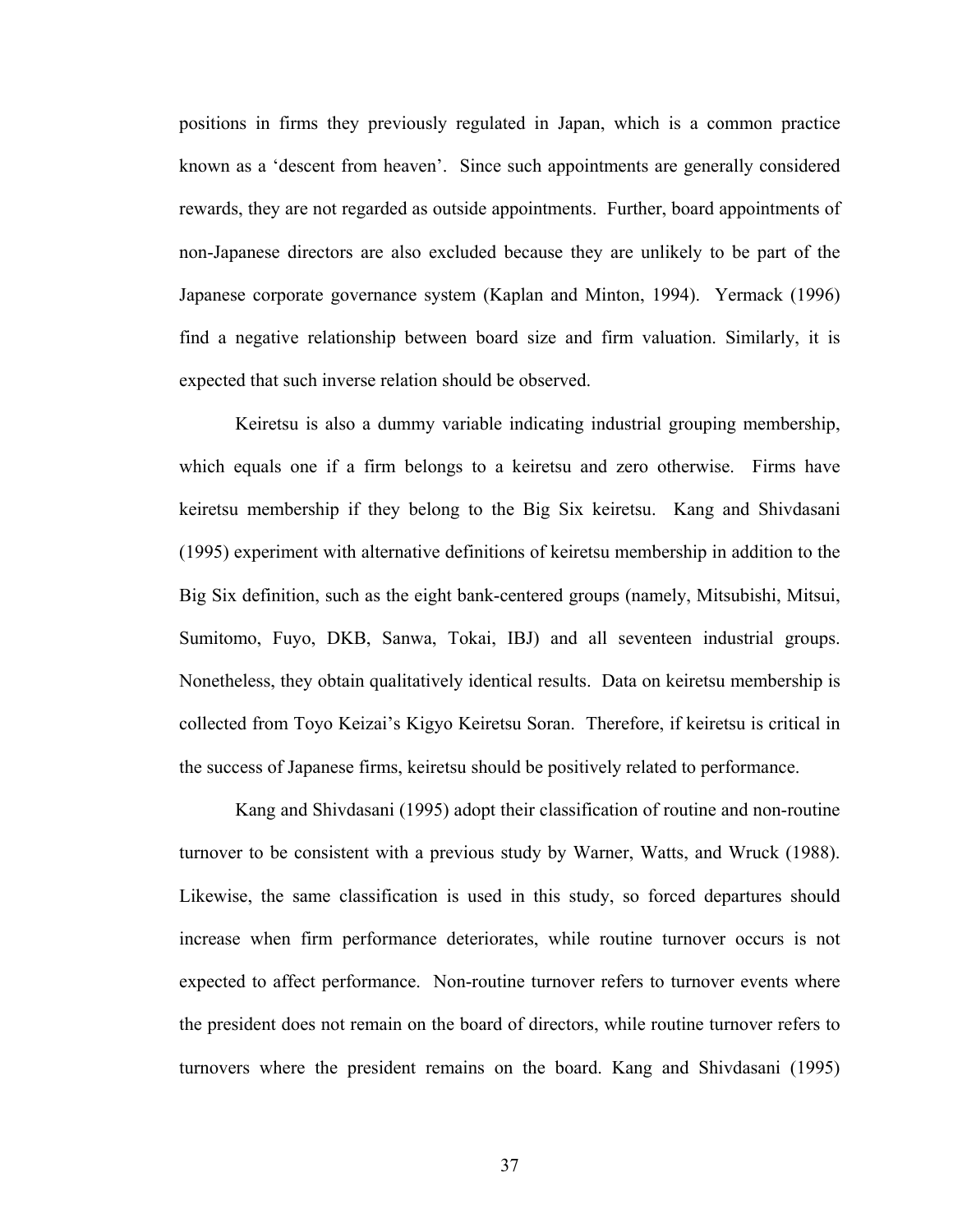comment that as with all such classifications, the distinction between routine and nonroutine turnover is probably imperfect. For instance, some incidents of non-routine turnover events could be planned retirements and is unrelated to performance. Kang and Shivdasani (1995) obtain similar results when an alternative classification method is employed. That is, defining a non-routine turnover to include all cases where the president does not become chairman of the board. However, they comment that coefficients are not estimated as precisely using the latter definition.

The bank relation variable is also a dummy variable that equals one if a firm has ties to a main bank, zero otherwise. A firm is considered to have ties with a main bank if the firm's largest lender is also the firm's largest shareholder. Data on lendings and equity ownership are obtained from annual issues of Kigyo Keiretsu Soran. If main banks are significantly less influential on corporate matters, a connection between bank ties and firm performance will not be observed.

The ownership variable depicts the percentage of shares owned by the top ten shareholders. This variable is furthered defined using four dummy variables that relate to the percentage of equity held by the firm's top ten shareholders: BLOCK 1 equals one if the top ten shareholders own less than 31%; BLOCK 2 equals one if ownership by the ten largest shareholders is between 31% and 35%; BLOCK 3 equals one if ownership is between 35% and 41%; and BLOCK 4 equals one if ownership is greater than 41%. The choice of 31%, 35% and 41% reflects the fact that these are the  $25<sup>th</sup>$ , 50<sup>th</sup>, and 75<sup>th</sup> percentiles of the distribution of block ownership. Data on ownership structure is obtained from Kigyo Keiretsu Soran. Since ownership is highly concentrated in Japan and there is an absence of managerial entrenchment, it is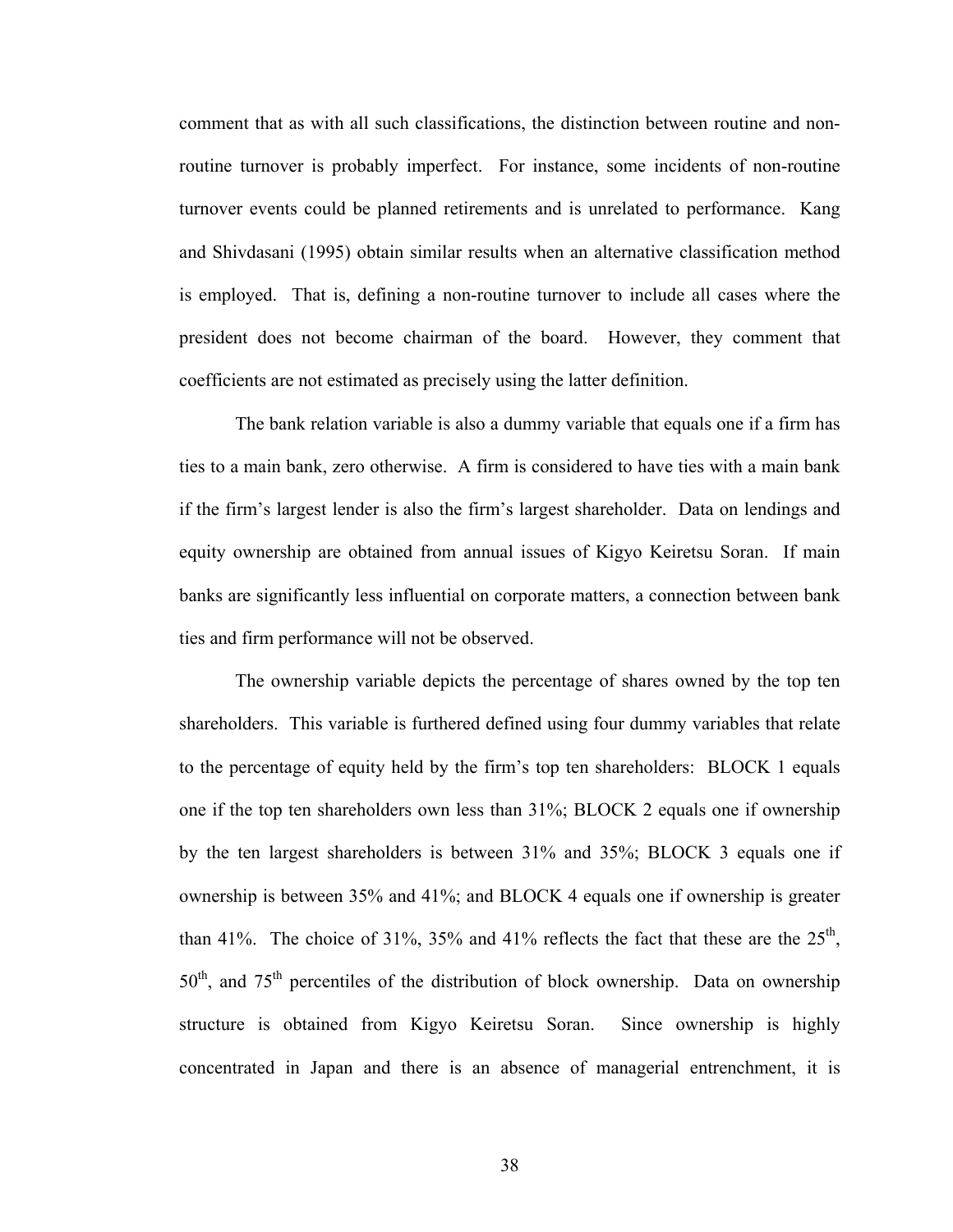suspected that higher concentration levels are associated with better performance as theory predicts (Morck et al, 2003).

Prior to Japan's economic turndown, close bank-firm ties fuelled remarkable growth of the Japanese firms by ensuring a stable supply of credit to troubled companies. However, effects of this close relationship turned to a liability during Japan's domestic banking crisis. Thus, leverage is also a measure of the strength of the bank-firm relationship in Japan and is the average debt ratio calculated as long-term debt over assets. Similar to the main bank variable, leverage should be negatively related to performance. Firm size is also considered in the analyses and is measured as natural logarithm of average annual sales. Since executives at larger firms are able to find alternative employment opportunities more easily than their counterparts at small firms, turnover should increase with firm size.

Director appointments are further defined based on previous employment experiences and are measured using dummy variables. Directors with bank experience are classified as bank directors, and those with corporate experience are defined as corporate directors. If the two types of directors serve different purposes, a distinct pattern in relation to performance ought to be detected in the analysis.

Problems of joint endogeneity are prevalent in empirical studies on board directors and corporate governance. Almost all of the variables of interest are endogenous. For example, changes in board structure affect firm performance and corporate governance attributes, in turn, may influence shifts in board members. Thus, it is uncertain whether a firm's performance is affected by board changes or by governance features such as the presence of an outside director.

39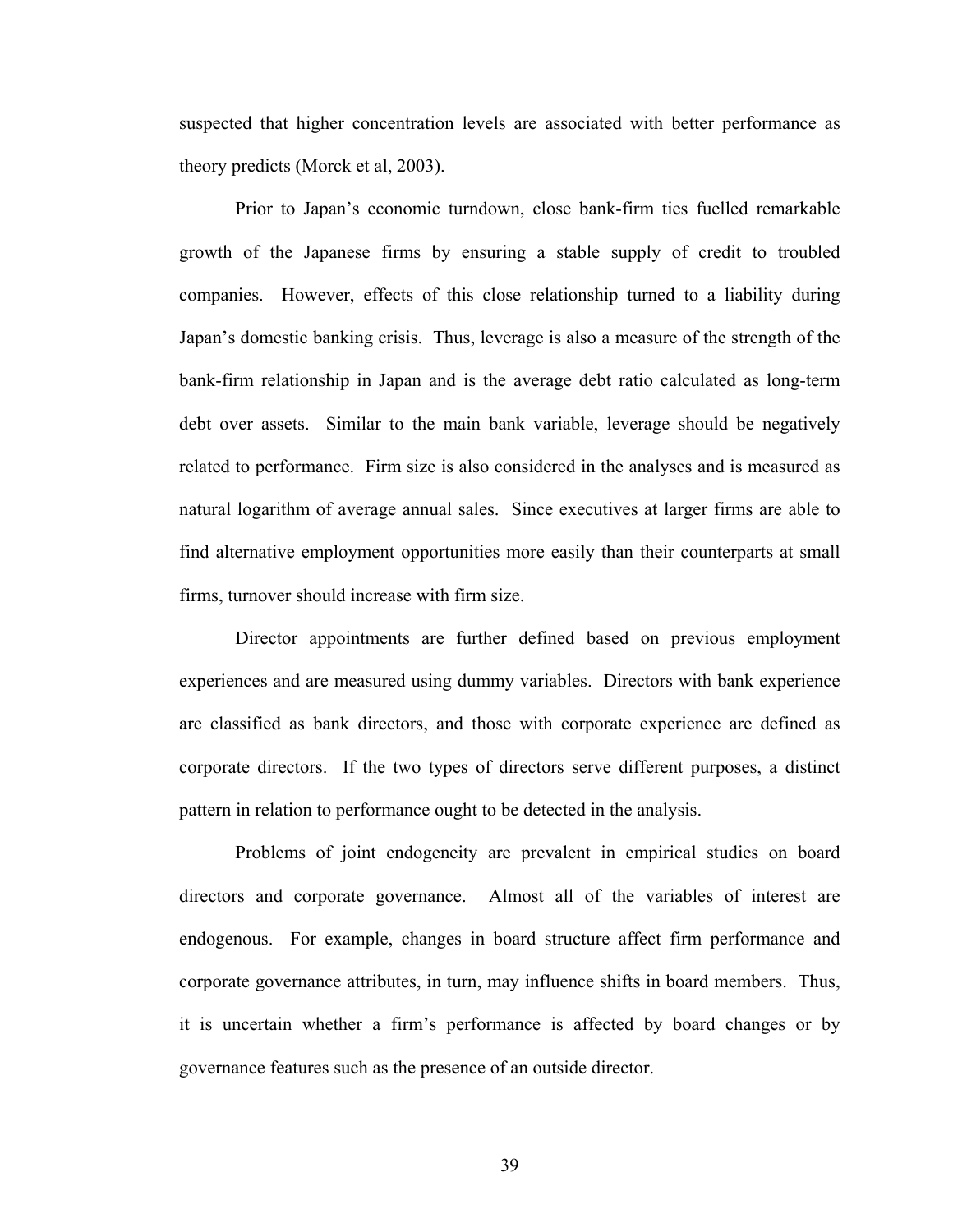Hermalin and Weisbach (2001) observe that firm performance is affected by actions of previous board directors and, itself, is a factor that can exert influence in the appointment of subsequent directors. McConnell (2003) also provides an example of this problem. He suggests that it is unclear whether an action taken by the board occurs because the board is dominated by outside directors, or whether market forces dictate board composition, recognizing that a particular action will be appropriate at some time in the future. Kaplan and Minton (1994) and Morck and Nakamura (1999) detect an increased likelihood of outside director appointments to the board when firms under perform. If both top executive turnover and outside director appointments follow poor performance, failing to account for this endogeneity problem can result in a spurious relation between top executive turnover and the presence of outside directors on the board. An approach used to mitigate this endogeneity problem is to use lagged variables (Hermalin and Weisbach, 2001). For example, the outside director is lagged by two years for analysis in this study. Firm performance is considered in this relationship as it is expected to affect both variables simultaneously. Without a lagged variable, it is uncertain whether there is a relationship between outside directors and president turnover, or if it is poor firm performance that leads to this spurious relationship. Therefore, using lagged outside director values should yield more reliable results since the value of outside directors is already determined.

#### 4.2 EMPIRICAL FRAMEWORK

Hermalin and Weisbach (2001) survey the empirical literature on corporate boards and find that this strand of research can be classified as estimating one or more of the following equations in the system:

40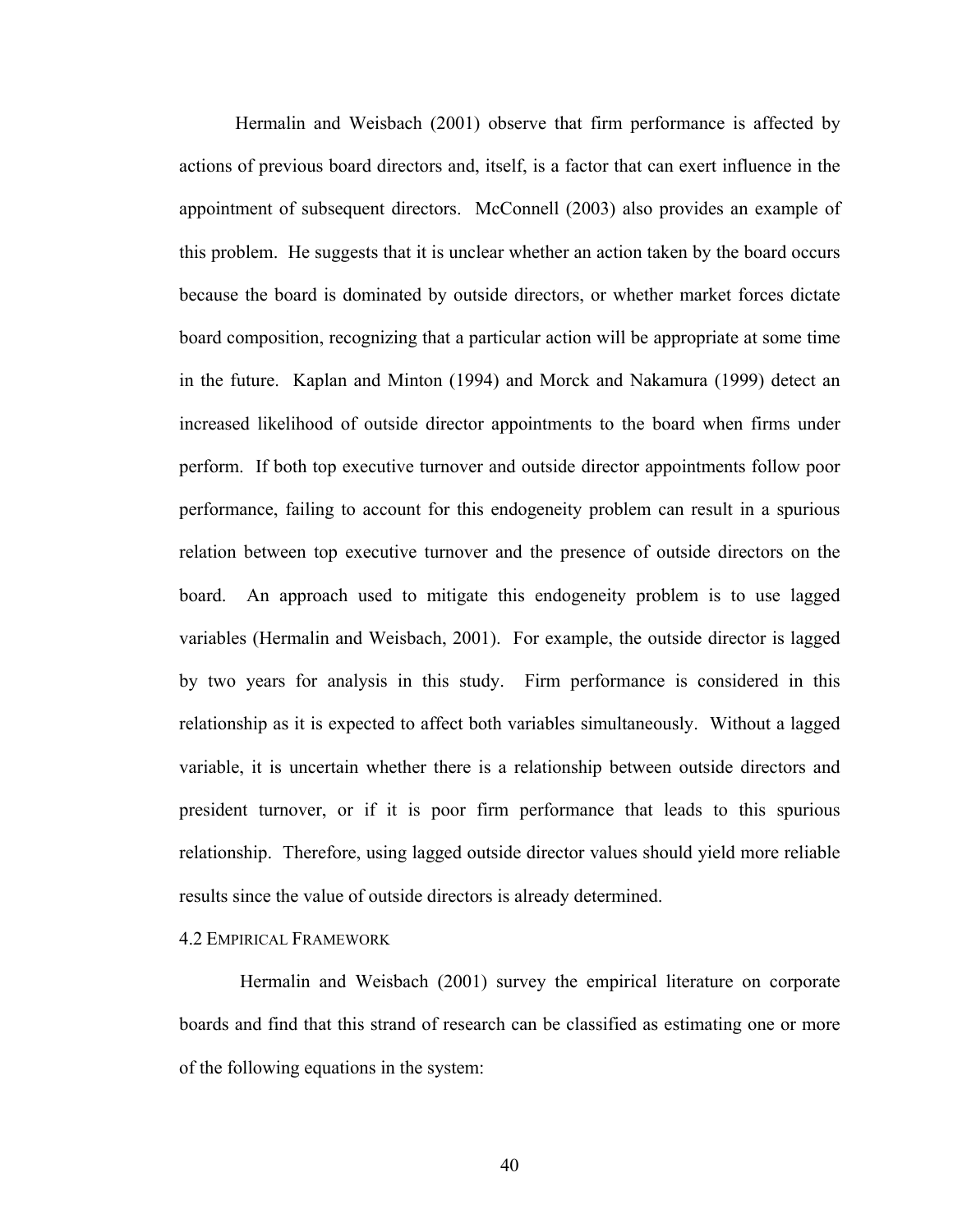$$
a_{t+s} = \Phi c_t + \varepsilon_t \tag{2}
$$

$$
p_{t+s} = \beta a_t + \eta_t \tag{3}
$$

$$
c_{t+s} = \mu p_t + \xi_t \tag{4}
$$

where *a* denotes an action , board turnover for example, *c* denotes characteristics, such as composition or size of the board, *p* denotes firm performance, t indexes time ( $s \ge 0$ ), ф, β, and µ are parameters to be estimated, and ε, η, and ξ denote the rest of the specification plus errors. In cases where the entire system is not estimated simultaneously, the joint endogeneity problem is tackled using lags (i.e.,  $s > 0$ ). Hermalin and Weisbach (2001) further suggest that it is possible to directly study the relationship between board characteristics and firm performance by combining the first two equations, which forms:

$$
p_{t+s} = \beta(\varphi c_t + \varepsilon_t) + \eta_t \tag{5}
$$

where  $P_t$  is the price of the shares in *t*. This study uses the approach as defined in equation four to correct for endogeneity problems amongst variables. Figure 1 presents a graphic illustration of these four equations.

The models proposed to test the first hypothesis have the following forms:

$$
Turnover = \beta_0 + \beta_1 Performance_{t-i} + \varepsilon
$$
 (6)

$$
Performance = \beta_0 + \beta_1 Turner_{t-i} + \varepsilon
$$
 (7)

The second hypothesis predicts a relationship between the presence of outside directors on corporate boards and firm performance, which is characterized by the following equation:

Performance = 
$$
β_0 + β_1
$$
 Change in Outside Directors  $_{t-2} + ε$  (8)

Board size is also regressed on performance using the pooled OLS model: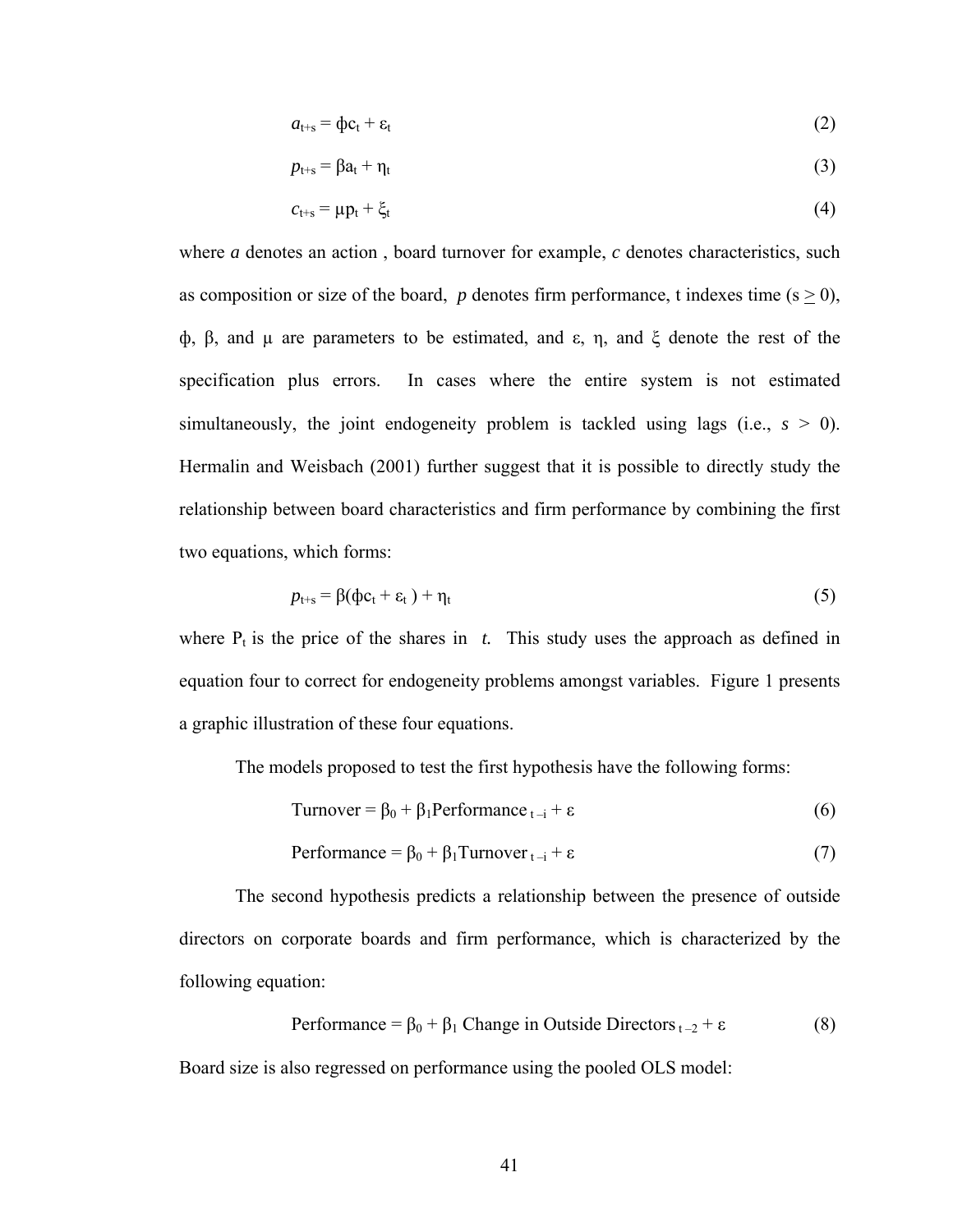$$
Performance = \beta_0 + \beta_1 Number of Directors_{t-2} + \varepsilon
$$
 (9)

The model proposed to test the third hypothesis is estimated using the two stage least squares method in equation 4 (Hermalin and Weisbach, 2001). This estimator accounts for the effects of key governance variables in Japanese firms, including keiretsu membership, outside directorship, main bank relations, firm size and ownership.

As discussed, it is expected that board turnover affects performance and corporate governance attributes, in turn, initiates board rotation. However, governance mechanisms also affect the performance of firms, so the 2SLS method should be applied to these relationships.

As depicted by equation 1, the following model is estimated:

Board Turnover =  $\beta_0 + \beta_1$ Outside director  $t - 2 + \beta_2$ Directors  $t - 2 + \beta_3$ Leverage  $t_{-2}$  +  $\beta_4$ Firm Size +  $\beta_5$ Keiretsu +  $\beta_6$ Block $2t_{-2}$  +  $\beta_7$ Block $3t_{-2}$  +  $\beta_8 \text{Block4}_{t-2} + \beta_9 \text{Ownership}_{t-2} + \varepsilon$  (10)

Using the simultaneous equations approach suggested by Hermalin and Weisbach (2001), the two-stage least square (2SLS) method is applied to study the effects of board turnover and Japanese governance characteristics on performance<sup>9</sup>:

> Performance = f (board turnover (outside director  $_{t-2}$ , board size  $_{t-2}$ , firm size  $t - 2$ , keiretsu  $t - 2$ , block  $2t - 2$ , block  $3t - 2$ , block  $4t - 2$ , leverage  $t - 2$ , ownership by 10 largest shareholders  $_{t-2}$ ) (11)

The nature of president turnover is also examined by classifying the dismissal of presidents as routine or non-routine. Because the dependent variables include only

 $\overline{a}$ 

 $9$  performance=f (board actions(board composition)), board action=f (board composition), performance =(board actions)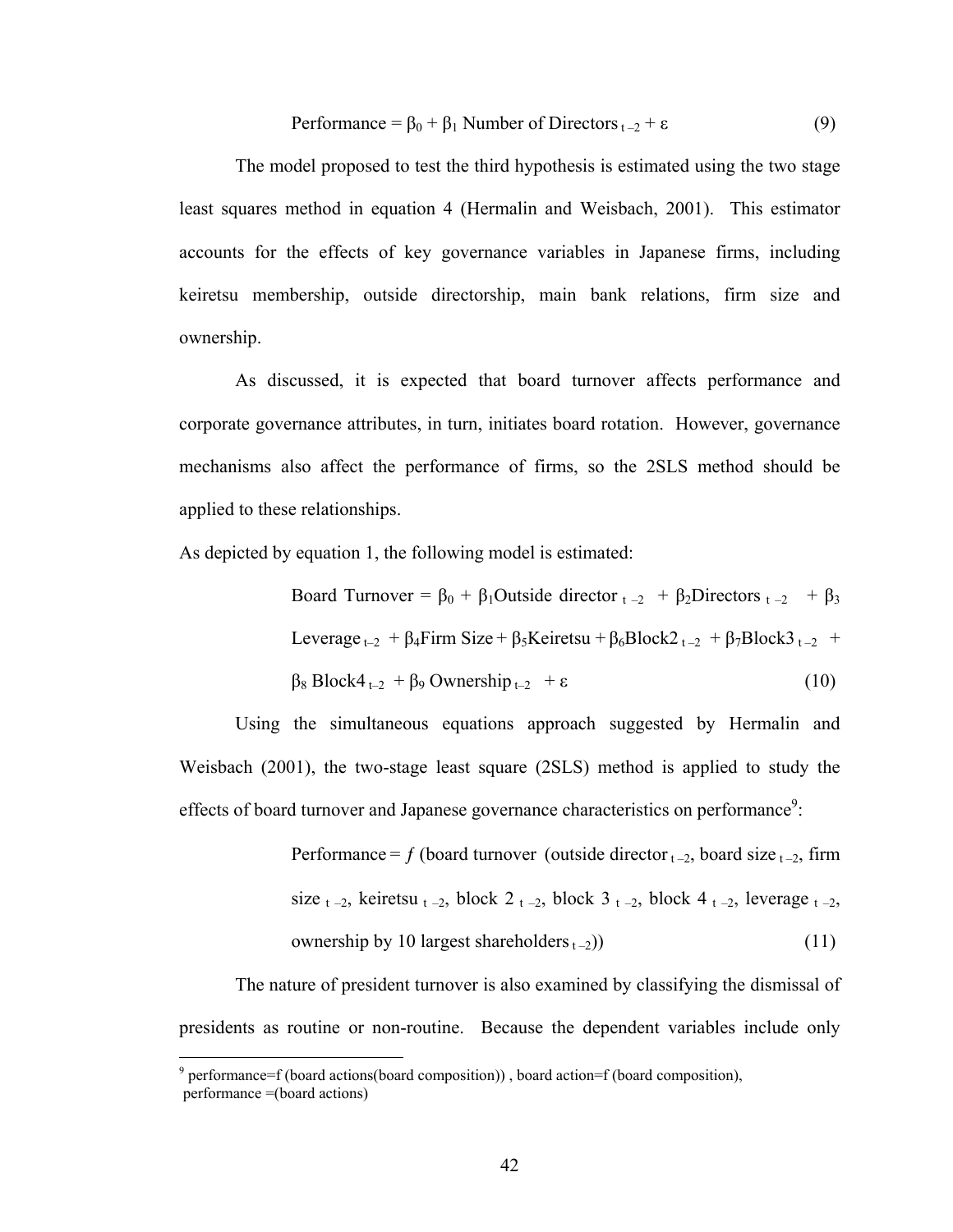binary data, the logit model is best suited as an estimator. Replacements of board directors are also further defined to identify the background of the director. Those with banking experience are bank directors while others without such experience are classified as corporate directors. The following equations depict these models:

Probability (routine turnover) = 
$$
f
$$
 (firm performance <sub>t-2</sub>) (12)

Probability (nonroutine turnover) = 
$$
f
$$
 (firm performance <sub>t-2</sub>) (13)

The models involving the background of the director are depicted as follows:

Probability (appointment of corporate director) =  $f(\text{performance}_{t=2}$ ,  $leverage_{t-2}$ , ownership  $_{t-2}$ , keiretsu  $_{t-2}$ ) (14) Probability (appointment of bank director) =  $f$ (performance  $_{t=2}$ , leverage  $_{t-2}$ , ownership  $_{t-2}$ , keiretsu  $_{t-2}$ ) (15)

#### 4.3 DESCRIPTIVE STATISTICS

 $\overline{a}$ 

Table 1 presents descriptive statistics on ownership and board composition variables for the 117 firms as of the beginning of the sample period. In the sample, 43.6 percent of the firms belong to a keiretsu. This figure is roughly 5 percent lower than the percentage reported by Kang and Shivdasani (1995) for the fiscal year-end 1984. Equivalent to the statistic reported in the previous study, 18 percent of the firms have ties to a main bank according to the definition in which the dummy variable equals one if the firm's largest lender is also the firm's largest shareholder and 71 percent if the alternate definition is used<sup>10</sup>. Equity ownership by the top ten shareholders remains about the same, averaging 37.9 percent. Surprisingly, the number of directors serving on the boards averages 27, which is 2 greater than previously reported. Boards have an

 $10$  Dummy variable equals one if the firm's largest lender is also a blockholder.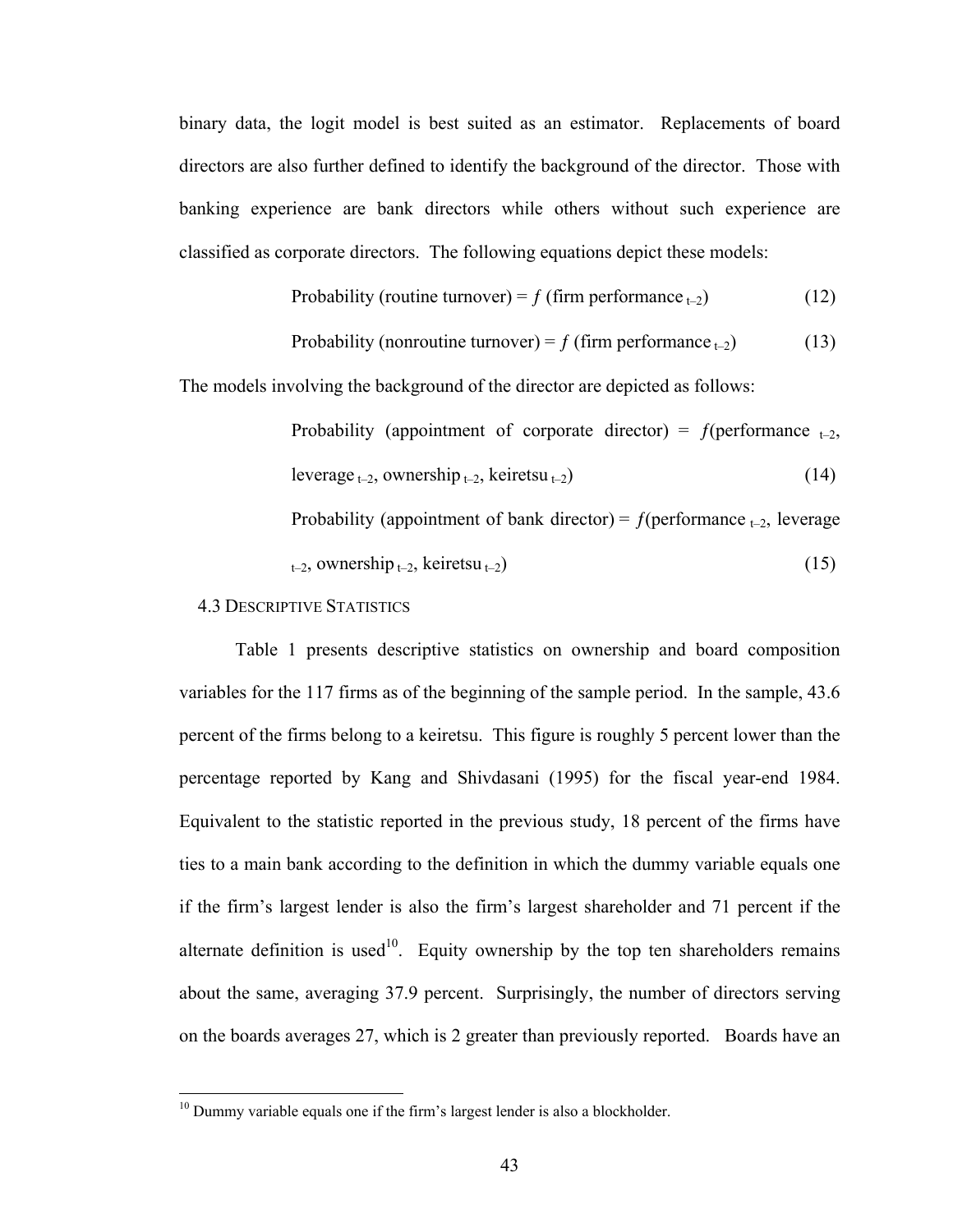average of 2 outside directors and the maximum number of outside directors in the sample is 13. There appears to be a drastic increase in the fraction of firms with an outside director. 71 percent of the sample firms have an outside director on the board while this statistic was reported to be 38 percent for 1984. Mean turnover rate is 0.18 for this sample and the standard deviation is small, 0.121, for this statistic. This suggests that there may not be much variation in board turnover.

Table 2 documents the extent of president turnover in the sample of Japanese firms. There are a total of 150 turnover events in 936 firm-years. Turnover appears to be evenly concentrated throughout the sample period. By examining the president's subsequent employment with the company, it is possible to gain insight into the nature of turnover. 105 presidents, representing 70 percent of the turnover events, remain in the corporation as the chairman of the board. In 24 instances, the former president remains on the board in a capacity other than the chairman, often as either a vicechairman of the board or in an advisory position. In the remaining 21 instances, the president is no longer on the board of directors. Therefore, 86% of president turnover is routine, while 14% is non-routine.

The correlation matrix in Table 3 describes pair-wise correlations among key variables in the dataset. To avoid a multicollinearity problem, a conservative approach is used to examine whether or not the variables are highly correlated.<sup>11</sup> Observing no pairs of variables with correlation coefficients values greater than the criterion, results in this study should not be obscured by the problem of multicollinearity.

 $\overline{a}$ 

<sup>&</sup>lt;sup>11</sup> A variable with a correlation coefficient greater than  $R=0.9$  is removed from the equation.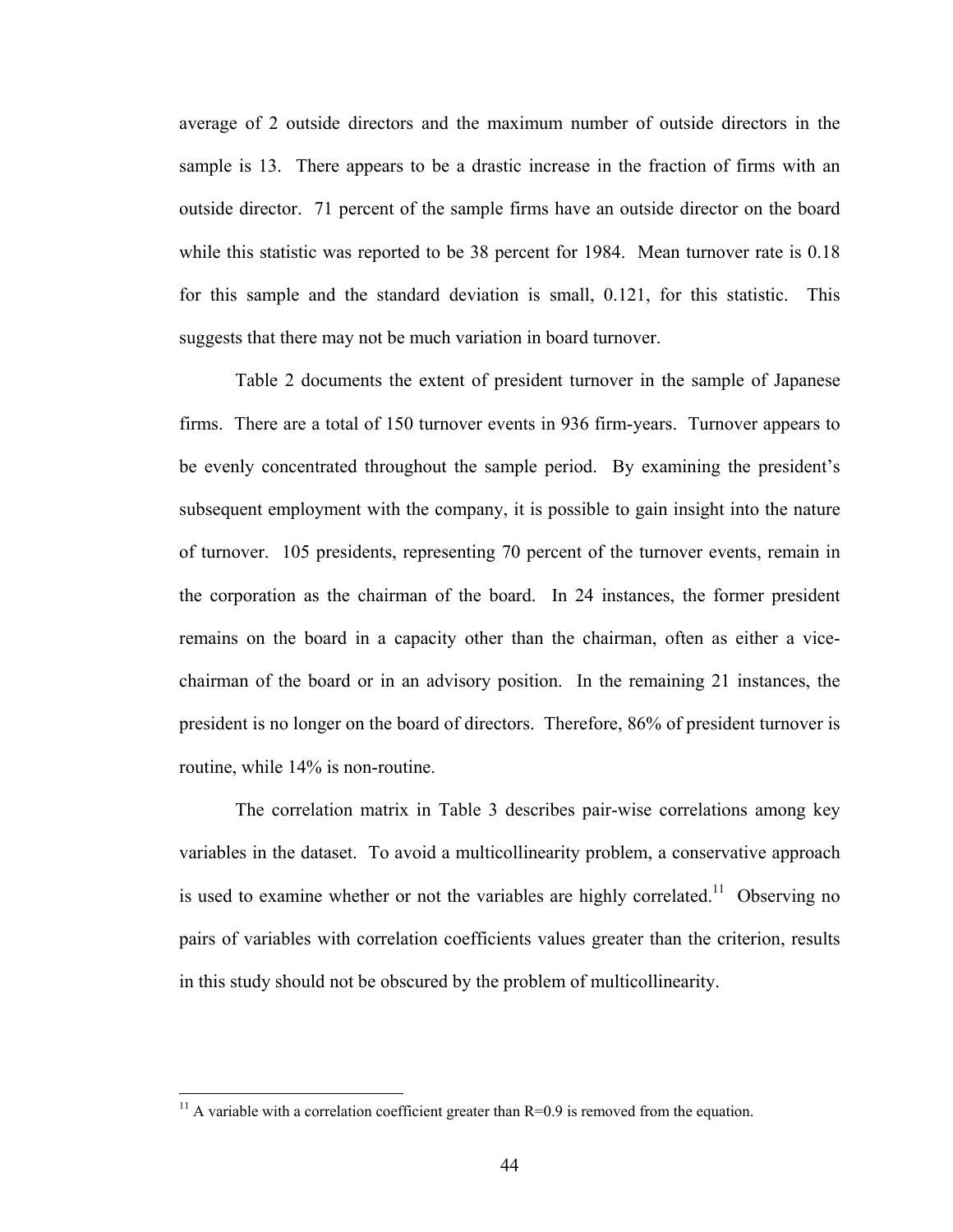### **CHAPTER 5**

### EMPIRICAL RESULTS

#### 5.1 BOARD TURNOVER AND PERFORMANCE

The roles of board of directors in the Japanese system of corporate governance are studied. Tables 4 and 5 present the results for hypothesis 1, which establishes a negative relationship between board turnover and performance two years prior to turnover. This suggests that poor performance triggers turnover of board members in the sample period. Results here are similar to findings of Warner et al. (1988), who find a significant relationship between a company's performance and the probability of management turnover for a sample of U.S. companies. This is an indication that corporate board turnover is a determinant of this aspect of corporate governance.

Surprisingly, the expected positive relationship between board rotation and performance does not occur, neither one nor two years, subsequent to board turnover. A possible explanation is that under traditional Japanese governance practices, promotions are based on seniority, so the new directors may not necessarily demonstrate superior performance than the dismissed. Also, the model could not capture dismissals due to retirements which could also affect results. Another possible interpretation is that since the variance for turnover rate is extremely small, impact on performance is also minimal therefore minimal.

To capture the effects of market-wide shocks on performance, the pooled OLS models were also estimated including year dummies. However, including year

45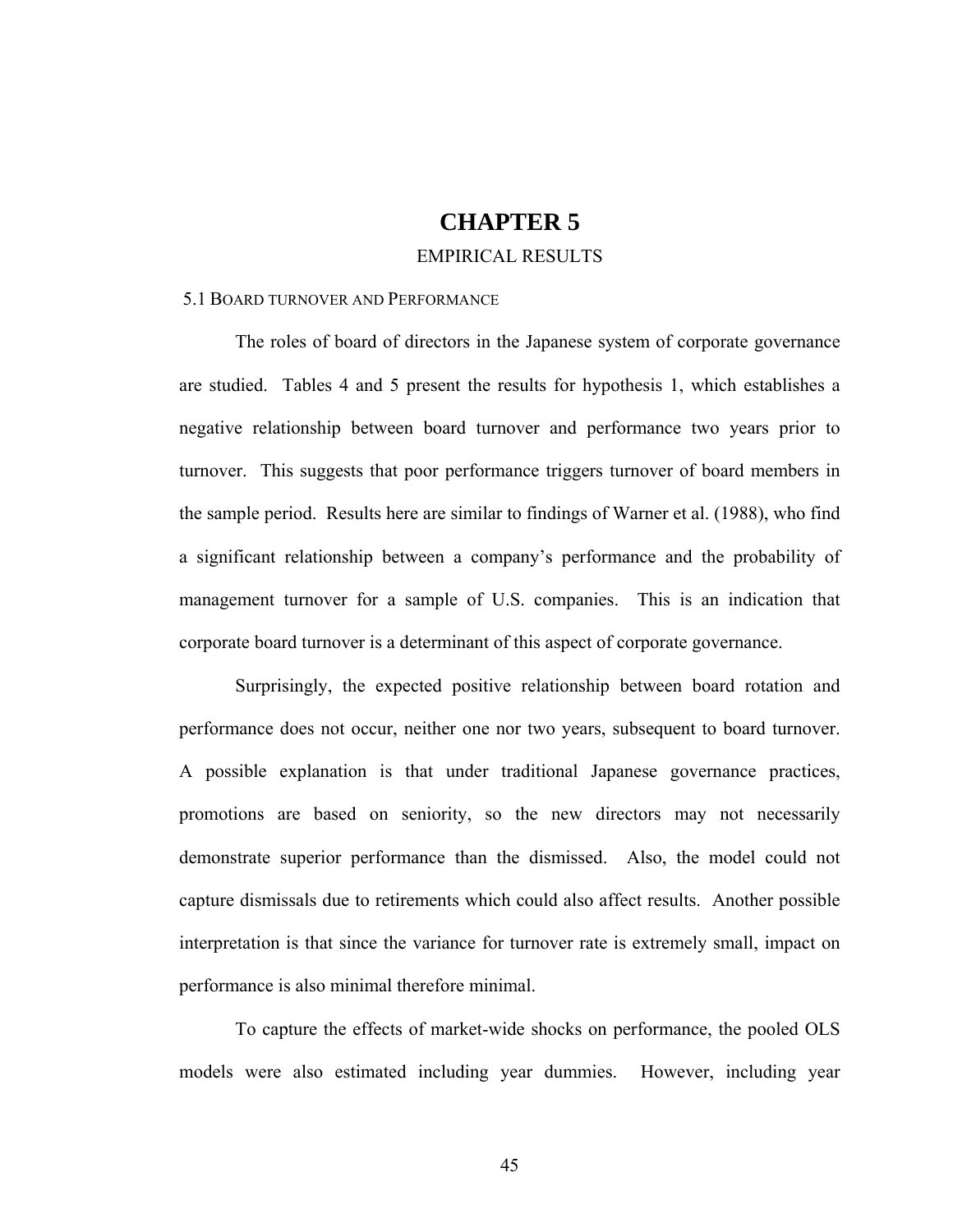dummies to the model did not significantly change regression results in the analyses so the latter results are not reported.

#### 5.2 OUTSIDE DIRECTORS AND PERFORMANCE

 Table 6 present the results for the second hypothesis proposed. Here, the significance of a positive change in outside directors serving on corporate boards is tested. Is there really value in appointing an outside director to the board in Japan? Like models from hypothesis one, the model in which firm performance is lagged two periods exhibits stronger overall effects on the presence of outside directors than the model using firm performance lagged by one period.

Reformists persistently encourage adding outside directors to boards to mirror US governance practices. Prior studies have provided evidence that adding an outsider to a board produces significant positive stock price reaction (Rosenstein and Wyatt, 1990). However, results here show the contrary. A positive change in outside directors does not necessarily yield positive stock price reactions. The finding here is consistent with that of Miwa and Ramseyer (2000) who argue that outsiders are not significant. Outside directors are generally thought to bring benefits to the firm, but they do come at cost. While they are independent from everyone else in the firm, outside directors generally know little about the firm's dynamics. Thus, outside directors trade independence for expertise and are much less influential in Japanese firms.

#### 5.3 BOARD SIZE AND PERFORMANCE

Lack of independence and unwieldy size of Japanese boards have been a particular focus for researchers of Japanese corporate governance. Reducing the size of

46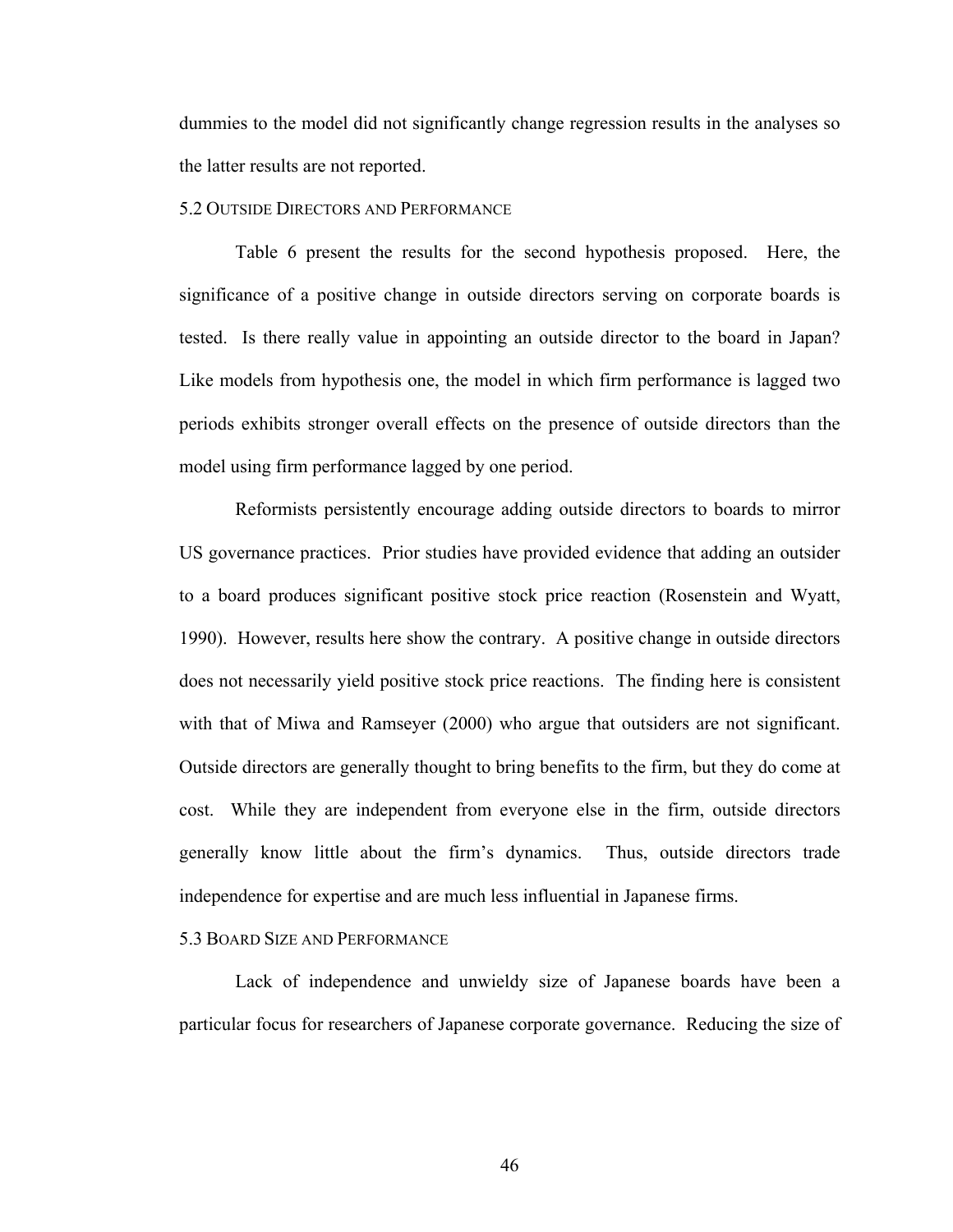Japanese corporate boards is also an objective of governance reforms in Japan. 12 Regression results on Table 7 support the traditional view that smaller board companies tend to outperform firms with larger boards. For example, Yermack (1996) provide evidence that smaller boards have a higher Tobin's Q. The intuition is that the ability of the board to control management declines since problems of co-ordination and communication increase with larger boards; therefore, the board becomes less efficient. Further, agency problems, such as director free-riding, increase when boards become too big. In which case, the boards become more symbolic and neglect its monitoring and control duties.

#### 5.4 KEY GOVERNANCE FEATURES AND PERFORMANCE

 Table 8 presents results for the initial stage of the two-stage least squares model estimating the relation between key governance characteristics on board turnover and performance. Specifically, the first stage of this model examines whether governance characteristics drive corporate board turnover. Board size, leverage, and ownership initiate changes in board members. It is evident that turnover of corporate board members increase with smaller boards. This is consistent with the traditional view that smaller boards are more efficient.

Leverage is also negatively related. Recall that leverage is a measure of firmbank relationship. Therefore, dismissals are less likely for firms with closer connections with main banks. This could be an indication that the governance power of the main bank serves to protect dismissals of under-performing directors. Hiraki et al. (2003) report negative significance between bank borrowing and firm value. This is due to several limitations of this main bank system. Cost of capital for bank firms is

 $\overline{a}$ 

<sup>&</sup>lt;sup>12</sup> Sony, for example, reduced its board size from 38 to 10 in 1997.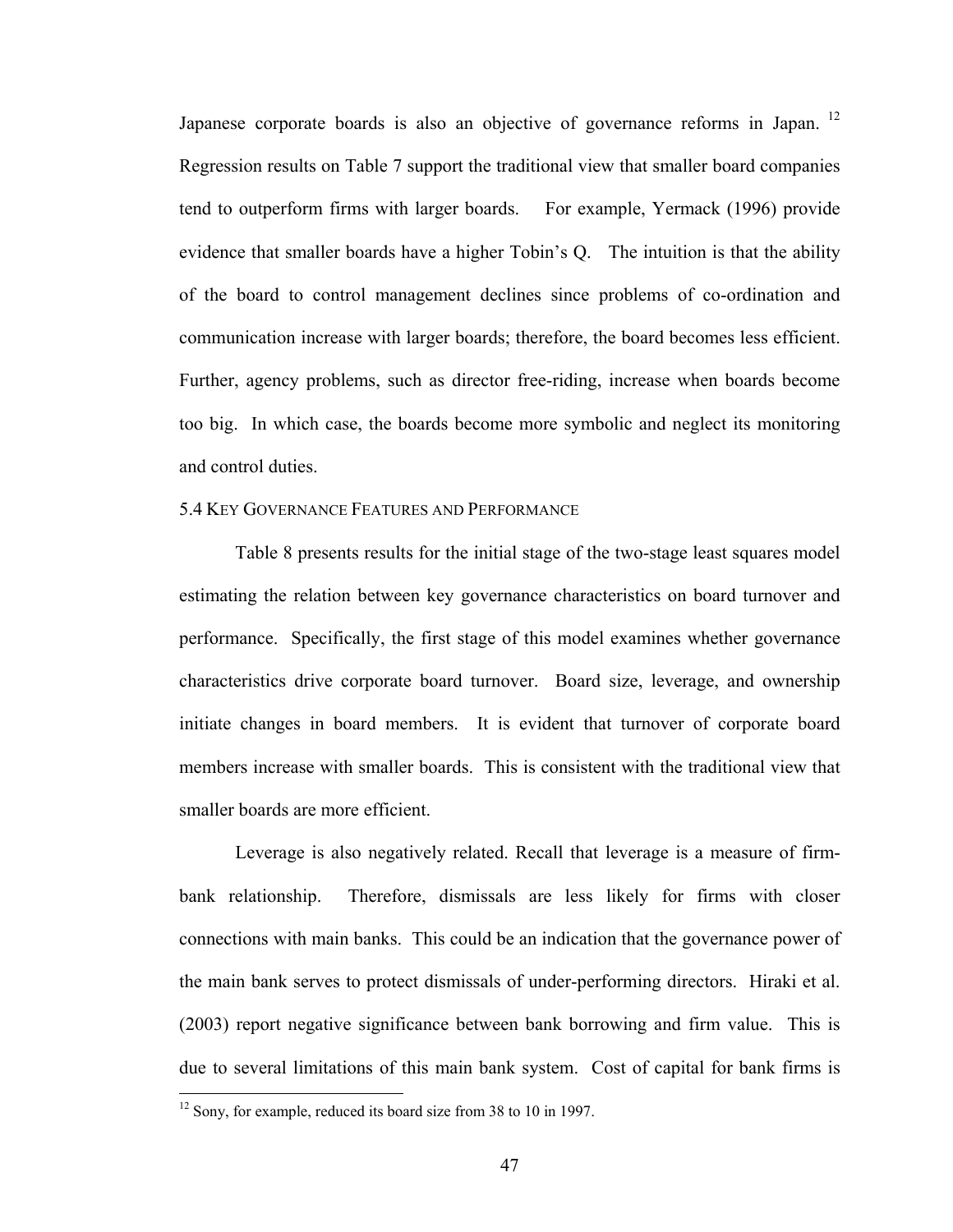higher than non-bank firms and there is a weak association between profitability and growth with main bank firms. Thus, the negative relation reflects on the notion that alternative measures, other than bank oversight, are necessary. While main banks were critical in the success of Japanese firms in the post-war era, it appears that they are becoming less influential during the height of reforms in the 1990s.

The block ownership variables, which displayed minimal significance in the late 1980s (Kang and Shivdasani, 1995), appear insignificant throughout the 1990s. Variables representing quartiles of block ownerships display no significance, while turnover is more likely when ownership by the top then shareholders is high.

Finding significance in the ownership variable suggests the existence of some managerial entrenchment in Japan. For example, Claessens and Fan (2002) report that high ownership concentration is associated with higher risk of expropriation. Significance of the ownership variable is consistent with the conventional view that concentrated ownership improves performance by imposing a higher degree of monitoring and alleviating problems arising from conflict of interests between share holders and managers. Morck et al. (2003) find that the level of director ownership is positively associated with Tobin Q.

Table 9 presents results for the second stage of the 2SLS estimation, which is used as an estimator for analyzing the significance of and board turnover on performance in the presence of corporate governance variables. As expected, results show a significant inverse relation between board turnover and past performance. Therefore, in the presence of governance variables, poor performance triggers turnover of board members. Viewed together, the two-stage least squares model shows to be an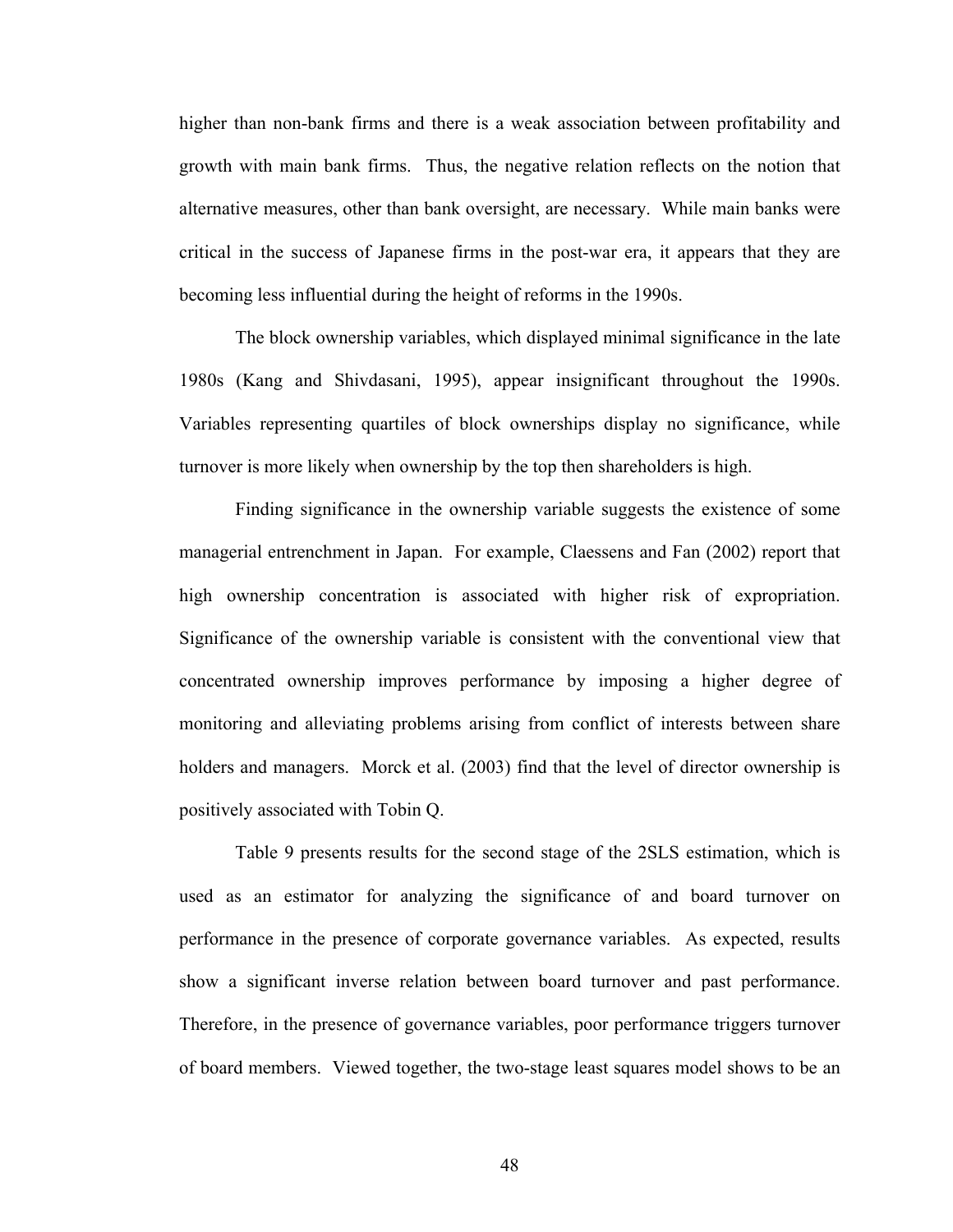effective estimator in identifying key governance determinants of the board turnoverperformance relationship<sup>13</sup>.

### 5.5 NATURE OF TURNOVER

 To gain insight into the nature of turnovers on corporate boards, departures of presidents are examined to determine whether the departure was forced or voluntary. Moreover, the role of bank versus corporate directors is also examined in the remaining tests.

#### *5.5.1 Presidency Turnover*

 $\overline{a}$ 

Table 10 presents results for the two types of president turnovers. Contrary to expectations and earlier literature, such as that presented by Kang and Shivdasani (1995), non-routine turnover of presidents is not associated with performance. A possible explanation for this finding is that the board of directors still serves at the discretion of the president. Under the traditional Japanese corporate governance model, the president, who is usually the retired president or retired executive of a parent company, still selects the president's successor and promotions are based on seniority. As such, the appointed president is unlikely to be a better representative of the shareholders, and may not play much of a monitoring role in disciplining and monitoring senior management.

Kang and Shivdasani (1995) document the annual likelihood of non-routine president turnover is 3.1 percent. Other papers estimate it at less than 5 percent so it seems hard to argue such an infrequent event alone to be the main corporate governance

<sup>&</sup>lt;sup>13</sup> The significance of the 2SLS regression is evaluated using the F-statistic, which is 12.23 for which the p-value is 0.0005.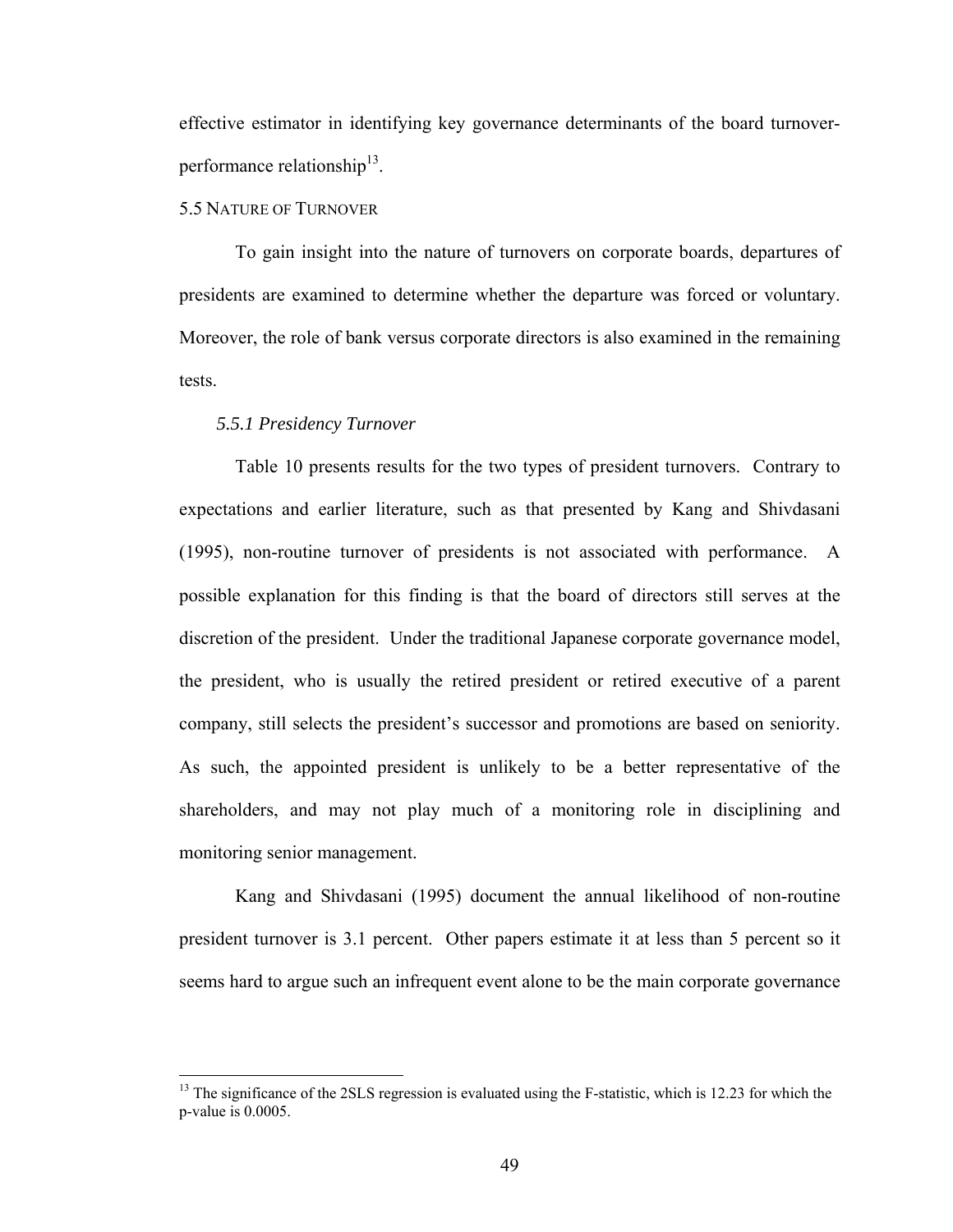mechanism in Japan. As hypothesized, other key attributes of Japanese corporate governance should also be accounted for when analyzing the firms' financial standings.

Routine turnover also show no significance in this specification. As expected, it is the usual standard for Japanese presidents to resign their presidencies at regular intervals without regard to performance<sup>14</sup>. Therefore, standard presidential turnover may not be disciplinary in any real sense.

#### *5.5.2 Bank and Corporate Directors*

 $\overline{a}$ 

Since the roles of banks are changing, it is of particular interest to determine whether appointed directors are affiliated with banks. Table 11 shows results for the regressions estimating the relationship between appointments of bank and corporate directors and firm performance and key corporate governance variables measuring the intensity of the relationships governing Japanese firms<sup>15</sup>. Regardless of the background of the appointed director, they are both unrelated to stock return and ownership variables.

Both types of director appointments relate to leverage. Since leverage is a relationship measure of the firm-bank relation, the negative association with bank director appointments indicates that appointments of bank directors are less likely for firms with closer bank ties. This suggests that the role of banks and bank directors are changing and becoming less influential. On the other hand, higher leverage increases likelihood of a corporate director. This observation is unexpected because under traditional Japanese corporate governance, main banks normally send their

 $<sup>14</sup>$  It is also common that the president usually becomes the chairman or retains his representative rights</sup> after resigning presidency in Japanese firms.

<sup>&</sup>lt;sup>15</sup> Kaplan and Minton (1994) find that appointments of both types of directors increase significantly with poor stock performance.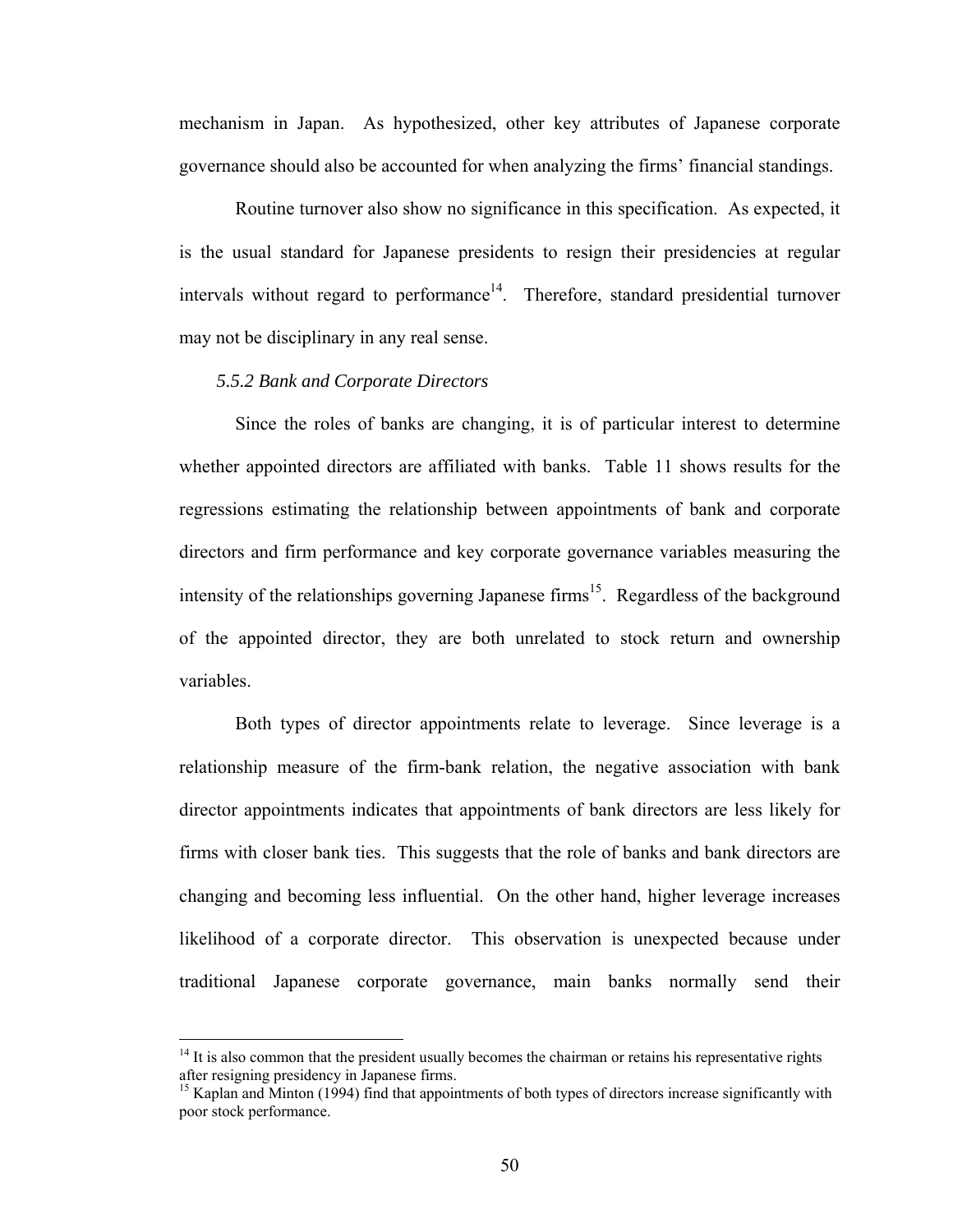representatives to their client firms. However, it is now evident that corporate directors are appointments are more likely when firms have closer relations to the bank.

Keiretsu almost always involve bank leadership and this relation is evident here as firms belonging in a keiretsu increase the likelihood of bank director appointments.

Kaplan and Minton (1994) document contrasting results for Japanese firms during the 1980s. Their results show that firm performance affect the likelihood of bank and corporate director appointments and find a distinct pattern in governance variables between the two types of director appointments. The differences in relationship measures suggest that the two types of appointments serve different purposes and protect different interests. They reason that corporate appointments are meant to protect or support the main shareholders and, unlike bank appointments, are not intended to protect the main bank nor inter-corporate shareholdings.

Viewed together, these results suggest that the role of banks has changed since the booming 80s as a distinct pattern in governance variables affecting the probabilities of each type of director appointment is not observed. Therefore, these findings are not consistent with the notion that different types of appointments serve different purposes.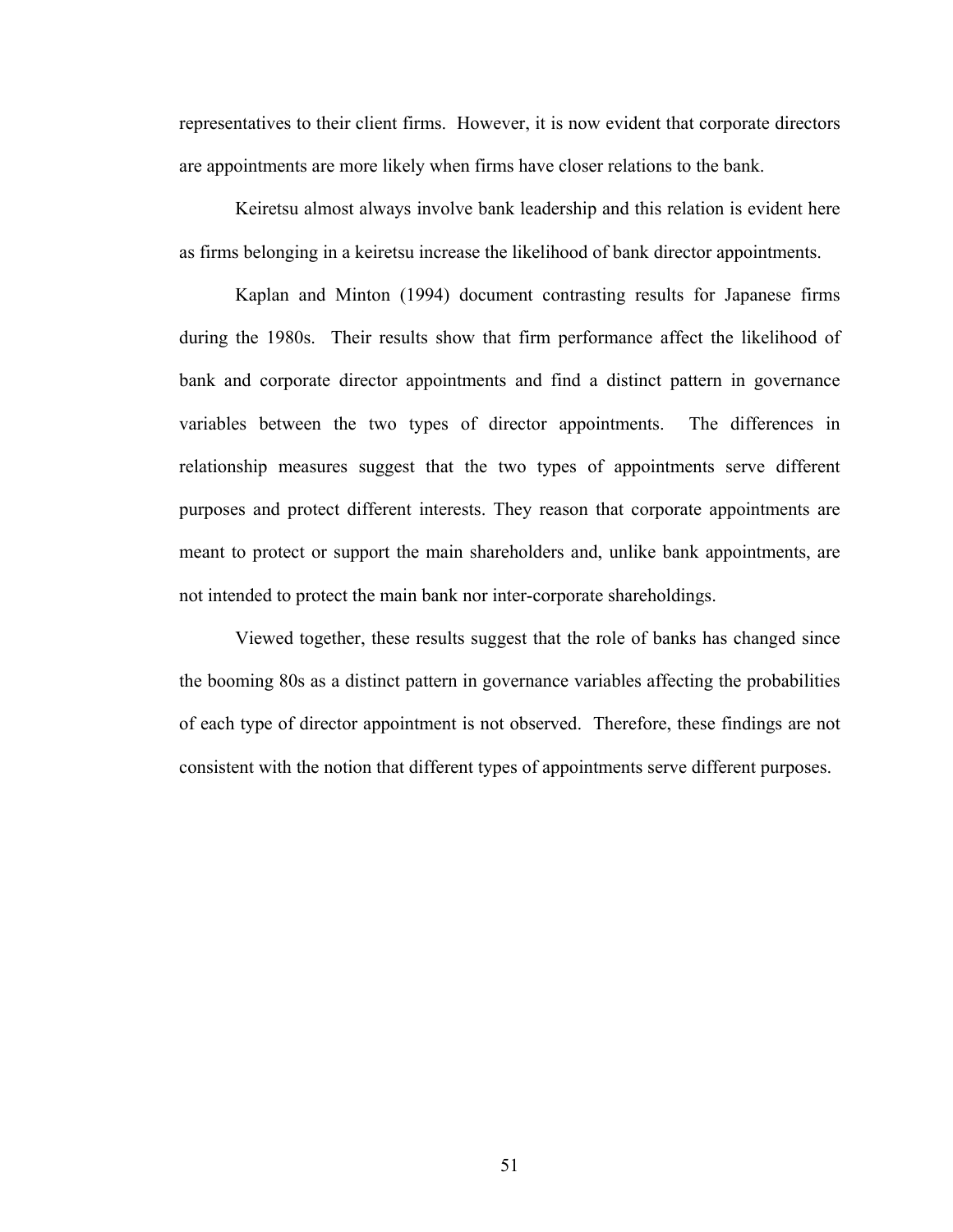# **CHAPTER 6 CONCLUSION**

Japan has confronted problems of economic and political transformation throughout the 1990s, which have raised deep concerns regarding Japanese corporate governance. The extent to which Japanese policy makers should adopt US governance practices has been sharply contested. In this study, the key proposed changes to corporate boards are analyzed to determine their significance in relation to stock returns. Primarily, downsizing corporate boards and increasing board independence. In addition, governance characteristics including board size, ownership, firm size, main bank and keiretsu relations are considered key determinants of the board turnoverperformance relationship.

#### 6.1 CONTRIBUTIONS OF THE STUDY

While related studies have focused on appointments of CEOs, existing literature is short on analysis of the effects of changes of the entire board in relation to governance attributes and firm performance, especially outside US. This study is unique in that it explores the factors driving board rotation and firm performance and how important the key governance features have been over the past decade, with the remarkable amount of corporate law reform and the increasing pace of corporate governance reform in Japan. Recent US corporate scandals have produced a different perspective on the extent to which Japanese corporations should transform corporate governance practices and has raised uncertainties in this regard. Firms in Japan now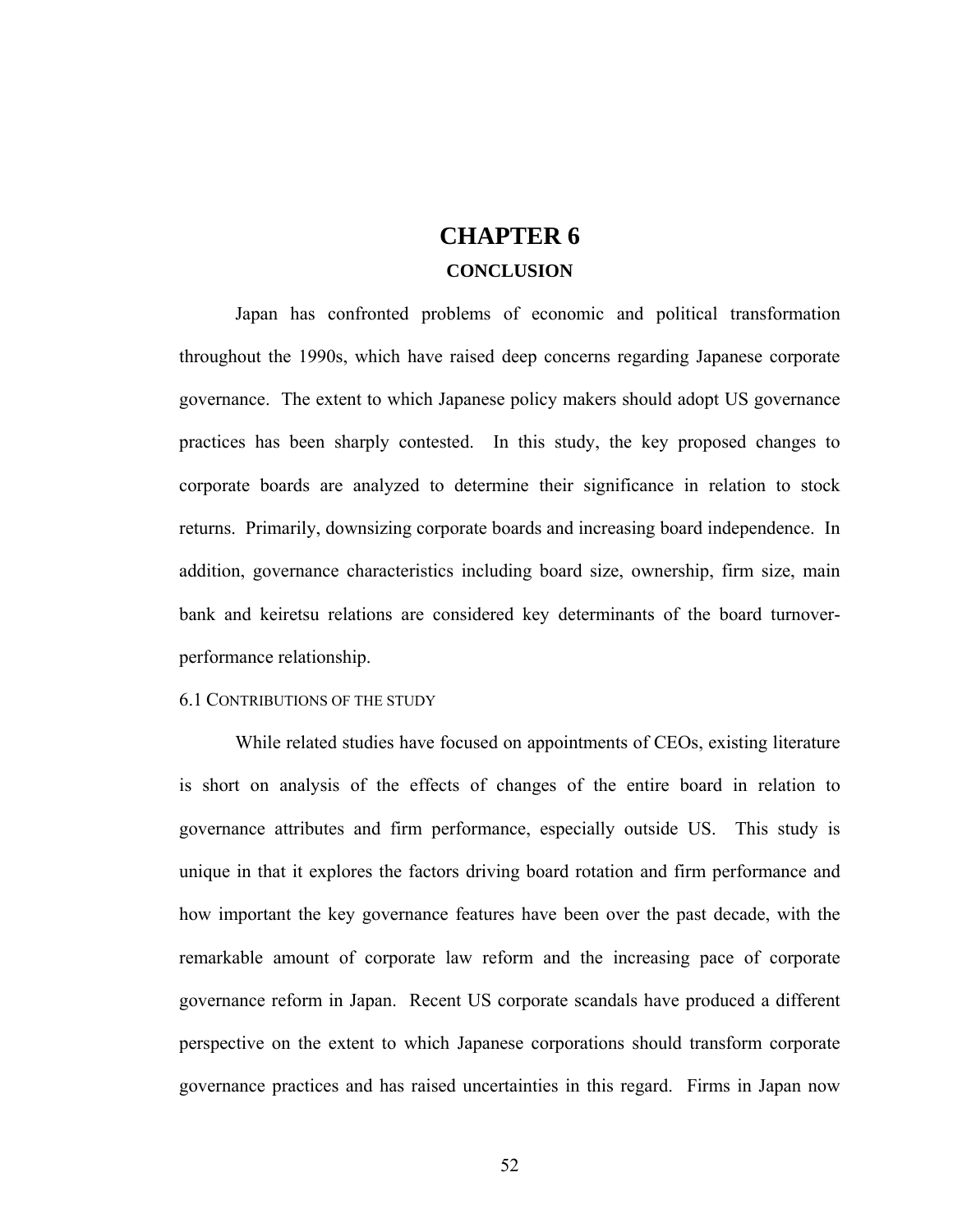have the option to maintain the traditional Japanese board or to adopt the US type of board.

Analyzing the relationship between board turnover and corporate governance mechanism on firm performance reveals both positive and negative effects of convergence to the US style of corporate governance. For instance, while some proposals (such as downsizing boards) are effective, some may even be countereffective. For example, there is still uncertainty as to whether a supermajority independent board will necessarily improve overall performance. This raises concerns regarding regulatory reforms which promote outsider dominated boards. The presence of even just one truly independent director on the board means that the president would have to explain all matters.

While close bank ties fuelled impressive growth of the Japanese economy by ensuring a stable supply of credit after World War II, it turned into a liability during the domestic banking crisis. Results in this study suggest that the roles of the main bank and directors are changing and becoming less influential than before.

Related studies estimate president turnover, corporate governance mechanisms and performance using OLS or binary models; however, a similar relation is estimated using the two-stage least squares model to correct for endogeneity problems in this study. Also, the majority of the related studies are on US firms, while this study focuses on Japanese firms governed by a unique system of control. The 2SLS model shows to be an effective tool in estimating the relation between turnover and performance in the presence of corporate governance variables. It can be deducted from results of this model that smaller boards are indeed more efficient than larger boards.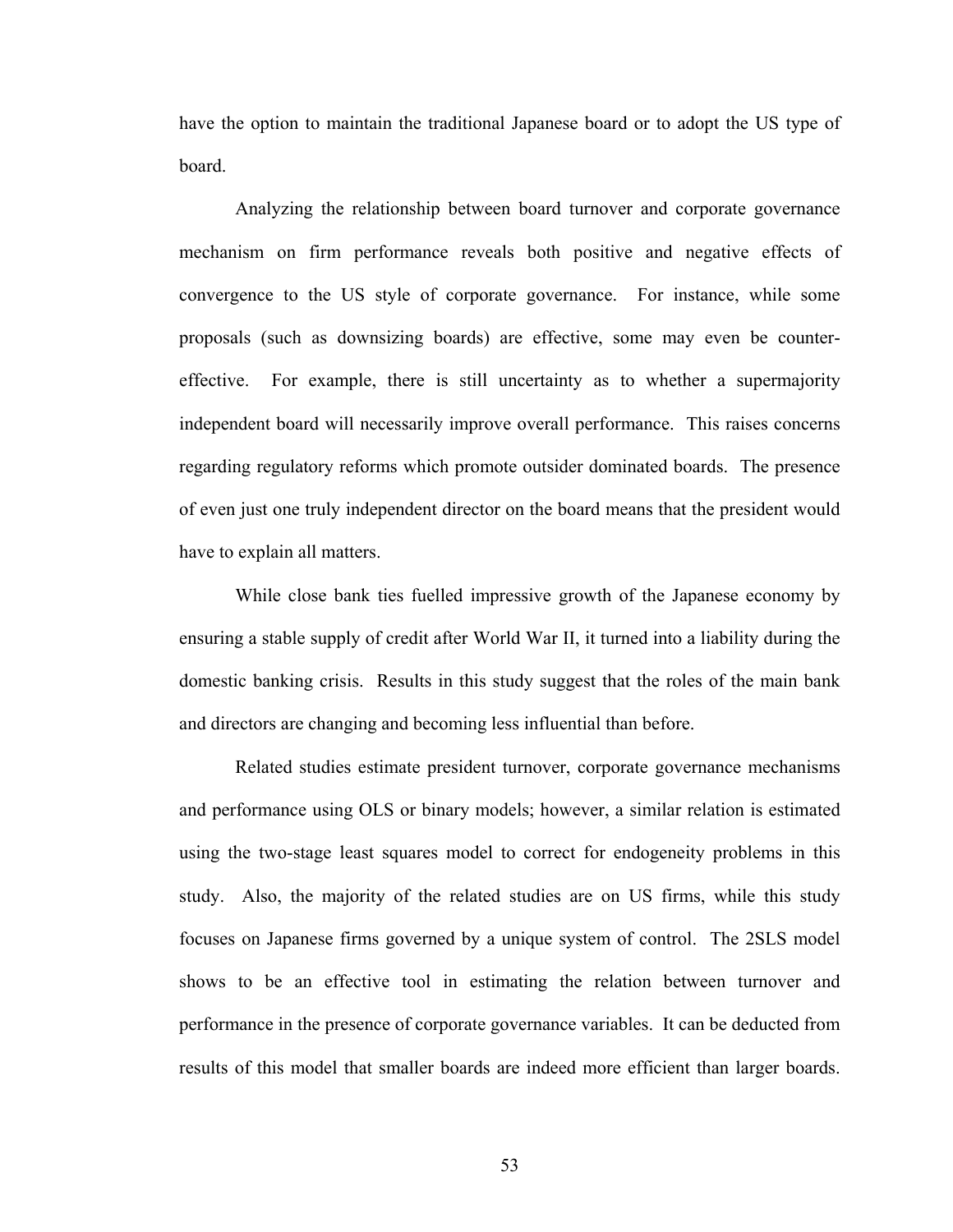As well, firms with less connection with banks outperform those with higher reliance on leverage. Finally, a significant relation is observed between ownership level of Japanese firms and board turnover.

Test on the nature of turnover yield interesting results. Contrary to expectations, results show no connection between presidency turnover (routine or non-routine) and firm performance. This is an implication that the president does not solely assume responsibility for the firm's performance. Finally, appointments of bank and corporate directors are both significantly unrelated to firm performance. As it is suspected that the role of the bank and corporate director differs, this no longer is the case. The two types of appointments appear to serve the same purpose and the role of the bank director has become comparably less influential since the 1980s.

Finally, while there is a strong association between poor performance and turnover of board members, such relationship is not observed for president turnovers. An important implication of this finding is that the entire board, rather than the president alone, assumes responsibility for performance in Japanese corporations.

Weak relationships in this study could be an indication that Japanese firms do not necessarily have to converge to the US style of corporate control in order to achieve superior performances. Instead, firms should establish a system of management, which adequately respects the signals arising from shareholders and adjust with the changing features of the system and improve firm performance to a greater extent.

#### 6.2 LIMITATIONS OF THE STUDY

 The present study is only a preliminary step in investigating board rotation and governance attributes based on reform recommendations. Japan's corporate control

54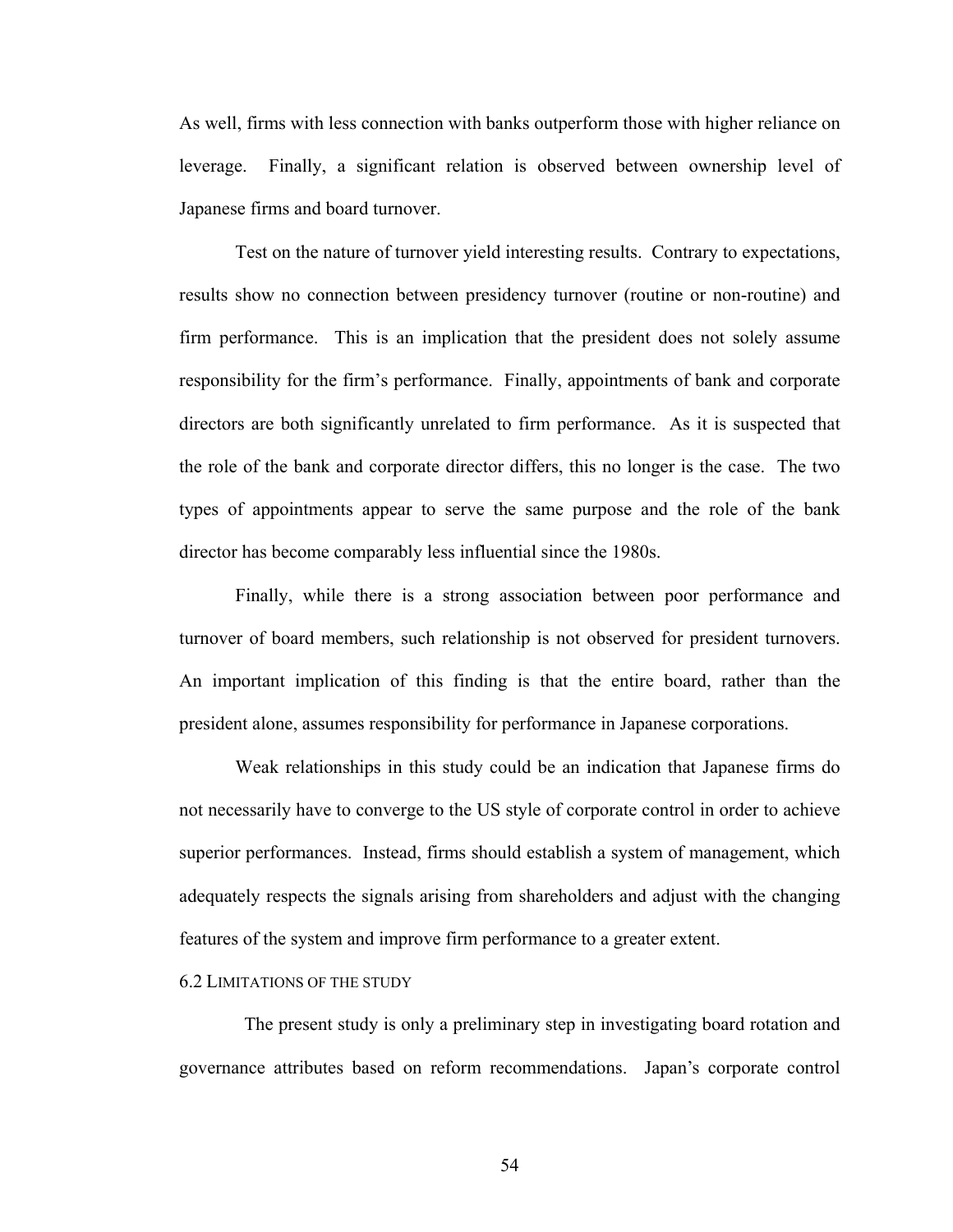system is indeed extensive and complex. This represents a challenging task for research. There are several limitations that should be acknowledged in this study. First of all, the analyses cannot go beyond 2001 due to data availability. Due to data limitations, director age and retirements were not controlled for in the analyses. Further, weak results in this study also depict that the notion of directors as monitors is too simplistic. Issues dealing with inner workings of the board, such as the board-CEO relationship, complicate the modeling problem. Moreover, group decision-making and the behavior of small groups of individuals could also alter the model as the individuals appear to be governed by issues of emotions, fairness and norm adherent.

However, while these are shortcomings in this study, they can be seen as fruitful avenues for future research under the same theme.

#### 6.3 FUTURE RESEARCH

Even though it is evident that some of the corporate governance reforms are effective during the 1990s**,** analysis stretching beyond the end of the sample period in this study will inevitably provide a much deeper perspective of the evolving corporate system in Japan. For example, it could be possible to determine how much of the economic crisis is firm-specific, and how much is due to overall economic problems by analyzing these effects under different economic conditions. While evidence supports the notion that smaller boards are more effective, how small should corporate boards be? What is the optimal board structure? The extent to which the boards will change remains an open question, as new standards of corporate governance are yet to take shape.

Overall, in examining the relationship between governance attributes, board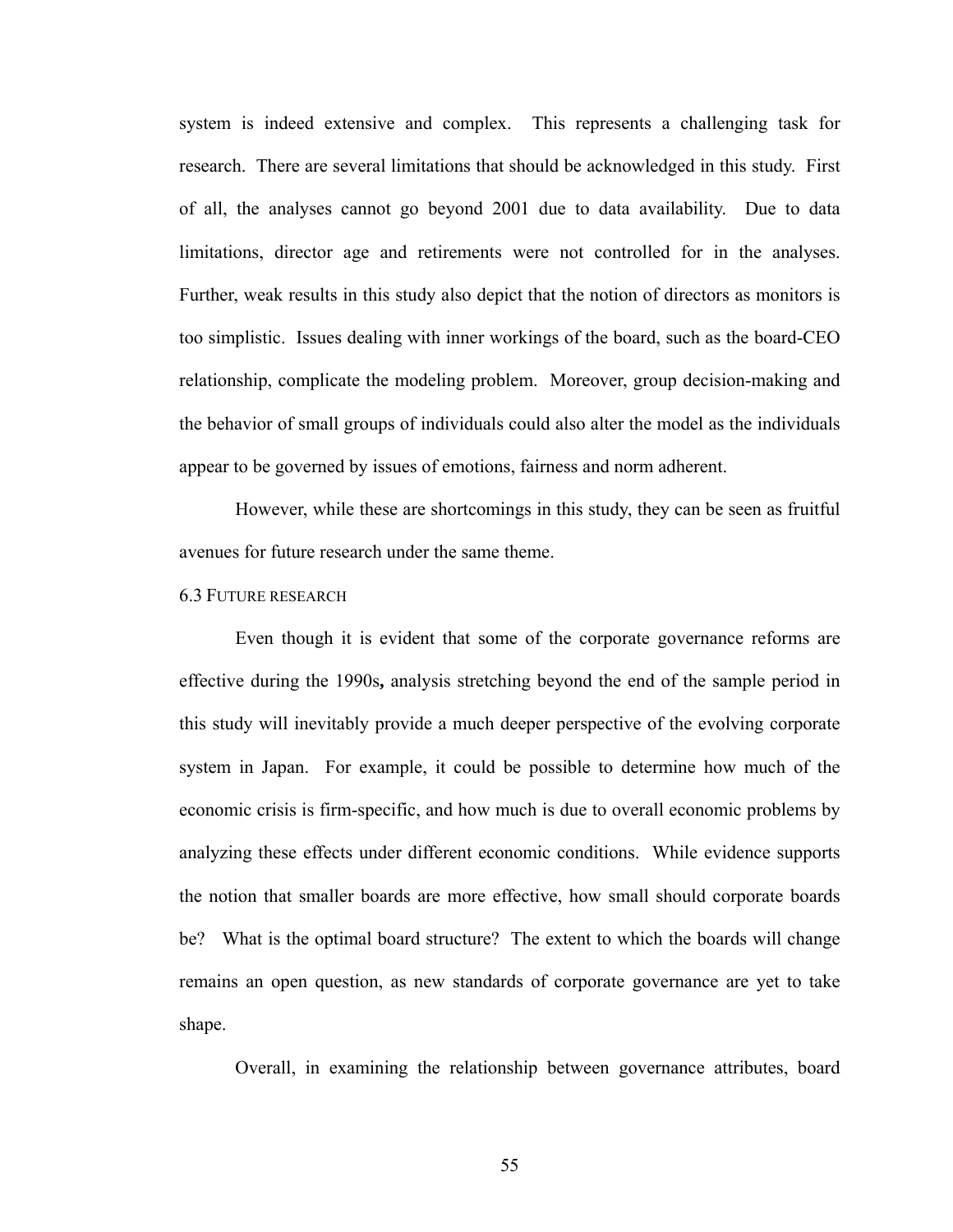composition and firm performance using a system of equations, and finding a significant relationship between turnover of the entire board and firm performance, this study makes two significant contributions to Japanese corporate governance literature.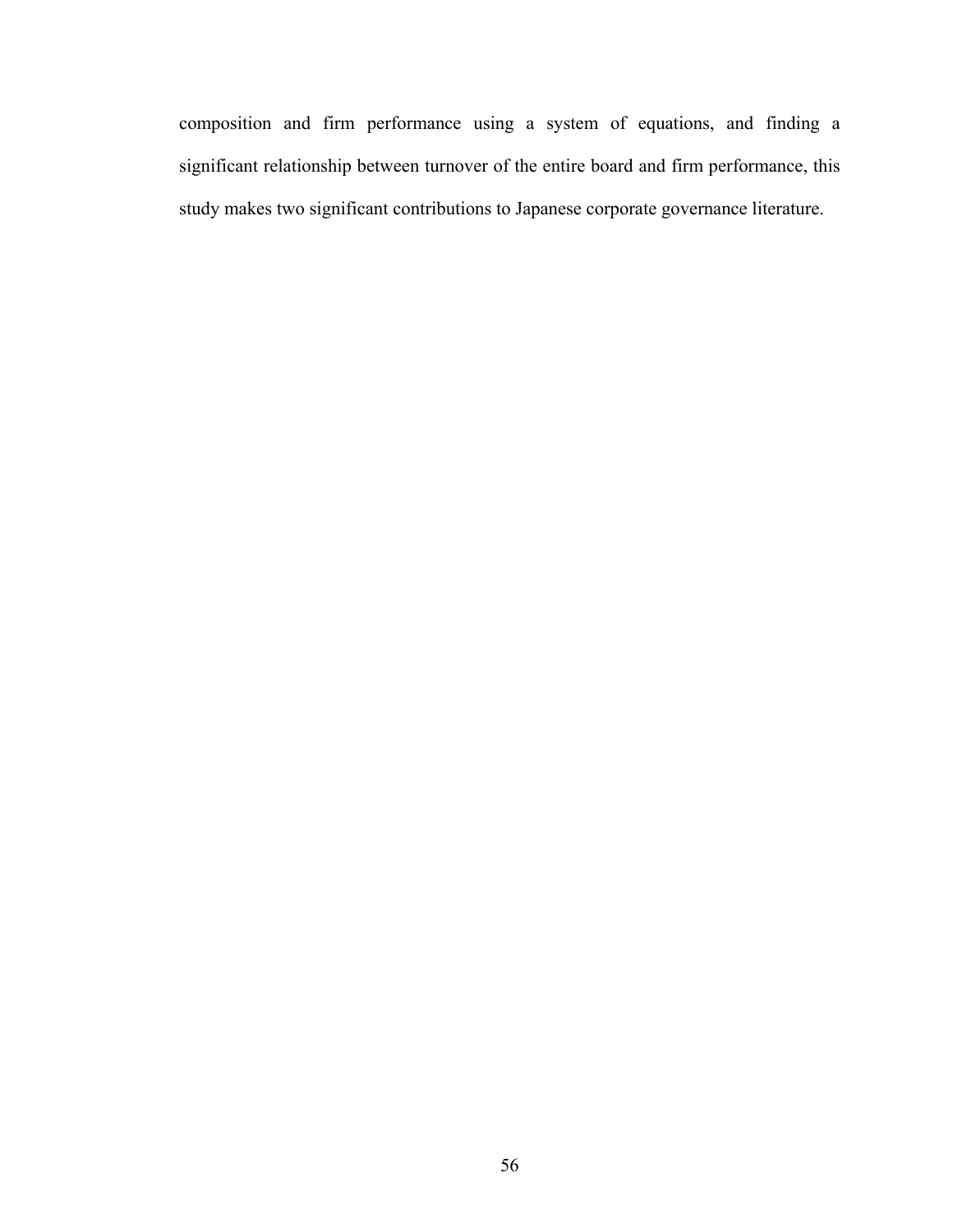### **REFERENCES**

Aoki, M. (1990) " Toward an economic model of the Japanese firm," *Journal of Economic Literature, 28, pp. 1-27.* 

Aoki, M., H. Patrick, and P. Sheard (1994) "The role of the main bank in the corporate governance structure in Japan, in: Masahiko Aoki and Hugh Patrick, eds., The Japanese main bank system: Its relevancy for developing and transforming economies," Oxford University Press, Oxford.

Berglof, E. and E. Perotti (1994) "The governance structure of the Japanese financial Keiretsu," *Journal of Financial Economics,* **36**, pp. 259-284.

Bhagat, S. and B. Black (2000) "Board Independence and Long-Term Firm Performance," Working paper, University of Colorado.

Brickley, J. (2003) "Empirical research on CEO turnover and firm-performance: a discussion," *Journal of Accounting and Economics,* **36**, pp. 227-233.

Byrd, J. and K. Hickman (1992) "Do Outside Directors Monitor Managers?" *Journal of Financial Economics,* **32**, pp.195-221.

Claessens, S., and J. Fan (2002) "Corporate Governance in Asia: A Survey," *International Review of Finance,* **3**, pp.71-103.

Coughlan, A. and R. Schmidt (1985) "Executive compensation, management turnover, and firm performance: an empirical investigation. *Journal of Accounting and Economics*, **7**, pp.43-66.

Demsetz, H. and K. Lehn (1985) "The Structure of Corporate Ownership: Causes and Consequences." *Journal of Political Economy*, **93**, pp.1155-77.

Fama, E. (1980) "Agency Problems and the Theory of the Firm," *Journal of Political Economy,* **88**, pp.288-307.

Fama, E. and M. Jensen (1983) "Separation of Ownership and Control," *Journal of Law and Economics,* **26**, pp. 301-325.

Farrell, K. and D. Whidbee (2000) "The Consequences of Forced CEO Succession for Outside Directors," *Journal of Business,* pp.597-627.

Hashimoto, M. (2002) "Commercial Code Revisions: Promoting the Evolution of Japanese Companies" NRI Papers, Nomura Research Institute.

Hermalin, B. and M.Weisbach. (2001) "Boards of Directors as an Endogenously Determined Institution: A Survey of the Economic Literature"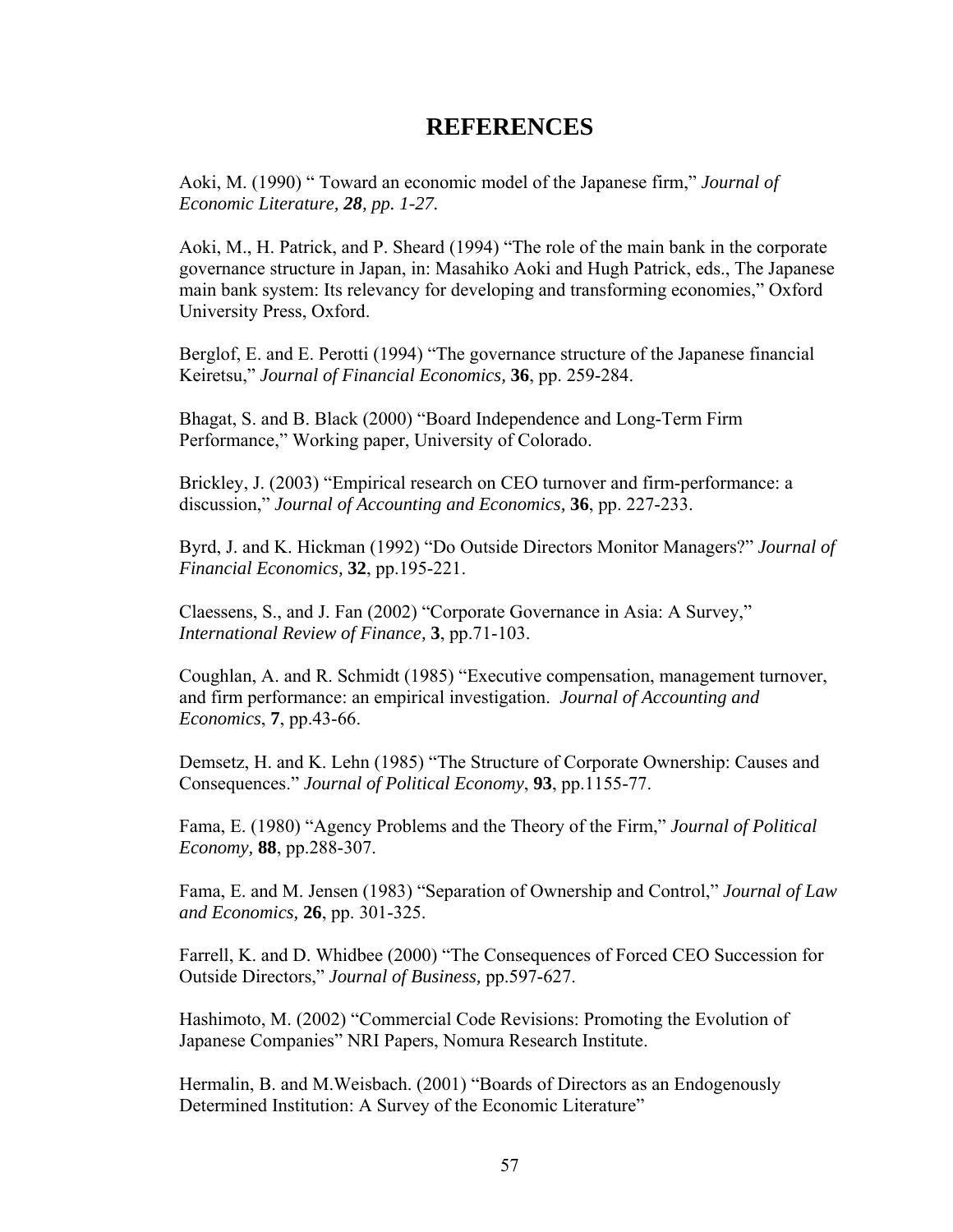Hermalin, B. and M. Weisbach. (1998) "Endogenously Chosen Boards of Directors and their Monitoring of the CEO," *American Economic Review*, **88**, pp. 96-118.

Hermalin, B. and M.Weisbach, M. (1988) "The Determinants of Board Composition," *Rand Journal of Economics,* **19**, pp.589-606.

Hiraki, T., H. Inoue, A. Ito, F. Kuroki and H. Masuda (2003) "Corporate governance and firm value in Japan: Evidence from 1985 to 1998," *Pacific-Basin Finance Journal,***11**, pp.239-265.

Holmstrom, B. (1999) "Managerial Incentive Problems: A Dynamic Perspective," *Review of Economic Studies*, **66**(1), pp. 169-182.

Hoshi, T., A. Kashyap, and D. Scharfenstein (1991), "Corporate structure, liquidity, and investment: Evidence from Japanese industrial groups," *Quarterly Journal of Economics* **106**, pp.33-60.

Isagawa, N. (2002) "Mutual Shareholding and Unwinding of Mutual Shareholding as Stockpile for Business Recovery," working paper, Kobe University.

Jensen, M. and W. Meckling (1976), "Theory of the firm: Managerial behavior, agency costs and ownership structure," *Journal of Financial Economics 3*, pp. 305-360.

Kaplan, S. (1994) "Top Executive Rewards and Firm Performance: A Comparison of Japan and the U.S.," *Journal of Political Economy* **102**, pp. 510-546.

Kaplan, S. and B. Minton (1994) "Appointments of outsiders to Japanese boards Determinants and Implications for manager," *Journal of Financial Economics,* **36**, pp. 225-258.

Kanda, H. (2000) "The Situations in Japan," Discussion Paper, University of Tokyo.

Kang, J-K. and A. Shivdasani (1995) "Firm Performance, Corporate Governance, and Top Executive Turnover in Japan," *Journal of Financial Economics,* **38**, pp. 29-58.

Kester, W. (1991) "Japanese Takeovers: The Global Contest for Corporate Control," Harvard Business School Press, Boston, MA.

Kigyo Keiretsu Soran (Toyo Keizai Inc., Tokyo).

Kini, O., W. Kracaw, and S. Mian (1995) "Corporate Takeovers, Firm Performance, and Board Composition," *Journal of Corporate Finance,* **1**, pp. 383-412.

Kuroki, F. (2001) "The Present Status of Unwinding of Cross-shareholding: The Fiscal 2000 Survey of Cross-shareholding," NLI Research Paper No. 157, NLI Research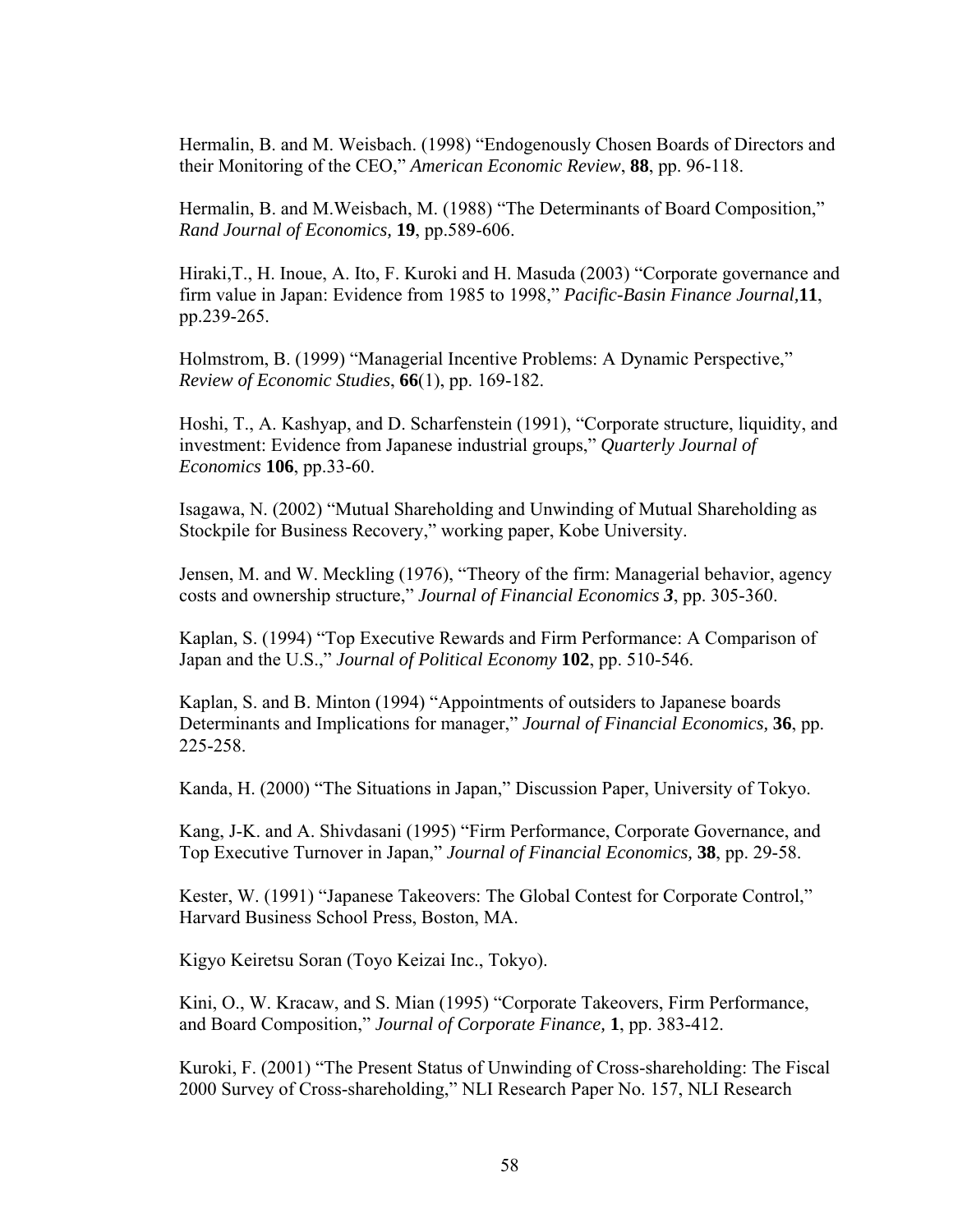Institute.

La Porta, R., F. Lopez-de-Silanes, and A. Shleifer, (1999) "Corporate Ownership around the World," *Journal of Finance* **54**, pp.471-517.

Li, Jiatao (1994) "Ownership Structure and Board Composition: A Multi-country Test of Agency Theory Predictions," *Managerial and Decision Economics,* **15**, pp. 359-368.

Lincoln, J. R., M.L. Gerlach, and P. Takahashi (1992) "Keiretsu Networks in the Japanese Economy: A Dyad Analysis of Intercorporate Ties," *American Sociological Review*, **57**, pp. 561-585.

Lichtenberg, F.. and G. Pushner (1994), Ownership structure and corporate performance in Japan, *Japan and World Economy* **6**, pp. 239-261.

Moerke, Andreas (1997), "Does Governance Matter? Performance and Corporate Governance Structures of Japanese keiretsu Groups," Discussion Papers FS IV 97 – 43, Social Science Research Center Berlin.

McConnell, J. (2003), "Outside directors," *Financial Review38,* pp.25-31.

McConnell, J. and H. Servaes (1990), "Additional evidence on equity ownership and corporate value," *Journal of Financial Ecnomics* **27**, pp. 595-612.

McConnell, J. and H. Servaes (1995), "Equity ownership and two faces of debt," *Journal of Financial Ecnomics* **39**, pp. 131-157.

Morck, R., A. Shleifer and R. W. Vishny (1988), "Management ownership and market valuation; An empirical analysis," *Journal of Financial Economics* **20**, pp. 293-315.

Morck, R. and M. Nakamura (1999), "Banks and Corporate Control in Japan", *Journal of Finance* **54**, pp. 319-340.

Morck, R. and M. Nakamura (2003), " Been There, Done That -The History of Corporate Ownership in Japan," Center for Economic Institutions Working Paper Series, No. 2004-4, Hitotsubashi University, Japan.

Morck, R. and M. Nakamura and A. Shivdasani (2000), " Banks, ownership structure, and firm value in Japan," *Journal of Business* **73**, pp.539-567.

Miwa, Y. and J.M. Ramseyer (2002) "Who Appoints Them, What Do they Do? Evidence on Outside Directors from Japan," Discussion Paper No. 374, Harvard University.

Murphy, K. (1999) Executive compensation. In: O. Ashenfelter and D. Card (Eds.), Handbook for Labor Economics. Elsevier, Amsterdam, pp. 2485-2563.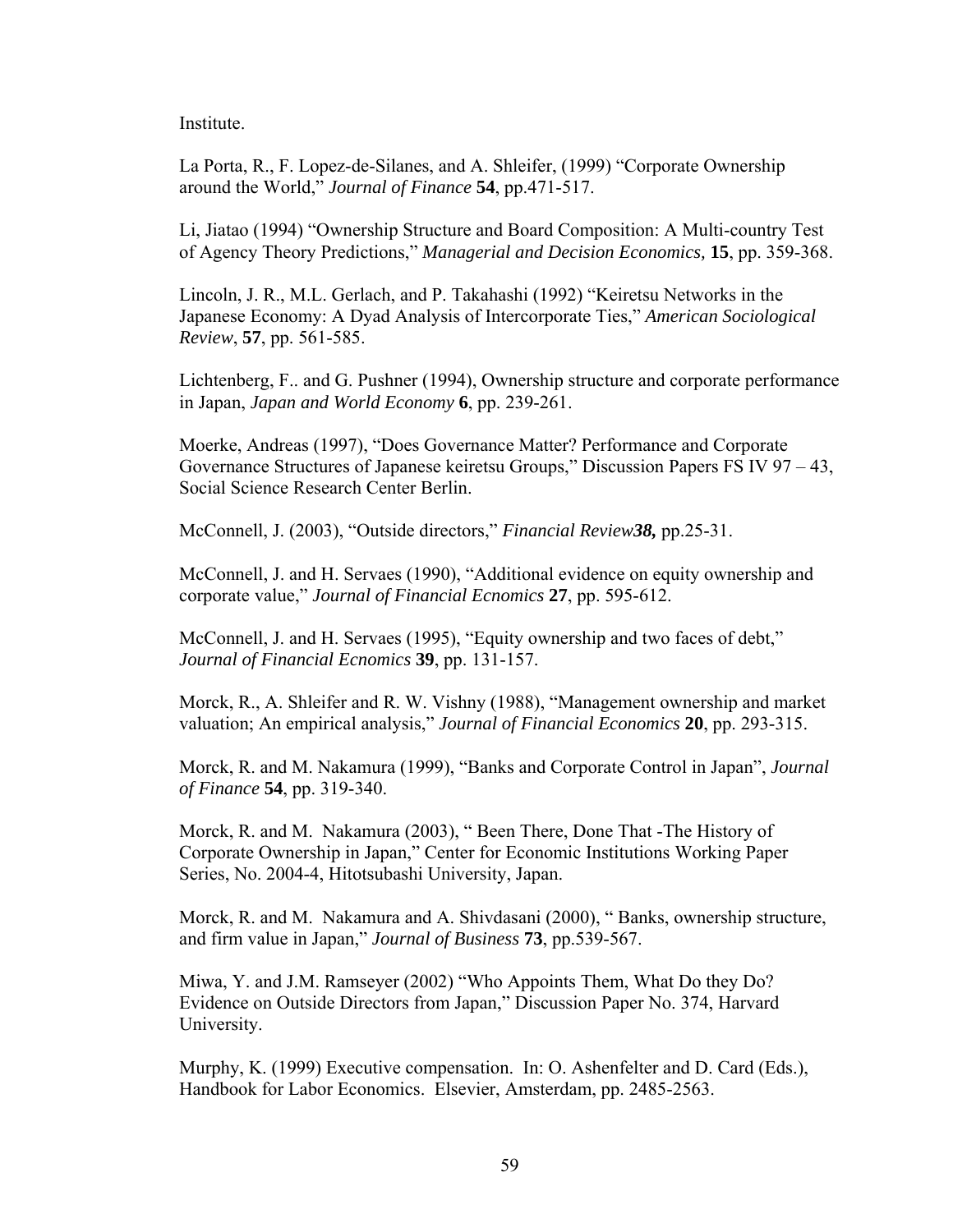Nakatani, I.: "The Economic Role of Financial Corporate Grouping in: The Economic Analysis of the Japanese Firm" M. Aoki, ed., North-Holland (Elsevier Science Publishers), Amsterdam; New York, Oxford 1984, pp. 227-258.

Parrino, R. (1997) "CEO turnover and outside succession: a cross-sectional analysis," *Journal a Financial Economics* **46**, pp.165-197.

Patrick, H. (2004) "Evolving Corporate Governance in Japan," Working Paper No. 220, Columbia Business School.

Prowse, S. (1992) "The Structure of Corporate Ownership in Japan," *Journal of Finance* **47**, pp.1121-1140.

Prowse, S. (1990) "Institutional investment patterns and corporate financial behavior in the United States and Japan," *Journal of Financial Economics* **27**, pp.43-66.

Rosenstein, S. and J. Wyatt (1990) "Outside Directors, Board Independence and Shareholder Wealth," *Journal of Financial Economics,* **26**, pp.175-191.

Schaede, U. (1994) "The 'Old Boy' Network and Government-Business Relationship in Japan: A Case Study of 'Consultative Capitalism'," Working Paper No. 14, Philipps-Universität Marburg, Center for Japanese Studies

Thomson Financial Datastream

Warner, J., R. Watts, and K. Wruck (1988) "Stock Prices and Top Management Changes" *Journal of Financial Economics* **20**, pp.461-492.

Weinstein, D.E. and Y. Yafeh (1998) "On the costs of a bank-centered financial system: Evidence from the changing main bank relations in Japan," *Journal of Finance* **53**, pp.635-672.

Weisbach, M. (1988) "Outside Directors and CEO Turnover," *Journal of Financial Economics*, **20**, pp. 431-460.

Yakuin Shikiho (Toyo Keizai Inc., Tokyo).

Yermack, D. (1996) "Higher market value of companies with a small board of directors," *Journal of Financial Economics,* **40**, pp. 185-211.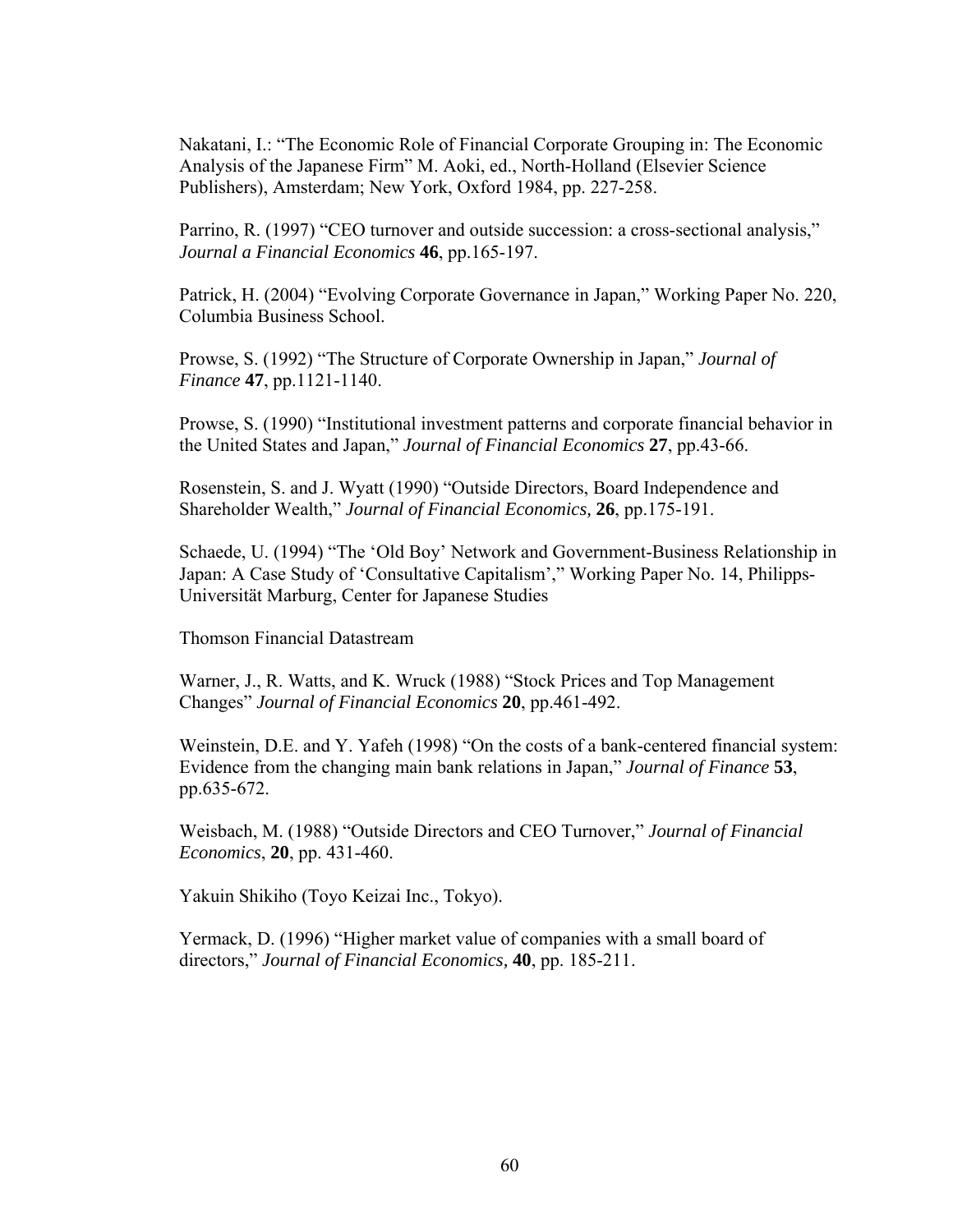## **APPENDIX A: CORPORATE GOVERNANCE FORUM OF JAPAN**

In November 1994, The Corporate Governance Forum of Japan was formally inaugurated. The committee for the Settlement of Corporate governance principles comprises of seventeen participants drawn from members representing corporate executives, institutional investors, law and economics academics, the mass media and lawyers. The forum decided to draw up and propose its Corporate Governance Principles for Japan with the belief that these Principles would be a formula for realizing effective corporate governance. The Japanese Corporate Governance Committee revised the Principles in May 26, 1998 and after 31 meetings, they were revised once again in October 26, 2001. The Committee revised the first version of the Principles by integrating these discussions, including the appointment of outside directors who are professors at national universities and certain revisions to the Commercial Code<sup>16</sup>.

The document offers sixteen ideas for modernizing the governance of Japanese corporations so that they become more competitive in the global market. These principles focus on the rights of shareholders, disclosure and transparency, and the responsibilities of the board of directors. A primary principle is to rejuvenate the board of director structure within the Japanese corporation and firmly establish it as the guardian of corporate governance in Japan. More specifically, they attempt to establish an independent system of outside directors in Japan, and by establishing a market for independent directors to promote the transferability of corporate executives between companies.

 $\overline{a}$ 

<sup>&</sup>lt;sup>16</sup> See Hashimoto (2002) for the list of commercial code revisions.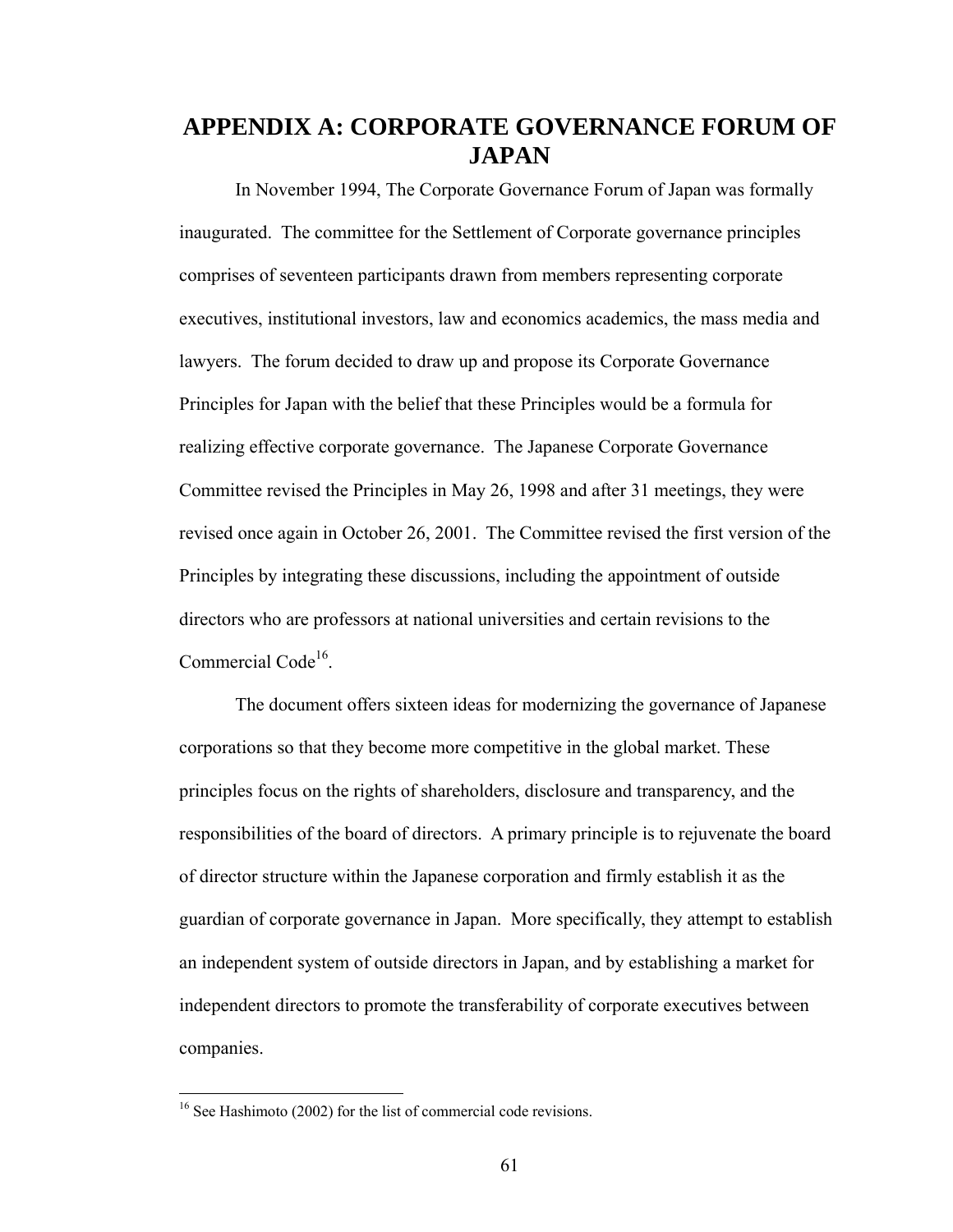The principles are designed as a two-step formula (Step A and Step B) for realizing effective corporate governance. "Step A Principles" are those that should be adopted as soon as possible, except parts of principles that are along with legal reforms. "Step B Principles" are those, which should be aimed for in the  $21<sup>st</sup>$  century, and are necessary with amendments to promote market globalization, or which require legal reforms on a grand scale.

Of the sixteen principles, the Governance Structure principles are most closely related to the issues discussed in this study*.* Governance structure principles state that the board of directors should include independent, non-executive directors who have no direct interests in the company. In addition, the number of directors should be appropriate to guarantee effective discussion at board-level, and enhance articulate and timely corporate decision-making. Principle 8A states that the board of directors should consist of both executive directors and independent, non-executive directors. Independent, non-executive directors should comprise a majority on the board. A question raised here is, whether or not this majority is optimal for corporate boards in Japan. Principles regulating accountability and disclosure, corporate auditors and the board of corporate auditors, as well as shareholders' meetings were also included in the forum's proposal<sup>17</sup>.

Important longer-term reforms proposed by the Corporate Governance Forum of Japan include a majority of independent, non-executive directors on corporate boards and the implementation of special board committees including nominating and remuneration committees comprised of a majority of independent directors.

 $\overline{a}$ 

<sup>&</sup>lt;sup>17</sup> See "Corporate Governance Principles (Final Report)" for detailed descriptions of each Principle.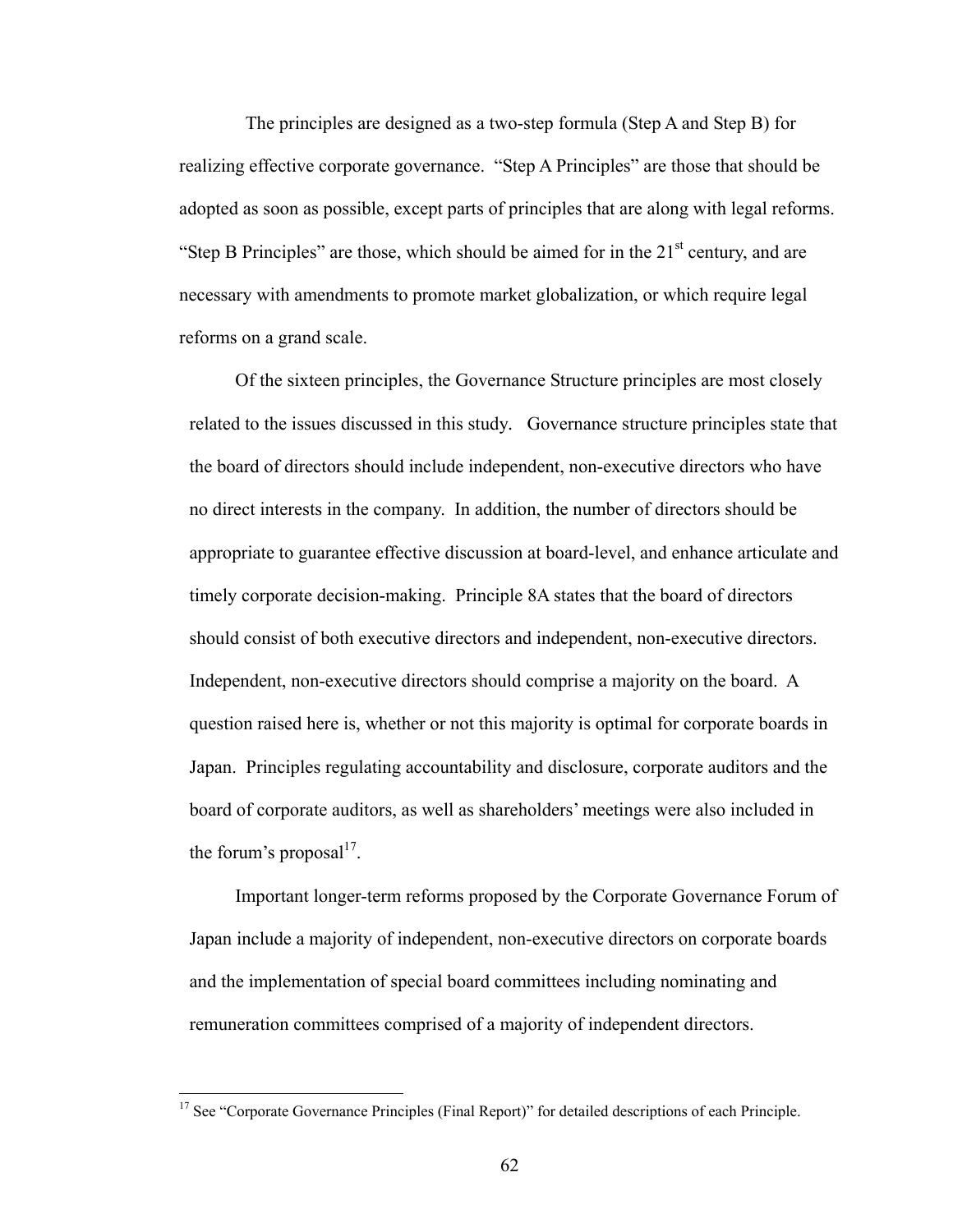Figure 1: An illustration of the joint endogeneity problem influencing empirical work on boards of directors.



**Source**: Hermalin, B., and Weisbach, M., 2001: *Boards of Directors as an Endogenously Determined Institution: A Survey of the Economic Literature.*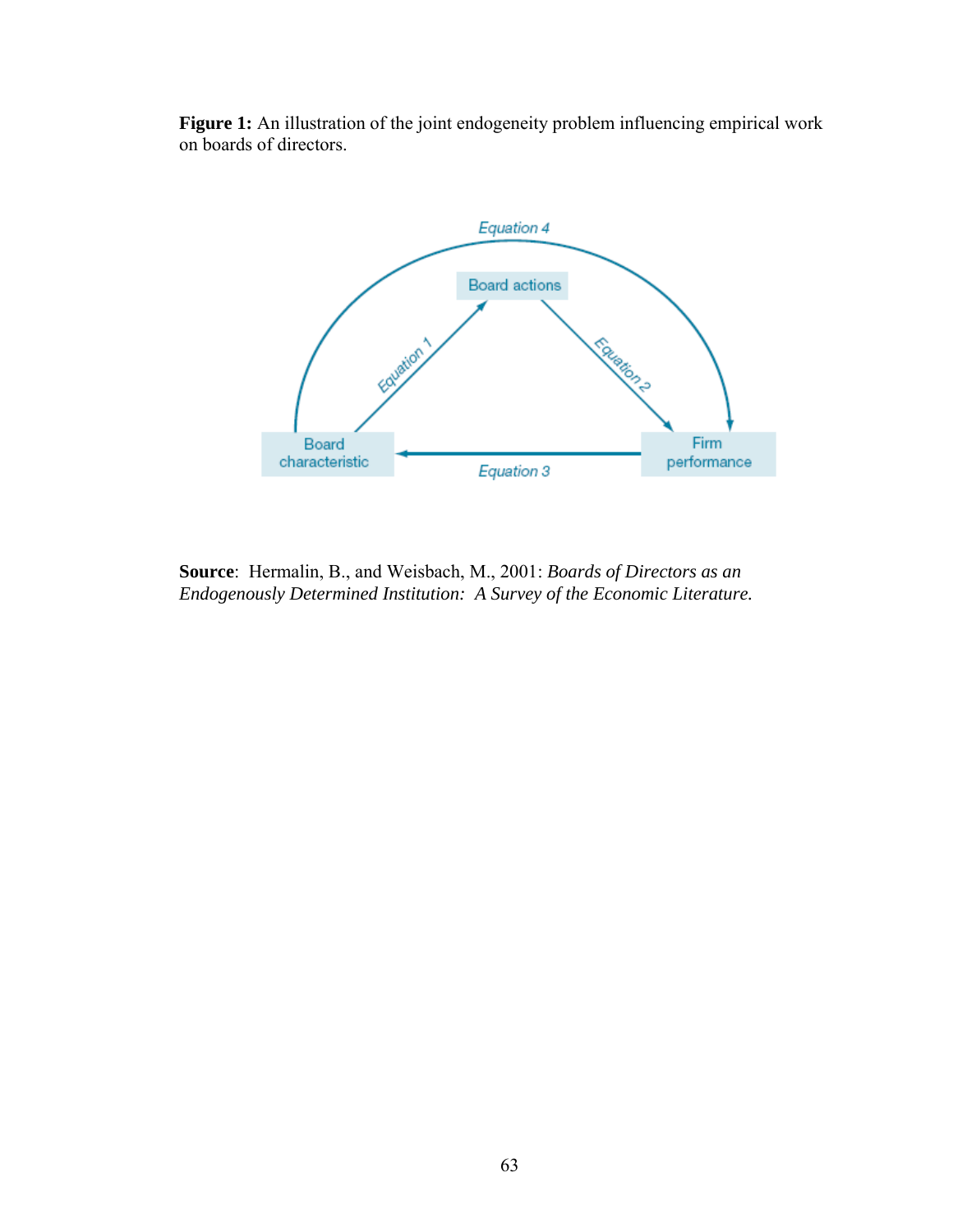# Table 1 Descriptive statistics on financial and governance characteristics

|                                 |                | Standard                    | First            |              |                |
|---------------------------------|----------------|-----------------------------|------------------|--------------|----------------|
| Characteristic<br>Book value of | Mean           | Deviation                   | Quartile         | Median       | Third Quartile |
| assets (¥                       |                |                             |                  |              |                |
| million)                        | 1,679,002,126  | 1,435,270,009               | 337,699,488      | 856,751,616  | 1,859,391,696  |
| Sales (¥                        |                |                             |                  |              |                |
| million)                        |                | 2,152,440,640 4,216,633,728 | 348, 329, 344    | 809,184,768  | 1,789,602,304  |
| Market Value                    |                |                             |                  |              |                |
| of Equity $($                   |                |                             |                  |              |                |
| million)                        | 1,025,062      | 854,458                     | 371,000          | 744,972      | 1,194,493      |
| Fraction of                     |                |                             |                  |              |                |
| firms                           |                |                             |                  |              |                |
| belonging to a                  |                |                             |                  |              |                |
| keiretsu                        | 0.436          |                             |                  |              |                |
| Fraction of                     |                |                             |                  |              |                |
| firms with a                    |                |                             |                  |              |                |
| main bank                       |                |                             |                  |              |                |
| relation                        | $0.18*/.71**$  |                             |                  |              |                |
| Equity                          |                |                             |                  |              |                |
| ownership by<br>top ten         |                |                             |                  |              |                |
| shareholders                    | 0.379          | 9.831                       | 0.32             | 0.361        | 0.42           |
| Number of                       |                |                             |                  |              |                |
| directors                       | 26.87          | 10.161                      | 20               | 26           | 32             |
| Number of                       |                |                             |                  |              |                |
| outside                         |                | 2.378                       |                  |              |                |
| directors                       | $\overline{2}$ |                             | $\boldsymbol{0}$ | $\mathbf{1}$ | $\overline{3}$ |
| Maximum                         |                |                             |                  |              |                |
| number of                       |                |                             |                  |              |                |
| outside                         |                |                             |                  |              |                |
| directors                       | 13             |                             |                  |              |                |
| Fraction of                     |                |                             |                  |              |                |
| firms with an                   |                |                             |                  |              |                |
| outside<br>director             | 0.71           |                             |                  |              |                |
|                                 |                |                             |                  |              |                |
| <b>Turnover Rate</b>            | 0.136          | 0.097                       |                  |              |                |

The sample consists of 117 nonfinancial Japanese firms listed on TOPIX 150. Descriptive Statistics presented is as of fiscal year-end 1991.

\*Applying the definition in which the dummy variable =1 if firm's largest lender is also the firm's largest shareholder, 0 otherwise.

\*\* Applying the definition in which the dummy variable =1 if biggest lender is also a blockholder, 0 otherwise.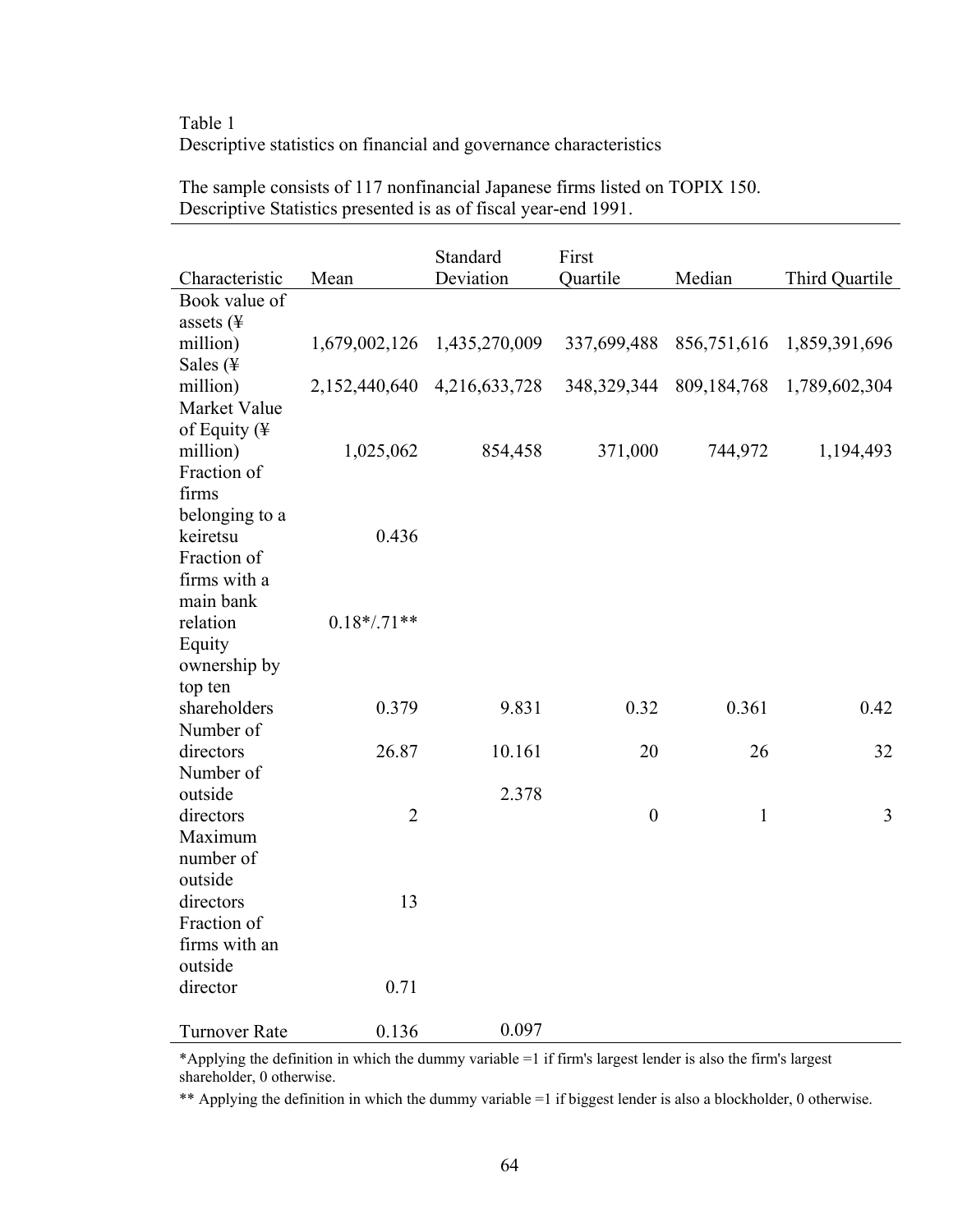# Table 2 Frequency of president turnover, classified by year and type of turnover

| $\mu$ , and the contract $\mu$ and $\mu$ and $\mu$ and $\mu$ and $\mu$ are $\mu$ and $\mu$ and $\mu$ and $\mu$ |          |      |                |          |          |      |      |      |      |       |
|----------------------------------------------------------------------------------------------------------------|----------|------|----------------|----------|----------|------|------|------|------|-------|
| frequencies are determined from Yakuin Shikiho (Seasonal Corporate News).                                      |          |      |                |          |          |      |      |      |      |       |
| Type of Turnover                                                                                               | 1991     | 1992 | 1993           | 1994     | 1995     | 1996 | 1997 | 1998 | 1999 | Total |
| President loses                                                                                                |          |      |                |          |          |      |      |      |      |       |
| position but stays on                                                                                          |          |      |                |          |          |      |      |      |      |       |
| board as chairman                                                                                              | 13       | 12   | 11             | 8        | 12       | 15   | 8    | 10   | 16   | 105   |
| President loses                                                                                                |          |      |                |          |          |      |      |      |      |       |
| position but stays on                                                                                          |          |      |                |          |          |      |      |      |      |       |
| the board in capacity                                                                                          |          |      |                |          |          |      |      |      |      |       |
| other than chairman                                                                                            | $\Omega$ | 4    | $\overline{4}$ | 1        | 4        | 2    | 2    | 3    | 4    | 24    |
| President loses                                                                                                |          |      |                |          |          |      |      |      |      |       |
| position and does not                                                                                          |          |      |                |          |          |      |      |      |      |       |
| remain on the board                                                                                            |          |      | 7              | $\theta$ | $\theta$ | 2    |      | 4    | 4    | 21    |
|                                                                                                                | 14       |      | 22             | 9        | 16       | 19   | 11   | 17   | 24   |       |
| All turnover events                                                                                            |          | 18   |                |          |          |      |      |      |      | 150   |

The sample consists of 117 nonfinancial Japanese firms listed on TOPIX 150. Data presented is as of fiscal year 1991. Turnover occurs between 1991 and 1999. Turnover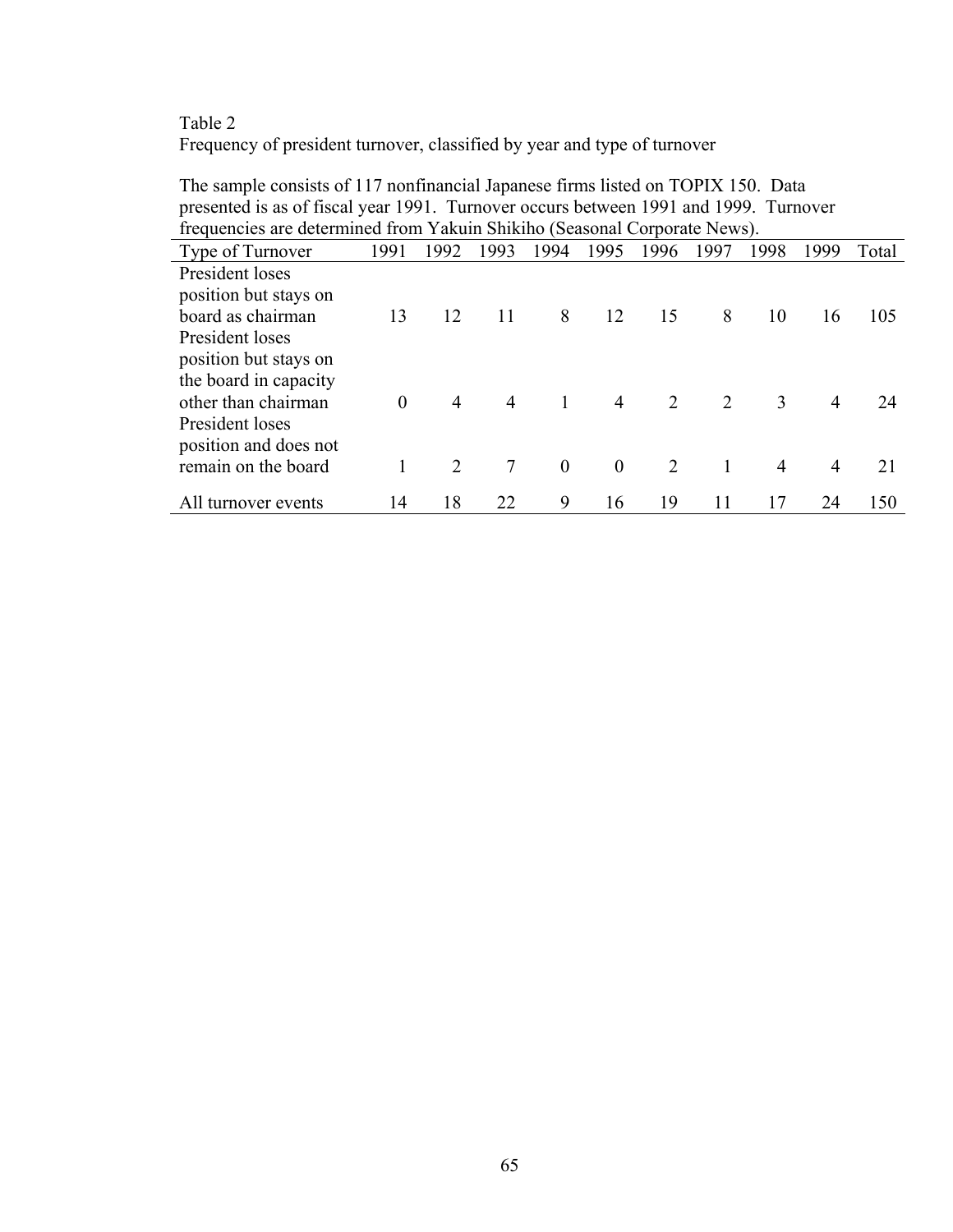Table 3 Correlation Matrix: pair-wise correlations among variables in the dataset

The sample consists of 117 nonfinancial Japanese firms obtained from the Tokyo Stock Exchange Price Index (TOPIX) 150 Index over the period 1991 to 2001. Performance is measured using market adjusted stock returns based on the TOPIX 150 Index. Board turnover is measured as the dismissals of board members during a calendar year divided by the total number board members in the previous year. Keiretsu is a binary variable that equals one if the firm belongs to a keiretsu. Leverage is long-term debt ratio to total assets.Outside director dummy equals one if there is a positive change in the number of outside directors, zero otherwise. Board size is the total number of directors, excluding auditors, on a board. Firm size is the natural logarithm of average annual sales. BLOCK2 equals one if ownership by the firm's ten largest shareholders exceeds 32% but less than 36%. BLOCK3 equals one if ownership by the firm's ten largest shareholders exceeds 36% but less than 42%. BLOCK4 equals one if ownership by the firm's ten largest shareholders exceeds 42%. Directors previously employed by a nonfinancial corporation are classified as corporate directors and those with banking experience are bank directors. Turnover is termed non-routine if the president does not remain on the board of directors. Turnover is termed routine if the president remains on the board of directors. Ownership is the percentage of shares owned by the ten larges shareholders. A variable with a correlation coefficient greater than 0.9, is removed from the equation

|                     | Performance | Turnover Keiretsu |           | Leverage  | Outside<br>Director | Board<br>Size | Block2    |
|---------------------|-------------|-------------------|-----------|-----------|---------------------|---------------|-----------|
| Performance         | 1.0000      | $-0.0151$         | $-0.1070$ | $-0.1409$ | $-0.0037$           | $-0.1256$     | $-0.0321$ |
| Turnover            |             | 1.0000            | 0.0923    | 0.1382    | $-0.0018$           | $-0.1094$     | 0.0014    |
| Keiretsu            |             |                   | 1.0000    | 0.1116    | 0.0055              | 0.3011        | 0.0237    |
| Leverage            |             |                   |           | 1.0000    | 0.2178              | 0.2619        | $-0.0108$ |
| Outside<br>Director |             |                   |           |           | 1.0000              | 0.0036        | $-0.0615$ |
| <b>Board Size</b>   |             |                   |           |           |                     | 1.0000        | 0.1103    |
| Block2              |             |                   |           |           |                     |               | 1.0000    |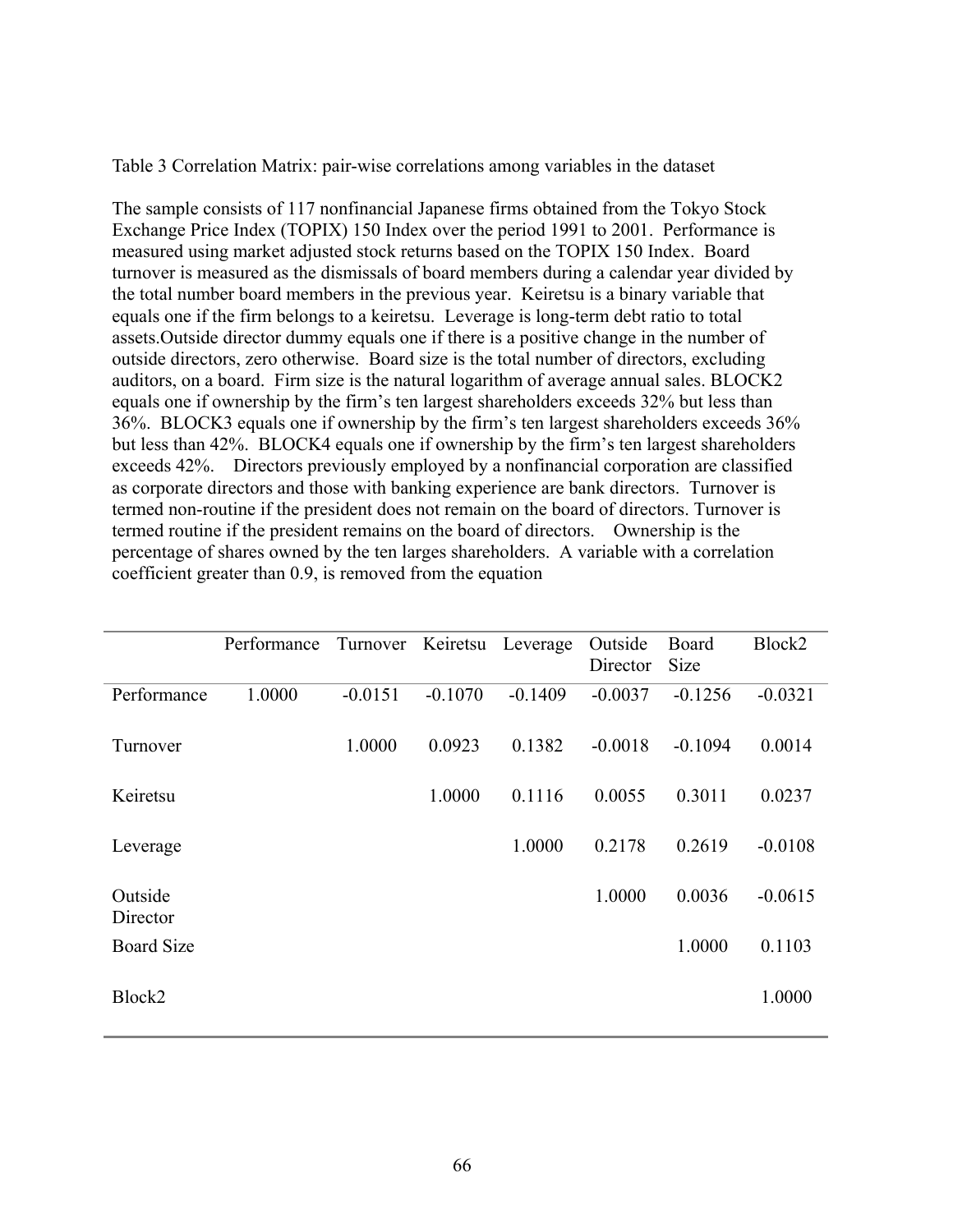|                                 | Block3    | Block4    | <b>Bank</b><br>Director | Corporate<br>Director | Non-<br>routine<br>Turnover | Routine<br>Turnover | Ownership |
|---------------------------------|-----------|-----------|-------------------------|-----------------------|-----------------------------|---------------------|-----------|
| Performance                     | 0.0626    | 0.0773    | 0.0251                  | $-0.0077$             | 0.0001                      | $-0.0364$           | 0.1461    |
| Turnover                        | $-0.0164$ | $-0.0990$ | 0.0161                  | 0.0202                | $-0.0114$                   | $-0.0851$           | $-0.0953$ |
| Keiretsu                        | $-0.0009$ | $-0.0645$ | 0.0339                  | 0.0082                | $-0.0182$                   | 0.0622              | $-0.1235$ |
| Leverage                        | $-0.0898$ | $-0.2293$ | $-0.0611$               | 0.0327                | 0.0603                      | 0.0871              | $-0.3368$ |
| Outside<br>Director             | 0.0217    | 0.0031    | 0.1534                  | 0.2516                | 0.0136                      | 0.0112              | $-0.0416$ |
| <b>Board Size</b>               | $-0.1101$ | $-0.2630$ | 0.0710                  | 0.1340                | $-0.0284$                   | 0.0860              | $-0.3035$ |
| Block2                          | $-0.3613$ | $-0.2826$ | 0.0100                  | $-0.0288$             | $-0.0023$                   | 0.0026              | $-0.2052$ |
| Block3                          | 1.0000    | $-0.3146$ | $-0.0118$               | 0.0379                | $-0.0154$                   | $-0.0384$           | 0.1051    |
| Block4                          |           | 1.0000    | 0.0274                  | 0.0083                | $-0.0196$                   | $-0.0253$           | 0.7812    |
| <b>Bank</b><br>Director         |           |           | 1.0000                  | 0.4540                | 0.0007                      | 0.0504              | 0.0102    |
| Corporate                       |           |           |                         | 1.0000                | $-0.0004$                   | 0.0342              | 0.0397    |
| Director<br>Non-routine         |           |           |                         |                       | 1.0000                      | $-0.0566$           | $-0.0227$ |
| Turnover<br>Routine<br>Turnover |           |           |                         |                       |                             | 1.0000              | $-0.0564$ |
| Ownership                       |           |           |                         |                       |                             |                     | 1.0000    |

Table 3 Correlation Matrix: pair-wise correlations among variables in the dataset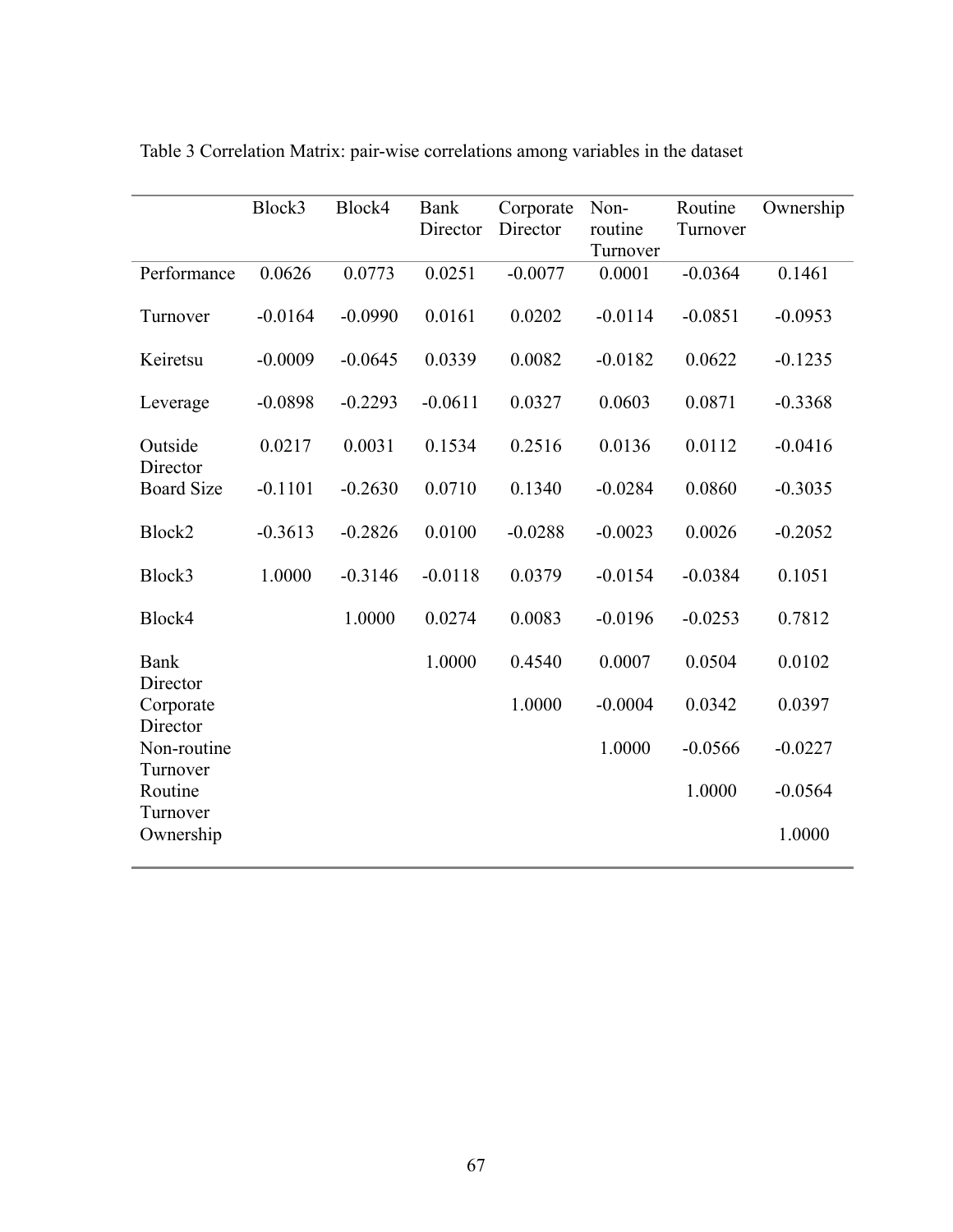# Table 4 Pooled least squares regression estimates of performance on board turnover

The sample consists of 117 nonfinancial Japanese firms obtained from the Tokyo Stock Exchange Price Index (TOPIX) 150 Index over the period 1991 to 1999. Firm performance is measured using market-adjusted stock returns based on the TOPIX 150 Index. Performance is computed over one and two fiscal years prior to board turnover. Board turnover is measured as the dismissals of board members during a calendar year divided by the number of board members in the previous year. Sample sizes vary due to missing data. P-values for the two-tailed tests are in parenthesis.

| Estimated                                                                                        | Board Turnover = $\beta_0$ +                         | Board Turnover = $\beta_0$ +                         |
|--------------------------------------------------------------------------------------------------|------------------------------------------------------|------------------------------------------------------|
| Model:                                                                                           | $\beta_1$ Performance <sub>t-1</sub> + $\varepsilon$ | $\beta_1$ Performance <sub>t-2</sub> + $\varepsilon$ |
|                                                                                                  |                                                      |                                                      |
| Intercept                                                                                        | $0.0.150***$                                         | $0.162***$                                           |
|                                                                                                  | (<0.0001)                                            | (<0.0001)                                            |
|                                                                                                  |                                                      |                                                      |
| Performance                                                                                      | 0.0176                                               | $-0.099***$                                          |
|                                                                                                  | (0.4331)                                             | (0.0002)                                             |
|                                                                                                  |                                                      |                                                      |
| No. of Observations                                                                              | 935                                                  | 818                                                  |
|                                                                                                  |                                                      |                                                      |
|                                                                                                  |                                                      |                                                      |
| Adjusted $R^2$                                                                                   | $-0.0004$                                            | 0.0161                                               |
|                                                                                                  |                                                      |                                                      |
| $\begin{array}{c}\n p < 0.10 \\  * \cdot \quad p < 0.05 \\  * \cdot \quad p < 0.01\n\end{array}$ |                                                      |                                                      |
|                                                                                                  |                                                      |                                                      |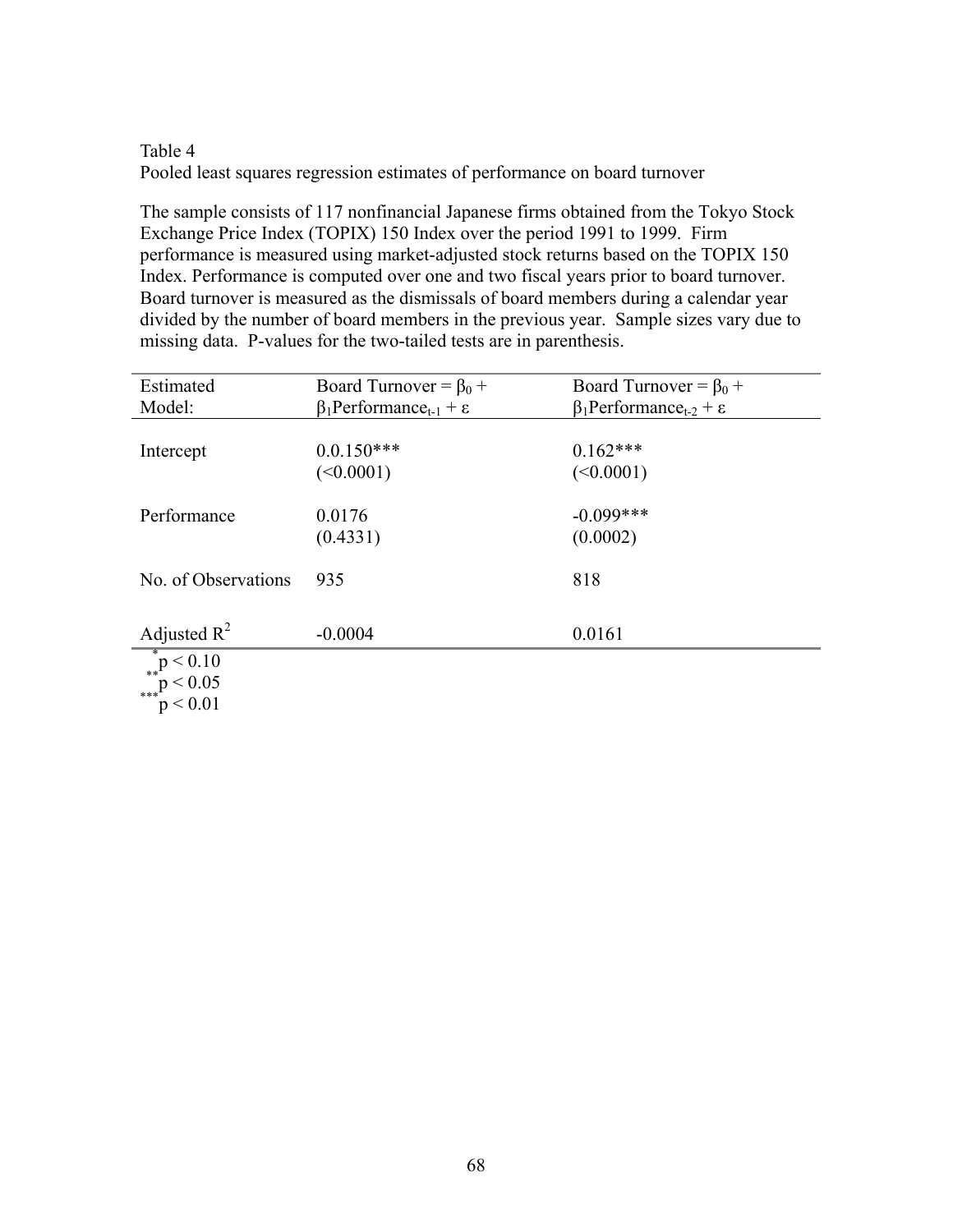# Table 5 Pooled least squares regression estimates of board turnover on performance

The sample consists of 117 nonfinancial Japanese firms obtained from the Tokyo Stock Exchange Price Index (TOPIX) 150 Index over the period 1991 to 1999. Performance is measured using market-adjusted stock returns based on the TOPIX 150 Index. Board turnover is computed over one and two fiscal years prior to firm performance. Board turnover is measured as the dismissals of board members during a calendar year divided by the number of board members in the previous year. Sample sizes vary due to missing data. P-values for the two-tailed tests are in parenthesis.

| Estimated                                                                                                                                  | Performance = $\beta_0 + \beta_1$ Board | Performance = $\beta_0 + \beta_1$ Board |
|--------------------------------------------------------------------------------------------------------------------------------------------|-----------------------------------------|-----------------------------------------|
| Model:                                                                                                                                     | Turnover <sub>t-1</sub> + $\varepsilon$ | Turnover <sub>t-2</sub> + $\varepsilon$ |
|                                                                                                                                            |                                         |                                         |
| Intercept                                                                                                                                  | 0.022                                   | 0.006                                   |
|                                                                                                                                            | (0.308)                                 | (0.798)                                 |
|                                                                                                                                            |                                         |                                         |
| <b>Board Turnover</b>                                                                                                                      | $-0.063$                                | 0.045                                   |
|                                                                                                                                            | (0.606)                                 | (0.755)                                 |
|                                                                                                                                            |                                         |                                         |
| No. of Observations                                                                                                                        | 936                                     | 819                                     |
|                                                                                                                                            |                                         |                                         |
|                                                                                                                                            |                                         |                                         |
| Adjusted $R^2$                                                                                                                             | $-0.0008$                               | $-0.001$                                |
|                                                                                                                                            |                                         |                                         |
|                                                                                                                                            |                                         |                                         |
| $\begin{array}{c}\n \stackrel{*}{\uparrow} p < 0.10 \\  \stackrel{*}{\uparrow} p < 0.05 \\  \stackrel{*}{\uparrow} p < 0.01\n \end{array}$ |                                         |                                         |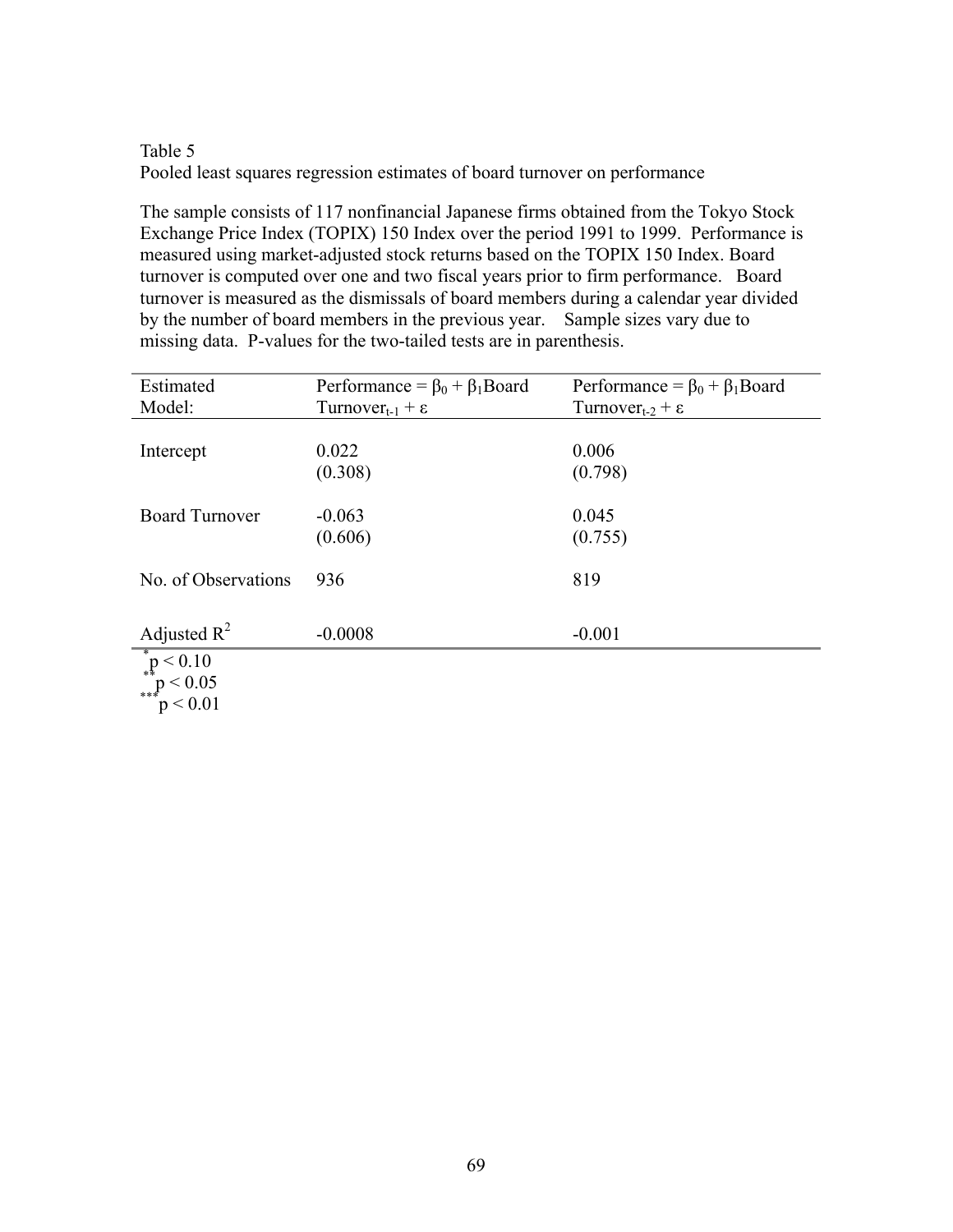Pooled least squares regression estimates of a positive change in the number of outside director on performance

The sample consists of 117 nonfinancial Japanese firms obtained from the Tokyo Stock Exchange Price Index (TOPIX) 150 Index as of August 1, 2002. Performance is measured using market-adjusted stock returns based on the TOPIX 150 Index. Outside director dummy equals 1 if there is a positive change in the number of outside directors, zero otherwise. Outside director variable computed over one and two fiscal years prior to performance. Sample sizes vary due to missing data. P-values for the two-tailed tests are in parenthesis.

| Estimated                                   | Performance = $\beta_0$ + $\beta_1$ Outside | Performance = $\beta_0$ + $\beta_1$ Outside |
|---------------------------------------------|---------------------------------------------|---------------------------------------------|
| Model:                                      | Director <sub>t-1</sub> + $\varepsilon$     | Director <sub>t-2</sub> + $\varepsilon$     |
|                                             |                                             |                                             |
| Intercept                                   | 0.017                                       | 0.019                                       |
|                                             | (0.4965)                                    | (0.517)                                     |
|                                             |                                             |                                             |
| <b>Outside Director</b>                     | $-0.005$                                    | $-0.009$                                    |
|                                             | (0.860)                                     | (0.788)                                     |
|                                             |                                             |                                             |
| No. of Observations                         | 936                                         | 819                                         |
|                                             |                                             |                                             |
|                                             |                                             |                                             |
| Adjusted $R^2$                              | $-0.001$                                    | $-0.0011$                                   |
| $p < 0.10$ $p < 0.05$ $p < 0.05$ $p < 0.01$ |                                             |                                             |
|                                             |                                             |                                             |
|                                             |                                             |                                             |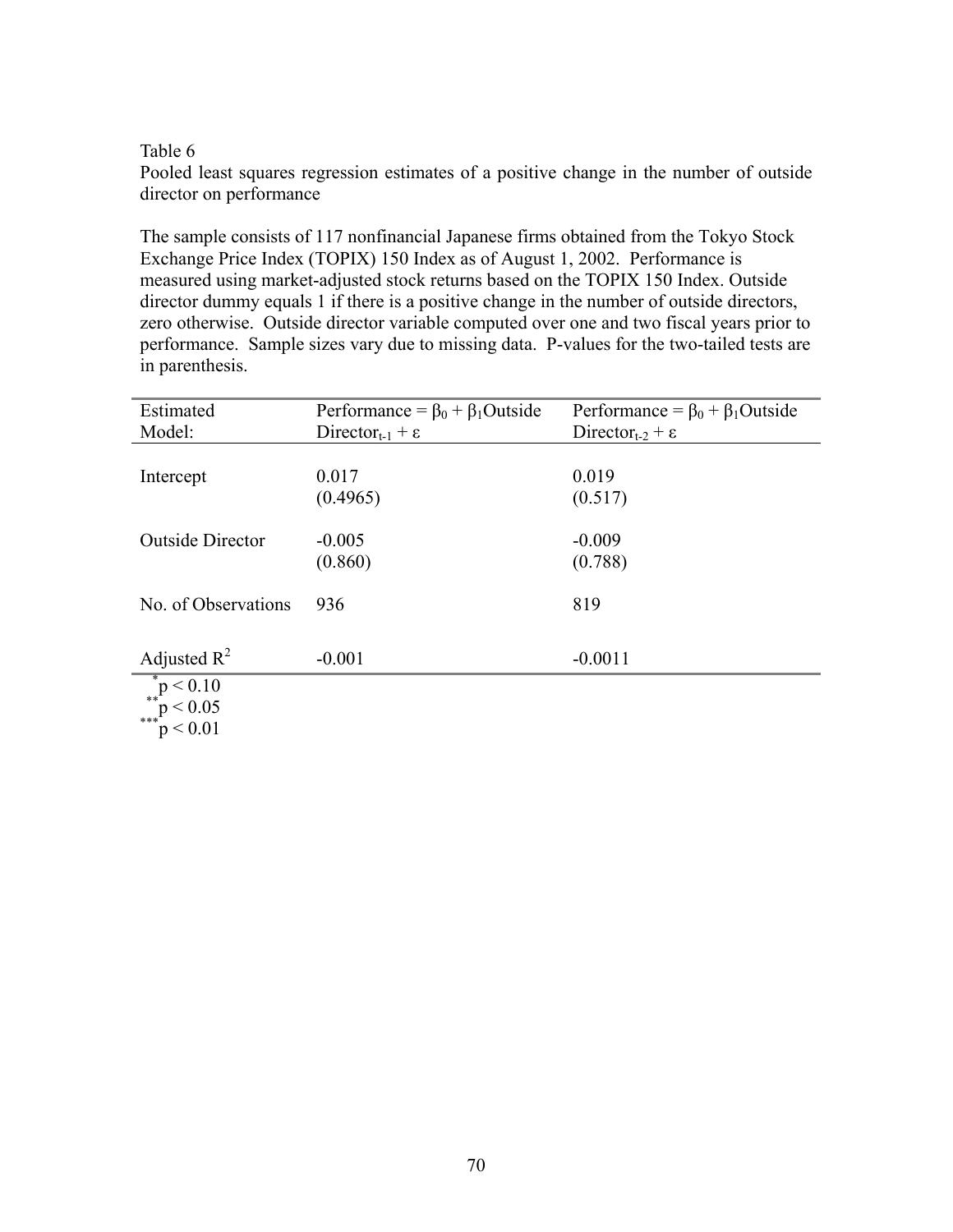# Table 7 Pooled least squares regression estimates of board size on performance

The sample consists of 117 nonfinancial Japanese firms obtained from the Tokyo Stock Exchange Price Index (TOPIX) 150 Index over the period 1989 to 2001. Performance is measured using market-adjusted stock returns based on the TOPIX 150 Index. Board size variable is computed over one and two fiscal years prior to Performance. Board size is the total number of directors, excluding auditors, on a board. Sample sizes vary due to missing data. P-values for the two-tailed tests are in parenthesis.

| Estimated                              | Performance = $\beta_0 + \beta_1$ Board | Performance = $\beta_0 + \beta_1$ Board |
|----------------------------------------|-----------------------------------------|-----------------------------------------|
| Model:                                 | $Size_{t-1} + \varepsilon$              | $Size_{t-2} + \varepsilon$              |
|                                        |                                         |                                         |
| Intercept                              | $0.183***$                              | $0.207***$                              |
|                                        | (<0.0001)                               | (<0.0001)                               |
|                                        |                                         |                                         |
| Director                               | $-0.006$ ***                            | $-0.007$ ***                            |
|                                        | (<0.0001)                               | (<0.0001)                               |
|                                        |                                         |                                         |
| No. of Observations                    | 936                                     | 819                                     |
|                                        |                                         |                                         |
|                                        |                                         |                                         |
| Adjusted $R^2$                         | 0.021                                   | 0.025                                   |
| $p < 0.10$<br>$p < 0.05$<br>$p < 0.05$ |                                         |                                         |
|                                        |                                         |                                         |
| p < 0.01                               |                                         |                                         |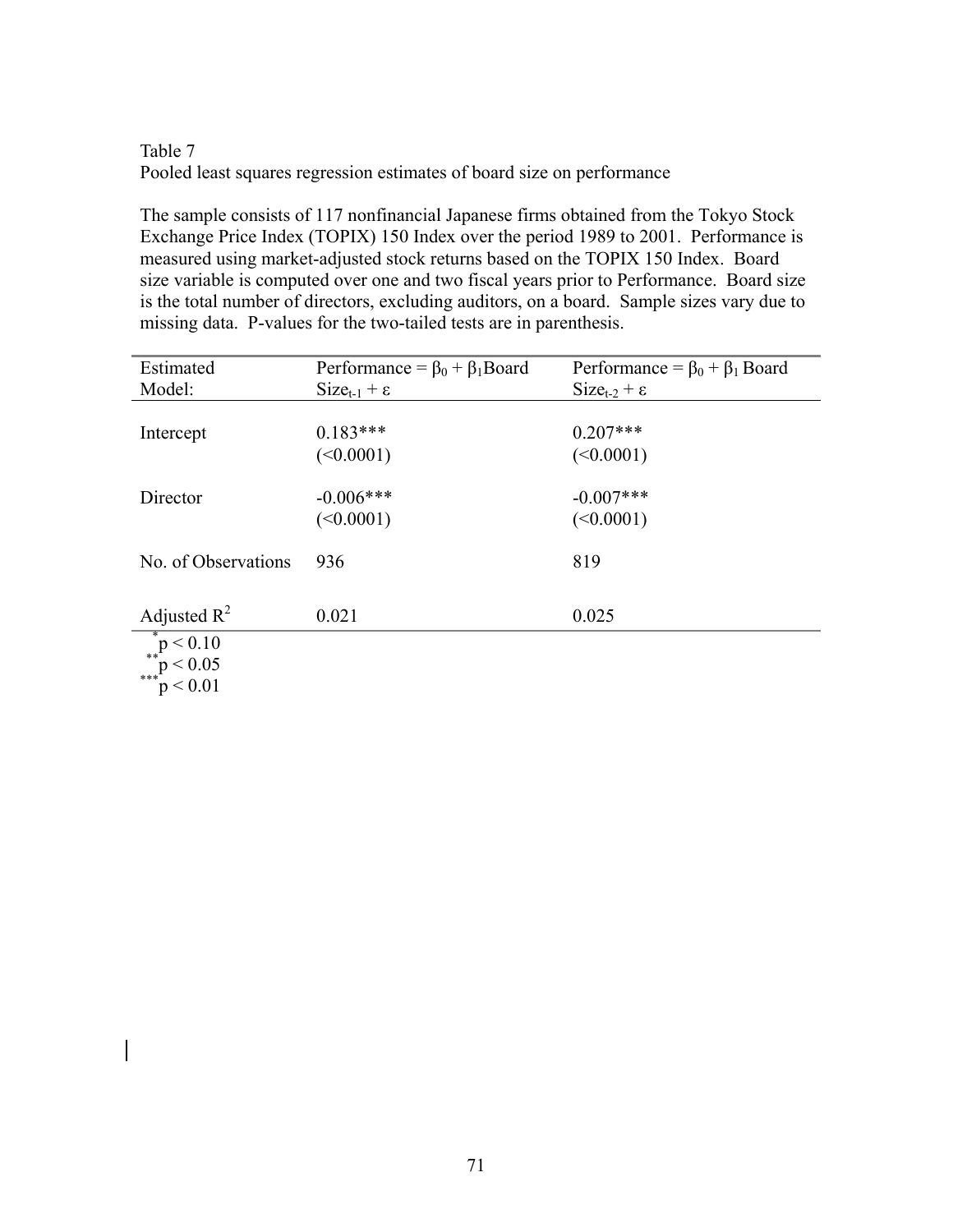First-stage regression results of the two-stage least squares estimates of board turnover and corporate governance attributes on performance

The sample consists of 117 nonfinancial Japanese firms obtained from the Tokyo Stock Exchange Price Index (TOPIX) 150 Index over the period 1991 to 2001. Performance is measured using market adjusted stock returns based on the TOPIX 150 Index. Board turnover is measured as the dismissals of board members during a calendar year divided by the number of board members in the previous year. Outside director dummy equals one if there is a positive change in the number of outside directors, zero otherwise. Board size is the total number of directors, excluding auditors, on a board. Firm size is the natural logarithm of average annual sales. Keiretsu is a binary variable that equals one if the firm belongs to a keiretsu. BLOCK2 equals one if ownership by the firm's ten largest shareholders exceeds 32% but less than 36%. BLOCK3 equals one if ownership by the firm's ten largest shareholders exceeds 36% but less than 42%. BLOCK4 equals one if ownership by the firm's ten largest shareholders exceeds 42%. Leverage is long-term debt ratio to total assets. Ownership is the percentage of shares owned by the ten larges shareholders. Explanatory variables are lagged by 2 years. P-values for the two-tailed tests are in parenthesis.

| Estimated Model: Performance = f (board turnover (outside director $_{t-2}$ , board size $_{t-2}$ , firm                        |  |
|---------------------------------------------------------------------------------------------------------------------------------|--|
| size $_{t-2}$ , keiretsu $_{t-2}$ , block $2_{t-2}$ , block $3_{t-2}$ , block $4_{t-2}$ leverage $_{t-2}$ , ownership $_{-2}$ ) |  |

| <b>First Stage Regression Statistics</b> |            |
|------------------------------------------|------------|
| Intercept                                | $-0.235$   |
|                                          | (0.507)    |
| <b>Outside Director</b>                  | 0.021      |
|                                          | (0.557)    |
| <b>Board Size</b>                        | $-0.005**$ |
|                                          | (0.026)    |
| Firm Size                                | 0.009      |
|                                          | (0.644)    |
|                                          |            |
| Keiretsu                                 | $-0.044$   |
|                                          | (0.201)    |
| Leverage                                 | $-0.261**$ |
|                                          | (0.021)    |
| Block 2                                  | $-0.028$   |
|                                          | (0.584)    |
|                                          |            |
| Block 3                                  | $-0.032$   |
|                                          | (0.601)    |
|                                          |            |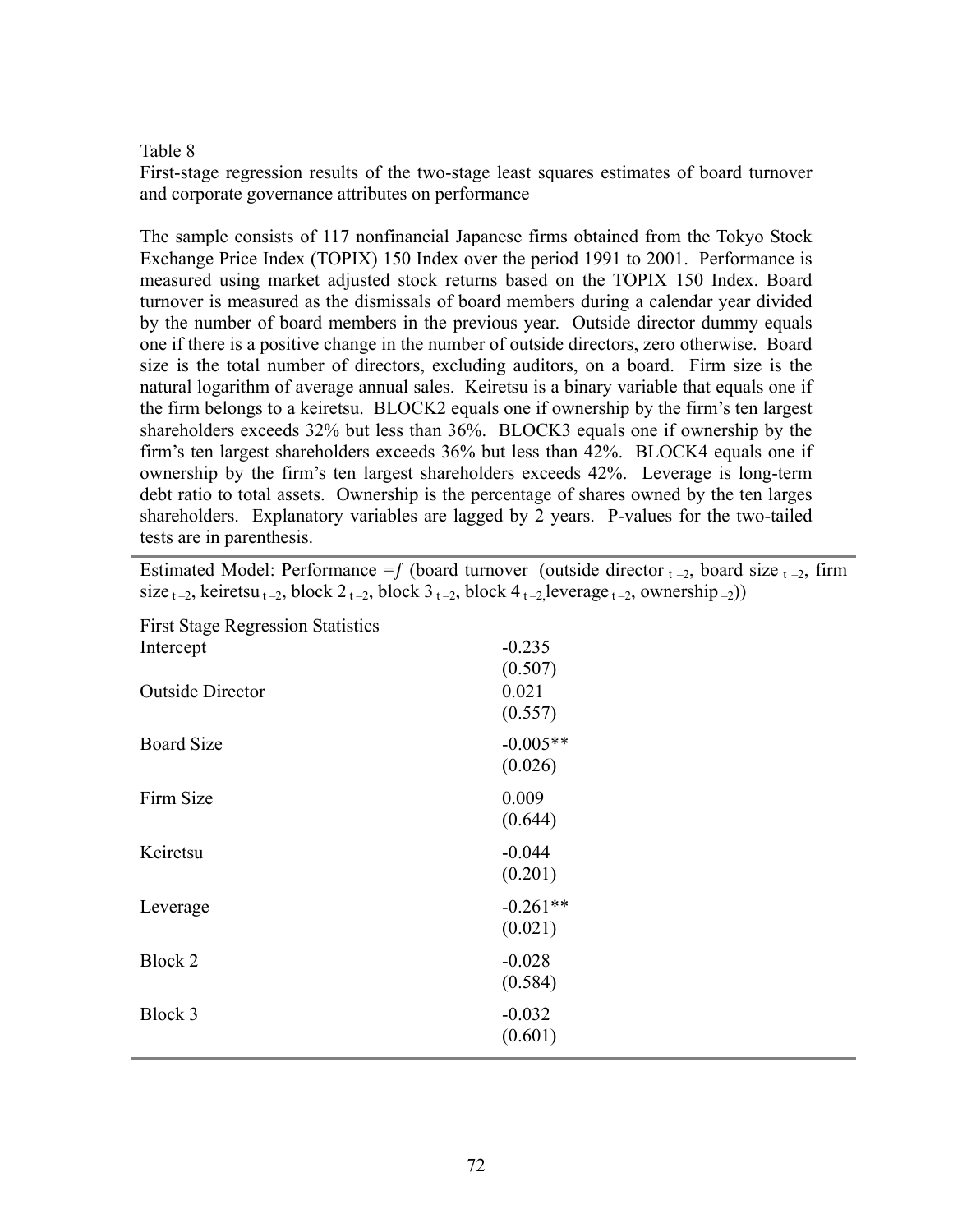First-stage regression results of the two-stage least squares estimates of board turnover and corporate governance attributes on performance

Estimated Model: Performance = f (board turnover (outside director  $_{t-2}$ , board size  $_{t-2}$ , firm size  $_{t-2}$ , keiretsu  $_{t-2}$ , block  $2_{t-2}$ , block  $3_{t-2}$ , block  $4_{t-2}$ , leverage  $_{t-2}$ , ownership –2))

| <b>First Stage Regression Statistics</b> |                       |
|------------------------------------------|-----------------------|
| Block 4                                  | $-0.131$<br>(0.208)   |
| Ownership                                | $0.009***$<br>(0.028) |
| No. of Observations                      | 804                   |
| Adjusted $R^2$                           | 0.038                 |
| *<br>$p < 0.10$<br>**<br>p < 0.05        |                       |

 $p < 0.05$ <br> $p < 0.01$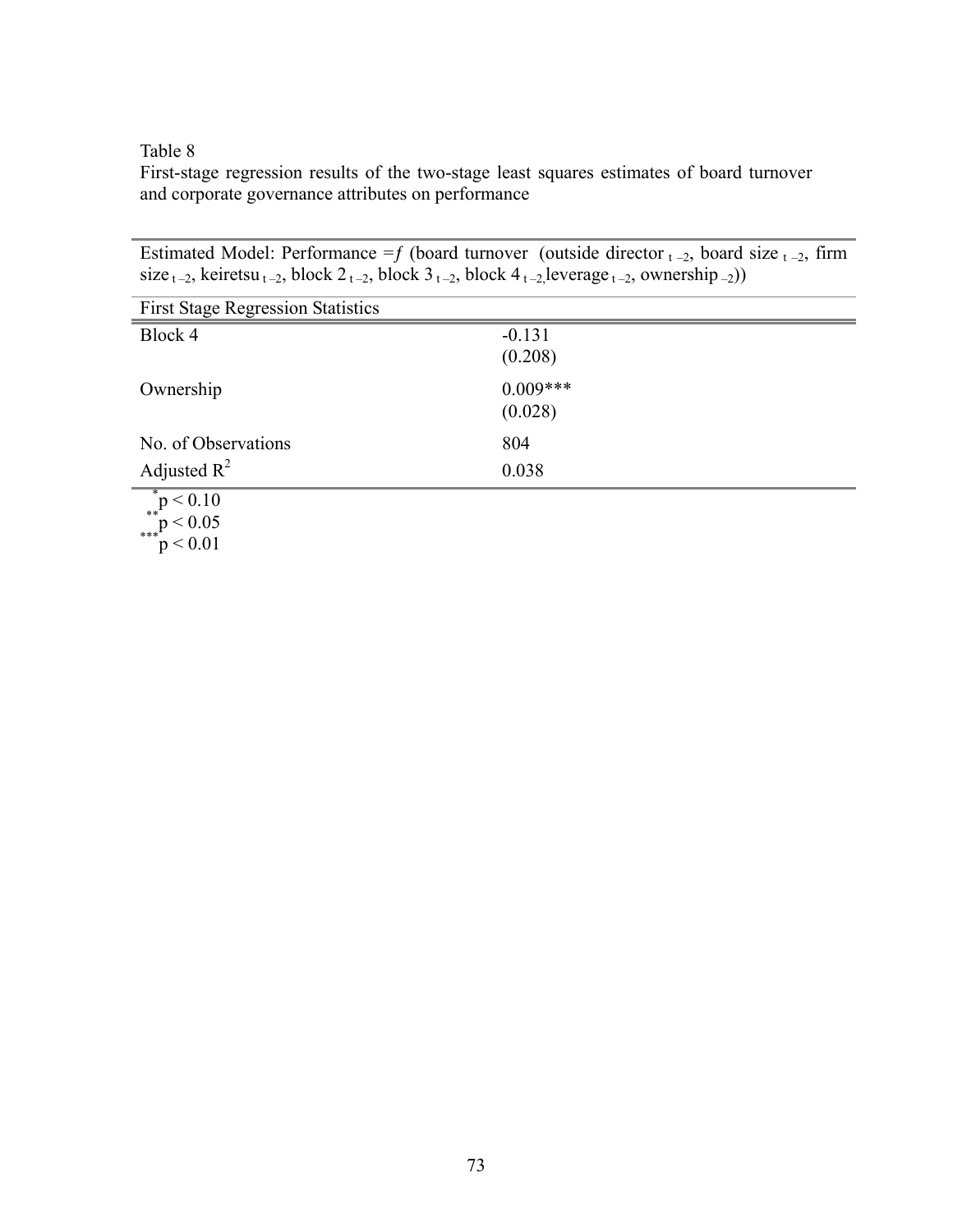Second-stage regression results of the two-stage least squares estimates of board turnover and corporate governance attributes on performance

The sample consists of 117 nonfinancial Japanese firms obtained from the Tokyo Stock Exchange Price Index (TOPIX) 150 Index over the period 1991 to 2001. Performance is measured using market adjusted stock returns based on the TOPIX 150 Index. Board turnover is measured as the dismissals of board members during a calendar year divided by the number of board members in the previous year.

| <b>Two-Stage Least Squares Estimation</b> |             |
|-------------------------------------------|-------------|
| Dependent Variable: Performance $_{t-2}$  |             |
| Intercept                                 | $0.356***$  |
|                                           | (0.0004)    |
| Turnover                                  | $-2.532***$ |
|                                           | (0.0005)    |
| No. of Observations                       | 804         |
|                                           | 0.0138      |
| Adjusted $R^2$                            |             |

 $p$  < 0.10  $*^{*}p < 0.05$ <br> $*^{*}p < 0.01$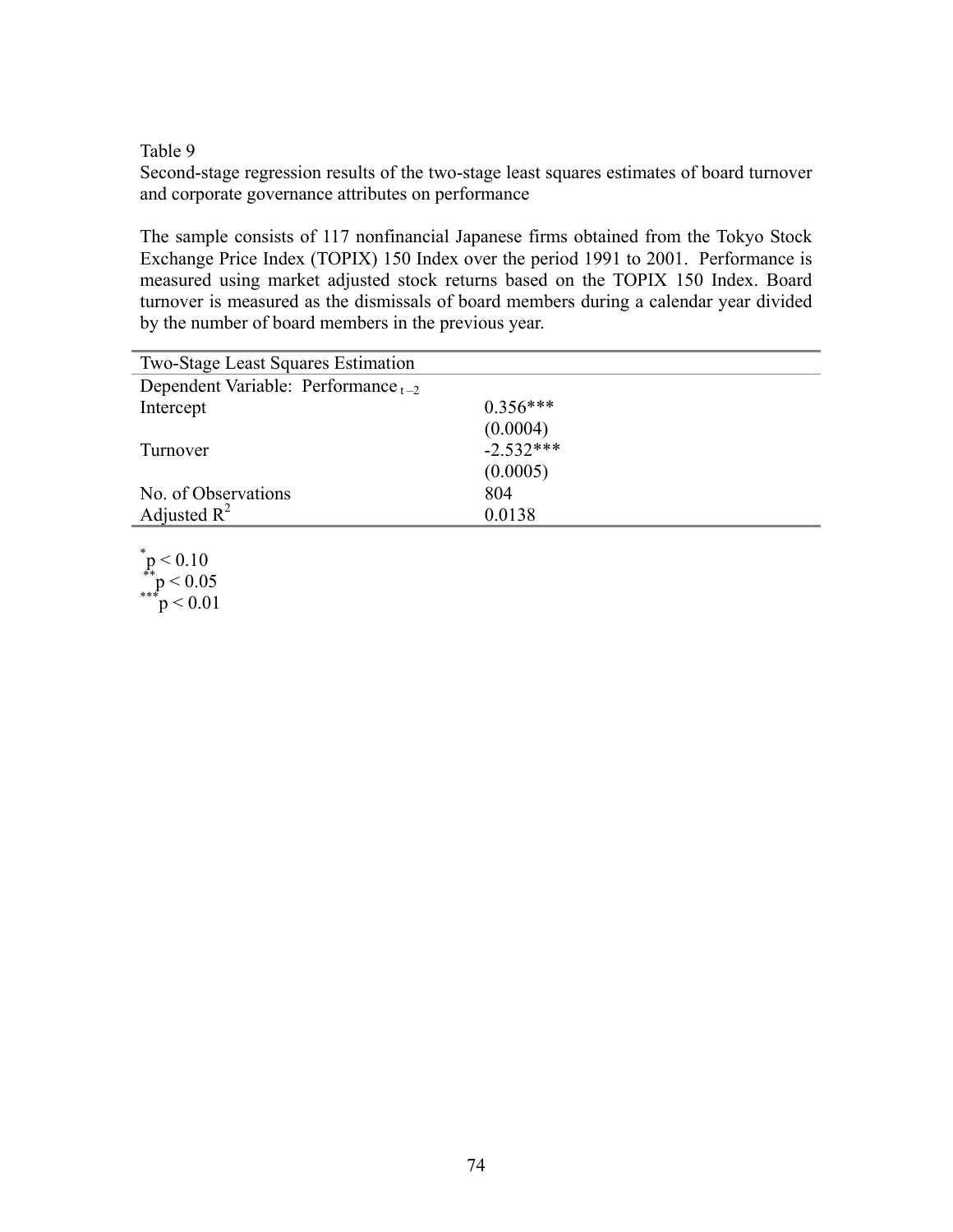Logit regression estimates of the likelihood of appointments of routine and non-routine president turnover versus performance

The sample consists of 117 nonfinancial Japanese firms obtained from the Tokyo Stock Exchange Price Index (TOPIX) 150 Index over the period 1991 to 2001. Performance is measured using market-adjusted stock returns based on the TOPIX 150 Index and is computed over two fiscal years prior to turnover. Turnover is termed routine if the president remains on the board of directors. Turnover is termed non-routine if the president does not remain on the board of directors. Performance is measured using market adjusted stock returns based on the TOPIX 150 Index. P-values for the two-tailed tests are in parenthesis.

| Estimated                                                                     | Probability (routine turnover) = $f$ | Probability (non-routine turnover) = $f$ |
|-------------------------------------------------------------------------------|--------------------------------------|------------------------------------------|
| Model:                                                                        | (performance <sub>t-2</sub> )        | (performance <sub>t-2</sub> )            |
| Intercept                                                                     | $-1.935***$                          | $-3.826***$                              |
|                                                                               | (0.0001)                             | (0.0010)                                 |
| Performance                                                                   | $-0.484$                             | 0.421                                    |
|                                                                               | (0.153)                              | (0.281)                                  |
| No. of                                                                        | 1283                                 | 1283                                     |
| Observations                                                                  |                                      |                                          |
|                                                                               | 0.004                                | 0.003                                    |
| Adjusted R <sup>2</sup><br><sup>*</sup> p < 0.10<br>**p < 0.05<br>***p < 0.01 |                                      |                                          |
|                                                                               |                                      |                                          |
|                                                                               |                                      |                                          |